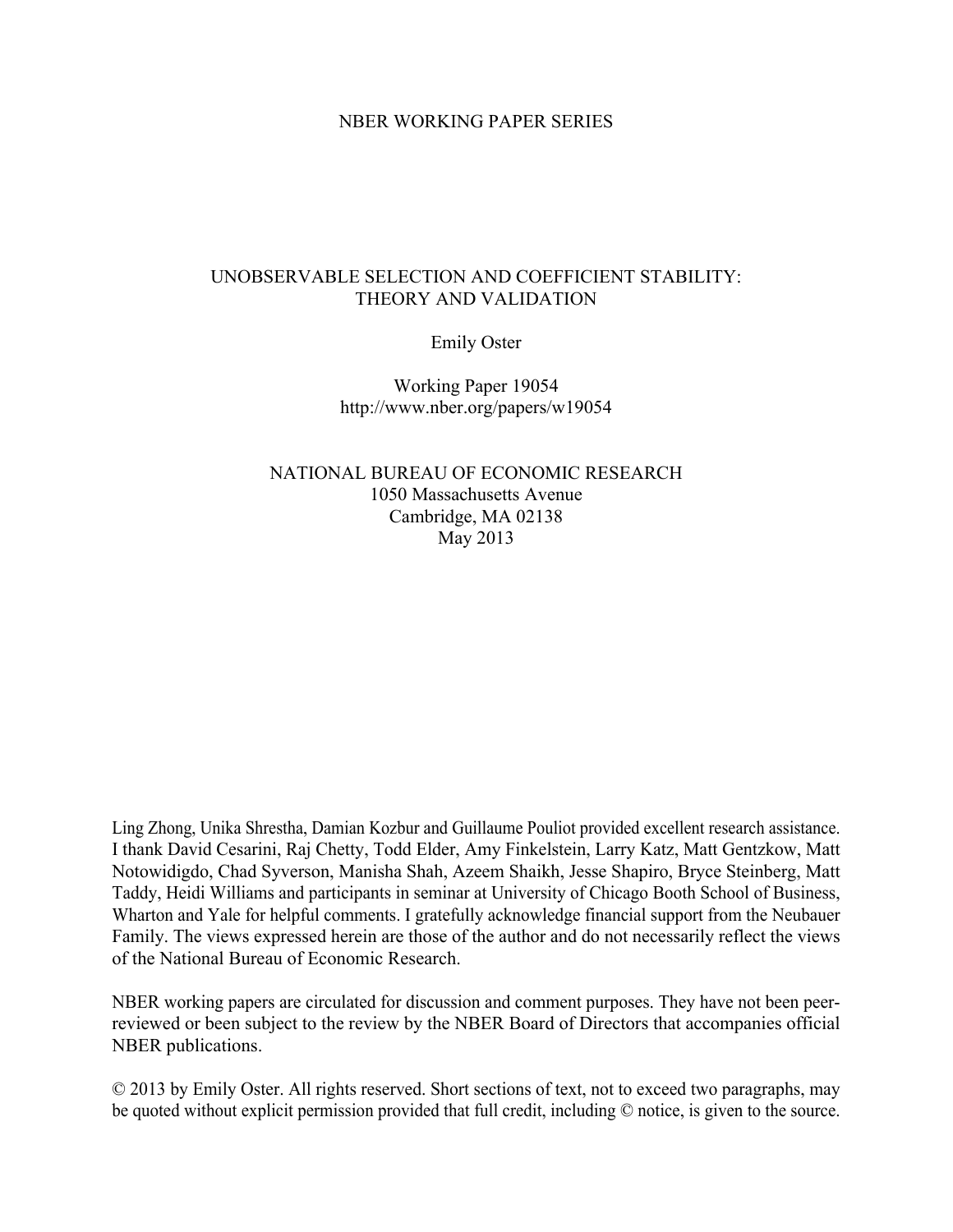Unobservable Selection and Coefficient Stability: Theory and Validation Emily Oster NBER Working Paper No. 19054 May 2013, Revised August 2013 JEL No. C01,I1,I12

# **ABSTRACT**

A common heuristic for evaluating the problem of omitted variable bias in economics is to look at coefficient movements after inclusion of controls. The theory under which this is informative is one in which the selection on observables is proportional to selection on unobservables. However, this connection is rarely made explicit and the underlying assumption is rarely tested. In this paper I first show how, under proportional selection, coefficient movements, along with movements in r-squared values, can be used to calculate a measure of omitted variable bias. I discuss practical details of implementation. I then undertake two empirical exercises to explore the performance of this adjustment in the data. First, I relate maternal behavior on child birth weight and IQ. Simple controlled regressions give misleading estimates; estimates adjusted with a proportional selection adjustment do significantly better. Second, I match observational and randomized trial data for 23 relationships in public health. I show that on average bias-adjusted coefficients perform much better than simple controlled coefficients and I suggest that a simple form of this adjustment could dramatically improve inference in many public health contexts.

Emily Oster University of Chicago Booth School of Business 5807 South Woodlawn Ave Chicago, IL 60637 and NBER eoster@uchicago.edu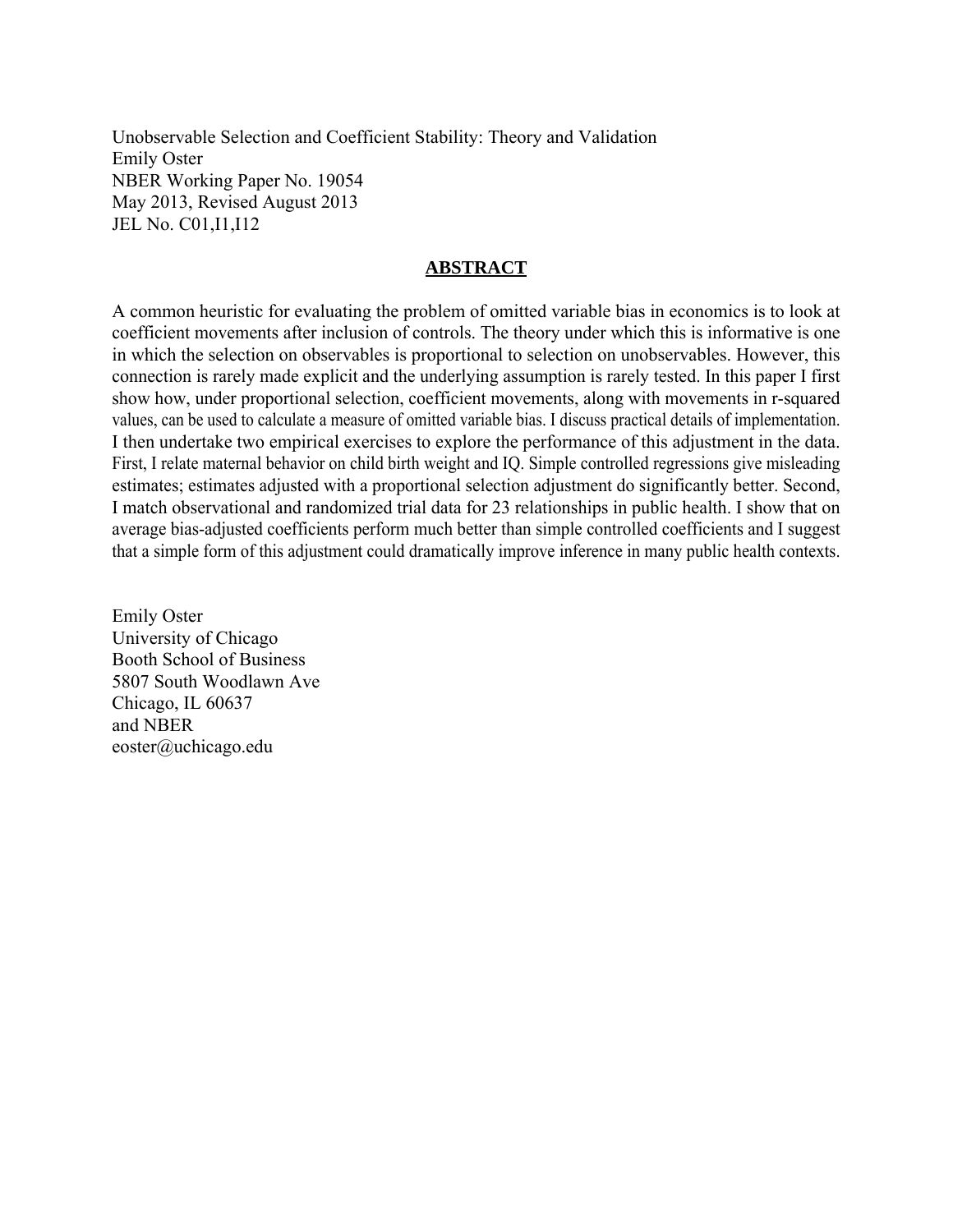# 1 Introduction

Concerns about omitted variable bias are common to most or all non-experimental empirical work in economics, other social sciences and the natural sciences. And although randomized experiments are common in natural sciences and becoming increasingly common within economics, the majority of empirical work in both settings is still not randomized.[1](#page-2-0) Within economics, a common heuristic for evaluating the robustness of a result to omitted variable bias concerns is to look at the sensitivity of the treatment effect to added controls. The heuristic suggests that if a coefficient is stable as controls are added, this is a good sign that there is little remaining bias. In a review of non-structural, non-experimental empirical work published in three general interest economics journals<sup>[2](#page-2-1)</sup> in 2012, 75% of papers explored the sensitivity of the results to varying control sets, and a number of these papers were quite explicit about the relationship between coefficient stability and omitted variable bias.[3](#page-2-2)

Although it is rarely made explicit, this coefficient stability heuristic relies on the idea that the selection on observable covariates is informative about the selection on unobservable covariates, an idea which is formalized in Altonji, Elder and Taber (2005) and Murphy and Topel (1990). I will refer to this as the proportional selection assumption. In the context of a linear model, these papers show how this assumption can be used to calculate a causal treatment effect. Neither paper formalizes the link with coefficient movements.

The fact that the link between the proportional selection assumption and coefficient movements is not explicit creates two problems. First, the use of this as a robustness test is rarely done in the most informative way. Second, there has been little or no effort to test whether the proportional selection assumption is better than alternatives (for example, than the alternative that the unobservables are related to the treatment but there is no information provided about that relationship by the link between treatment and observables). The informativeness of robustness tests which rely on this proportional selection assumption rest crucially on whether it is empirically valid.

In this paper I take up both of these issues. I begin by expanding on the theory laid out in Altonji, Elder and Taber (2005) (hence, AET) and connecting the omitted variable bias directly to coefficient movements. I provide some explicit guidance for performing a bias adjustment based on this theory. I then present two validation exercises, both of which take advantage of settings in which I observe a "true" treatment effect matched to possibly biased estimates.

I begin in Section [2](#page-5-0) with the formal theory. I consider the following model :  $Y = \beta X + W_1 + W_2 + \epsilon$ ,

<span id="page-2-0"></span><sup>&</sup>lt;sup>1</sup>For example: in 2012 JAMA published 133 major research papers, only 53 of which were randomized. The American Journal of Public Health published 128, only 14 of which were randomized. The combination of the American Economic Review, the Quarterly Journal of Economics and the Journal of Political Economy published 69 empirical, non-structural papers, only 11 of which were randomized.

<span id="page-2-2"></span><span id="page-2-1"></span> $2$ American Economic Review, Journal of Political Economy and Quarterly Journal of Economics.

<sup>3</sup>For example, Chiappori et al (2012) state: "It is reassuring that the estimates are very similar in the standard and the augmented specifications, indicating that our results are unlikely to be driven by omitted variables bias." Similarly, Lacetera et al (2012) state: "These controls do not change the coefficient estimates meaningfully, and the stability of the estimates from columns 4 through 7 suggests that controlling for the model and age of the car accounts for most of the relevant selection."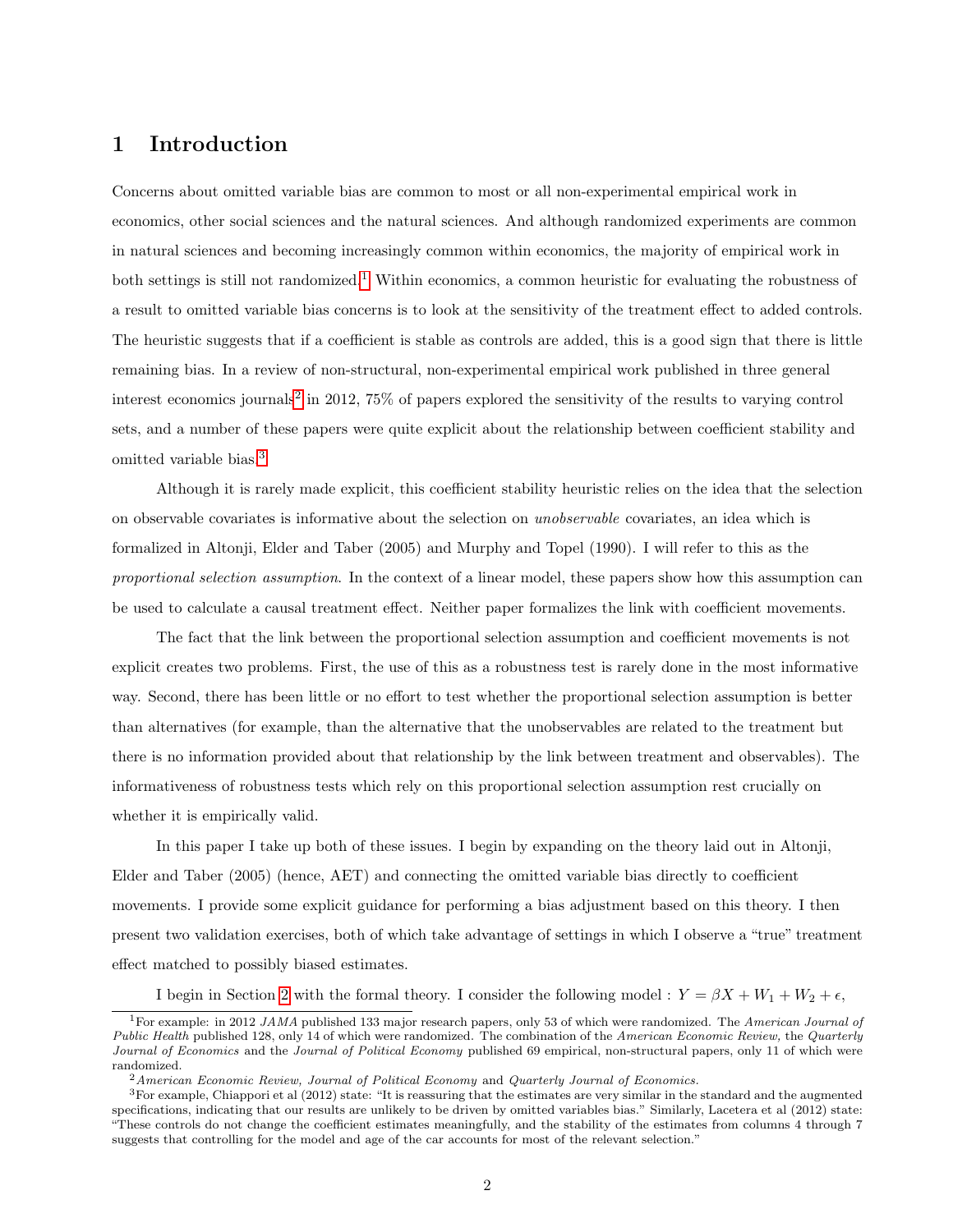where  $W_1$  is observed and  $W_2$  is unobserved and the coefficient of interest is  $\beta$ . Note that  $\beta$  cannot be recovered from regression because of the unobserved elements in the model (this is the standard omitted variable bias issue). I introduce the proportional selection assumption, which formally links the relationship between  $X$  and the observed variables to the relationship between  $X$  and and the unobserved variables. This link invokes a degree of proportionality, which I denote  $\delta$ . A value of  $\delta = 1$  implies that the observed and unobserved variables are equally important in explaining  $X$ ;  $\delta$  < 1 implies that observables are more important and  $\delta > 1$  that the unobservables are more important.

Under this assumption I show that  $\beta$  can be recovered from: (1) the coefficients on X with and without controls for observed variables; (2) the r-squared values from controlled and uncontrolled regressions; (3) an assumption about the r-squared of a (hypothetical) regression which controlled for  $X$ , and both observed and unobserved variables; and (4) a value for the degree of proportionality,  $\delta$ . The result shows that coefficient movements do relate to omitted variable bias, but they must be scaled by movements in the r-squared values.

Section [3](#page-7-0) discusses implementation. I show how one can perform the baseline adjustment. I suggest that it would be simple for researchers to calculate a bounding value for  $\delta$  – namely, the degree of proportionality which would be necessary to produce a treatment effect of zero – and this would be a natural replacement for heuristic statements that coefficient movements are "small".<sup>[4](#page-3-0)</sup> I highlight two extensions. First, I discuss the case where there are additional controls which are unrelated to  $W_1$ . Second, I discuss the related heuristic of looking for stability in coefficients as additional controls are added. I then briefly address several estimation choices, including what controls should be included in  $W_1$  and how to evaluate the appropriate r-squared of the hypothetical full regression.

Following the theory, I turn to two applications which explore how this procedure performs empirically. It is not possible to directly test the proportional selection assumption, but I argue I can test the assumption indirectly – and the methodology more generally – by asking whether the proportional selection adjustment improves inference.[5](#page-3-1) I do this in two ways. First, by asking whether the more robust relationships (i.e. confirmed in better or randomized data) are those for which a higher value of  $\delta$  would be required to produce a treatment effect of zero. Second, by asking whether a particular value of  $\delta$  can match the magnitude of the observational result to true estimates.

In Section [4](#page-13-0) I perform the primary validation exercise in the paper. This also provides a model of how this might be used empirically. I consider links between maternal behavior (prenatal and early life), child birth weight and child IQ. Many studies – in economics and elsewhere – have suggested links between maternal behaviors and child outcomes, but most studies are subject to significant concerns about omitted variable bias, notably associated with socioeconomic status. I use data from the National Longitudinal Survey of Youth

<span id="page-3-1"></span><span id="page-3-0"></span><sup>&</sup>lt;sup>4</sup>A Stata command to perform this calculation (psacalc) is available.

 $5$ Altonji et al (2008) also compare results from their adjustment to randomized results in a single case (catheterization), although they consider only the test of the null hypothesis rather than comparing magnitudes. This general procedure is reminiscent of LaLonde (1986).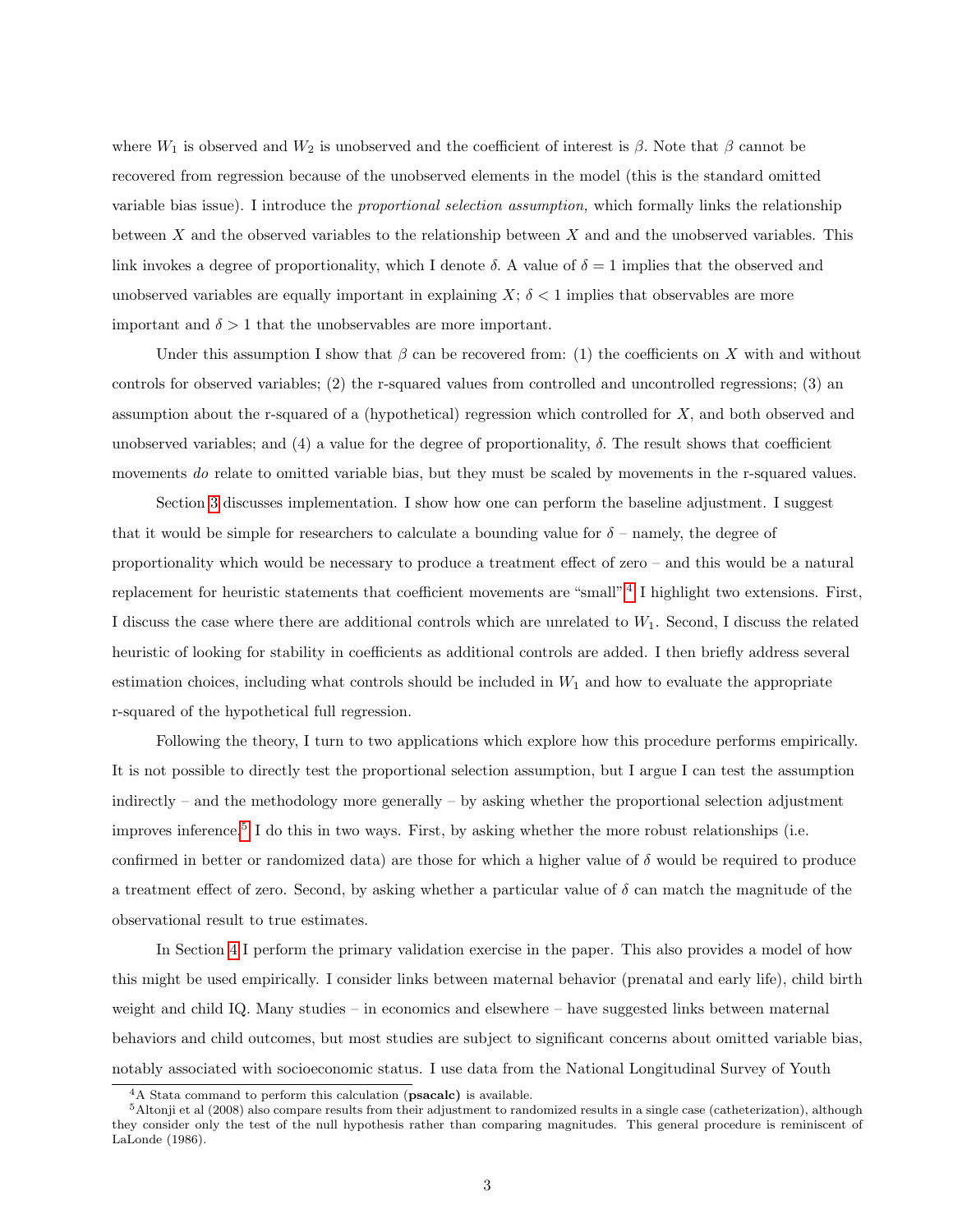(NLSY) and US Natality Detail Files to estimate (1) the impact of breastfeeding, drinking in pregnancy and low birth weight/prematurity on child IQ and (2) the impact of maternal drinking and smoking on child birth weight.

I estimate regressions with and without controls for maternal socioeconomic status, and use the coefficients and r-squared values to perform the proportional selection adjustment. I draw estimates of the full model r-squared from published sibling correlations in IQ and birth weight; this is appropriate under the theory that the omitted variables are measures of family background and, therefore, the maximum variation that family background could hope to explain is captured by within family correlations.

Using this analysis for validation also requires an estimate of the true causal effect  $-$  at a minimum a conclusion about the null hypothesis and, for actual estimation of δ, a value for β. I draw on two sources. First, I use external evidence, some of it from randomized trials and others from comprehensive meta-analyses to draw conclusions about the null. Second, I run sibling fixed effects regressions in the NLSY to provide both null estimates and values for  $\beta$ . The assumption is that these are closer to the true causal effects, although I note they are subject to their own concerns. Perhaps comforting, the null conclusions are identical from either source.

In simple observational regressions with controls there are many "false positive" results. The proportional selection adjustment performs well. The relationships which require higher values of  $\delta$  to produce a treatment effect of zero are more likely to be validated by external evidence and sibling fixed effects regressions. In all seven relationships estimated, there is a positive value of  $\delta$  for which the adjusted coefficient matches the sibling fixed effects estimate. Further, all of the estimated  $\delta$  values hover around 1 and I show that performing the proportional selection adjustment using a value of  $\delta = 1$ , with bootstrapped standard errors, would have led to much improved inference.

A broader application is to ask whether this procedure could be used to organize a set of results within an area of research and, ideally, provide guidance for improving inference when new results appear in that area. I consider this type of application in Section [5](#page-18-0) using data on a number of settings in public health which link positive health behaviors to health outcomes. I argue this may be a fruitful area for this type of adjustment given that much of the existing literature relies on simple controlled regressions, and these results often turn out to be biased when better data becomes available. It is also an area of much policy interest.

I argue that a version of this procedure would be especially useful here if one could improve inference using only information from the feasible regressions. This would allow external researchers to evaluate results without having to make a detailed analysis of the full model r-squared in each setting. I therefore consider how this procedure performs when I assume that the amount of variation in  $Y$  explained by the unobservables is the same as the amount explained by the observables. This is a strong assumption; the goal here is to ask whether even with such a strong assumption we might draw better conclusions with the proportional selection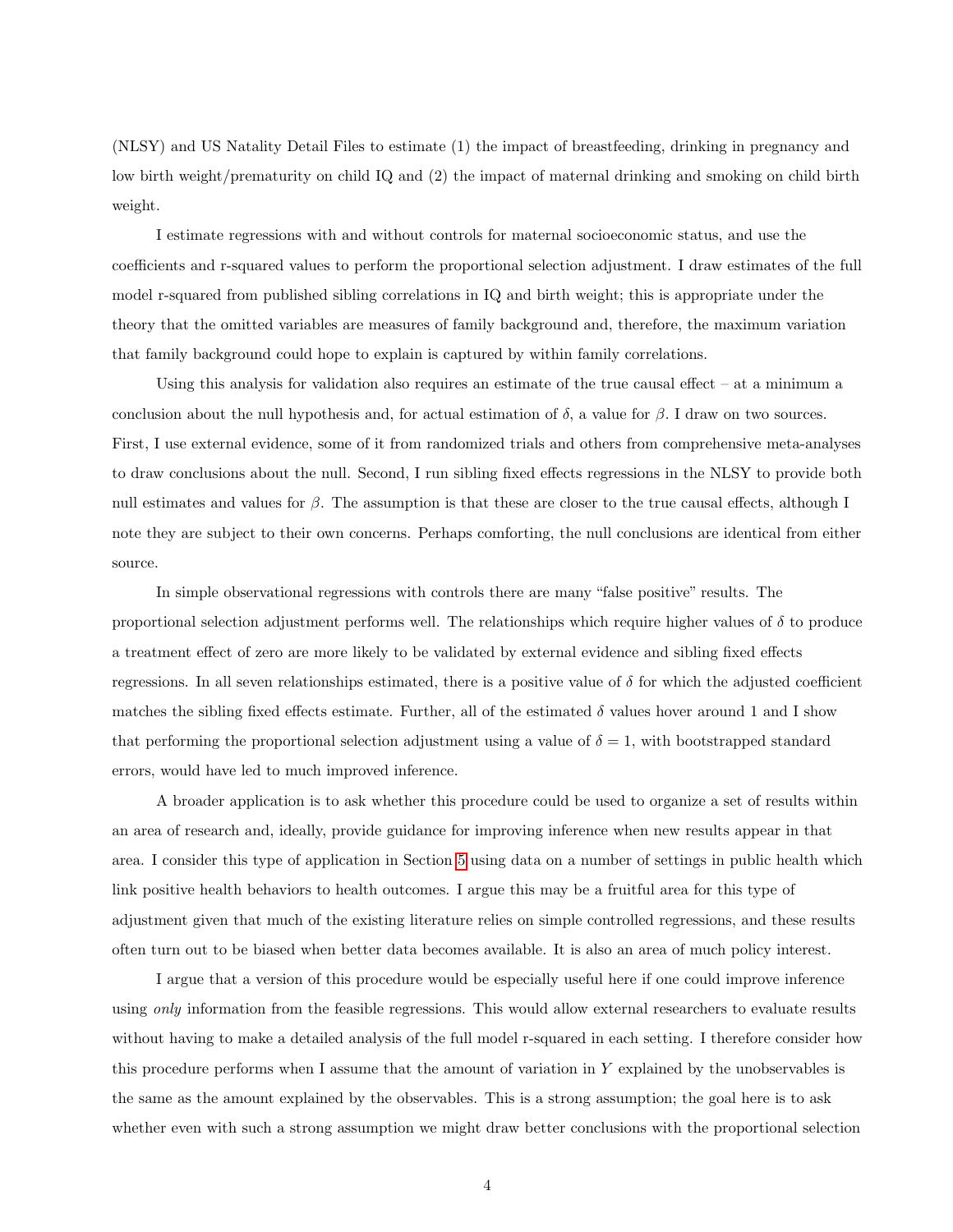adjustment.

With this additional assumption in place, I then undertake a validation exercise similar to the one in Section [4.](#page-13-0) I combine NHANES data (for observational correlations) with randomized evidence in two settings: the relationship between exercise and a number of health measures and the relationship between vitamin D/calcium (CaD) supplementation and a similar set of measures. I generate a total of 23 treatment-outcome pairs where I can estimate a relationship in the NHANES and match the point estimate to a treatment effect from a randomized trial.

As in Section [4,](#page-13-0) standard controlled regressions produce some false positives. I show that, on average, relationships in which a higher value of  $\delta$  would be necessary to produce an adjusted effect of zero are more likely to be validated in randomized trials. I find that a single value of  $\delta$  ( $\delta = 0.971$ ) would decrease the overall error rate by around 27%. Many of the estimates which benefit most from this adjustment are ones in which the controlled coefficients overstate the benefit of the intervention and the adjusted coefficients match the truth. I perform several out-of-sample tests and show this performs well. I argue this adjustment may be applicable to a wide swath of the public health literature where the outcome is a health outcome, treatment is a good health behavior and we see only imperfect socioeconomic status controls. This adjustment would be easy for researchers (or research consumers) to perform, and could be helpful in evaluating the plausibility of results.

# <span id="page-5-0"></span>2 Theory

Consider the regression model

$$
Y = \beta X + W_1 + W_2 + \epsilon \tag{1}
$$

X represents the treatment and the coefficient of interest is  $\beta$ . W<sub>1</sub> and W<sub>2</sub> represent confounders. Specifically,  $W_1$  is a vector which is a linear combination of observed control variables  $w_j^o$  multiplied by their true coefficients:  $W_1 = \sum_{j=1}^{J_o} w_j^o \gamma_j^o$ .  $W_2$  is a vector which is a linear combination of unobserved control variables  $w_j^u$ , again multiplied by their true coefficients:  $W_2 = \sum_{j=1}^{J_u} w_j^u \gamma_j^u$ . I assume that  $Cov(W_1, W_2) = 0$  and, without loss of generality, that  $Var(X) = 1$ . The covariance matrix associated with the vector  $[X, W_1, W_2]'$  is positive definite.

Assume that  $Cov(W_1, \epsilon) = 0$ ,  $Cov(W_2, \epsilon) = 0$  and  $Cov(X, \epsilon) = 0$ . Denote the model (1) r-squared as  $R_{max}$ . Note that  $R_{max}$  may be less than 1 if Y is measured with error or there are components of the variation in Y that are orthogonal to  $X$ ,  $W_1$  and  $W_2$ .

Define the proportional selection relationship as  $\delta \frac{\sigma_{1X}}{\sigma_{11}} = \frac{\sigma_{2X}}{\sigma_{22}}$ , where  $\sigma_{iX} = Cov(W_i, X)$ ,  $\sigma_{ii} = Var(W_i)$ and  $\delta$  is the coefficient of proportionality. I assume that  $\delta > 0$  and refer to this as the proportional selection assumption. This implies that the relationship between  $X$  and the vector containing the observables is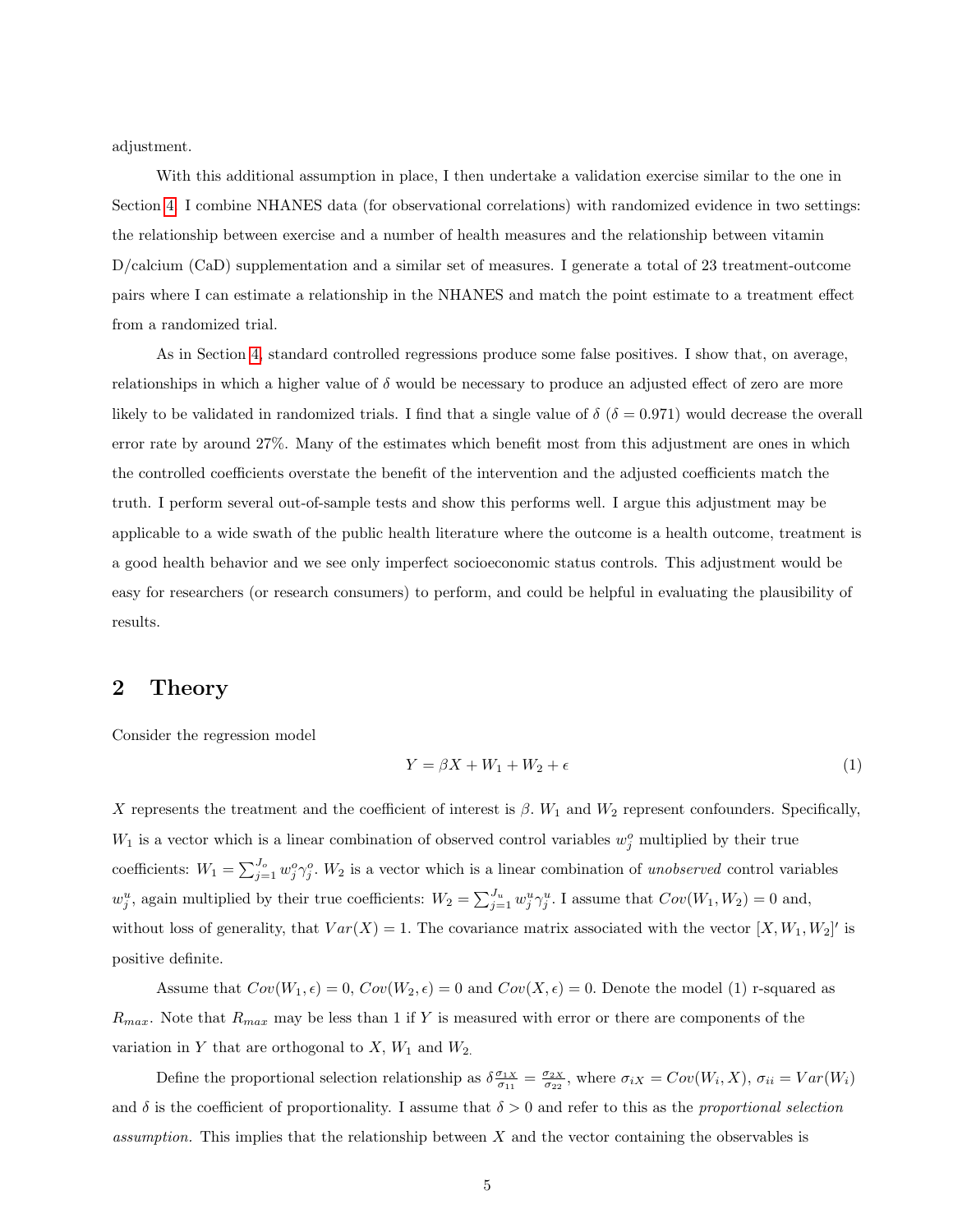informative about the relationship between X and the vector containing the unobservables.

Define the coefficient resulting from the short regression of Y on X as  $\stackrel{\circ}{\beta}$  and the r-squared from that regression as  $\mathring{R}$ . Define the coefficient from the intermediate regression of Y on X and  $W_1$  as  $\tilde{\beta}$  and the r-squared as  $\tilde{R}$ . Note these are in-sample values.

The omitted variable bias on  $\beta$  and  $\tilde{\beta}$  is controlled by the auxiliary regressions of (1)  $W_1$  on X; (2)  $W_2$ on X; and (3)  $W_2$  on X and  $W_1$ . Denote the in-sample coefficient on X from regressions of  $W_1$  and  $W_2$  on X as  $\hat{\lambda}_{w_1|X}$  and  $\hat{\lambda}_{W_2|X}$ , respectively and the coefficient on X from a regression of  $W_2$  on X and  $W_1$  as  $\hat{\lambda}_{W_2|X,W_1}$ . Denote the population analogs of these values  $\lambda_{W_1|X}, \, \lambda_{W_2|X}$  and  $\lambda_{W_2|X,W_1}$ .

All estimates are implicitly indexed by  $n$ . Probability limits are taken as  $n$  approaches infinity. All observations are independent and identically distributed according to model (1). By standard omitted variable bias formulas, I can express the probability limits of the short and intermediate regression coefficients in terms of these values:

$$
\begin{array}{ccc}\n\dot{\beta} & \xrightarrow{p} & \beta + \lambda_{w_1|X} + \lambda_{W_2|X} \\
\tilde{\beta} & \xrightarrow{p} & \beta + \lambda_{W_2|X,W_1}\n\end{array}
$$

Lemma 1 defines the probability limit of the coefficient difference.

Lemma 1.  $(\mathring{\beta} - \tilde{\beta}) \stackrel{p}{\rightarrow} \sigma_{1X} \frac{\sigma_{11}^2 - \sigma_{1X}^2 (\delta \sigma_{22} + \sigma_{11})}{\sigma_{11}(\sigma_{11} - \sigma_{1X}^2)}$ 

Proof. This follows directly from the probability limits of the auxiliary regression coefficients under the proportional selection assumption. Proof details are in Appendix A.

Denote the sample variance of Y as  $\hat{\sigma}_{yy}$  and note that  $\hat{\sigma}_{yy} \stackrel{p}{\to} \sigma_{yy}$ . Lemma 2 defines probability limits for functions of the r-squared values.

 $\Box$ 

 $\Box$ 

**Lemma 2.** 
$$
(\tilde{R} - \mathring{R})\hat{\sigma}_{yy} \xrightarrow{p} \frac{[\sigma_{11}^2 - \sigma_{1X}^2(\sigma_{11} + \delta \sigma_{22})]^2}{\sigma_{11}^2(\sigma_{11} - \sigma_{1X}^2)} \text{ and } (R_{max} - \tilde{R})\hat{\sigma}_{yy} \xrightarrow{p} \frac{\sigma_{22}[\sigma_{11}^2 - \sigma_{1X}^2(\sigma_{11} + \delta^2 \sigma_{22})]}{\sigma_{11}(\sigma_{11} - \sigma_{1X}^2)}.
$$

Proof. This follows directly from the auxiliary regression coefficients and Lemma 1. Proof details are in Appendix A.

Define the following:

$$
\beta^* = \begin{cases}\n\tilde{\beta} - \delta \left[ \dot{\tilde{\beta}} - \tilde{\beta} \right] \frac{R_{max} - \tilde{R}}{\tilde{R} - \tilde{R}} & \text{if } \delta = 1 \\
\tilde{\beta} - \left[ \frac{\sqrt{[\dot{\beta} - \tilde{\beta}]}^2 [\Theta^2 + \Theta(4\delta(1 - \delta)[\dot{\beta} - \tilde{\beta}]^2 [R_{max} - \tilde{R}])] - \Theta[\dot{\beta} - \tilde{\beta}]}{2(1 - \delta)[\tilde{\beta} - \tilde{\beta}]^2 [\tilde{R} - \tilde{R}]} & \text{if } \delta \neq 1, \sigma_{1X} \ge 0 \\
\tilde{\beta} - \left[ \frac{-\sqrt{[\dot{\beta} - \tilde{\beta}]^2 [\Theta^2 + \Theta(4\delta(1 - \delta)[\dot{\beta} - \tilde{\beta}]^2 [R_{max} - \tilde{R}])] - \Theta[\dot{\beta} - \tilde{\beta}]}{2(1 - \delta)[\tilde{\beta} - \tilde{\beta}]^2 [\tilde{R} - \tilde{R}]} \right] & \text{if } \delta \neq 1, \sigma_{1X} < 0\n\end{cases}
$$
\nwhere  $\Theta = \left( \left[ \tilde{R} - \mathring{R} \right]^2 \hat{\sigma}_{yy} + \left[ \dot{\beta} - \tilde{\beta} \right]^2 \left[ \tilde{R} - \mathring{R} \right] \right)$ .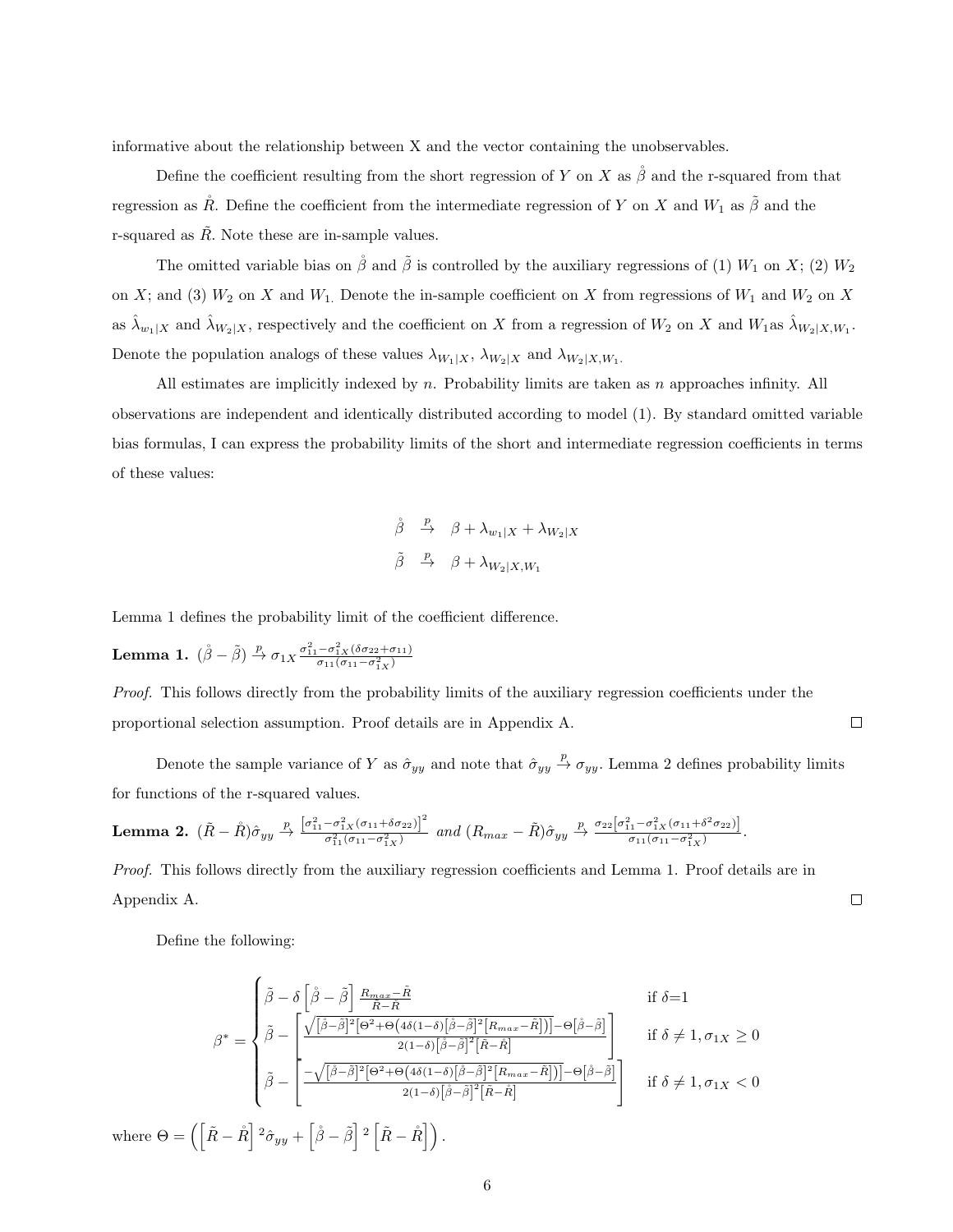# Proposition 1.  $\beta^* \stackrel{p}{\rightarrow} \beta$ .

Proof. I outline the proof here, with details in Appendix A. Recall that the bias of interest to calculate is  $\lambda_{W_2|X,W_1}$  which, under the proportional selection assumption and by Lemma 1, converges in probability to  $\frac{\delta \sigma_{22} \sigma_{1X}}{\sigma_{11}-\sigma_{1X}^2}$ .  $\delta$  is assumed to be known so the unknown variables are  $\sigma_{11}$ ,  $\sigma_{22}$  and  $\sigma_{1X}$ .

By Lemmas 1 and 2 we have:

$$
\stackrel{\circ}{\beta} - \stackrel{\circ}{\beta} \xrightarrow{\quad p} \quad \sigma_{1X} \frac{\sigma_{11}^2 - \sigma_{1X}^2 (\delta \sigma_{22} + \sigma_{11})}{\sigma_{11} (\sigma_{11} - \sigma_{1X}^2)}
$$
\n
$$
\left[ \tilde{R} - \stackrel{\circ}{R} \right] \hat{\sigma}_{yy} \xrightarrow{\quad p} \quad \frac{\left[ \sigma_{11}^2 - \sigma_{1X}^2 (\sigma_{11} + \delta \sigma_{22}) \right]^2}{\sigma_{11}^2 (\sigma_{11} - \sigma_{1X}^2)}
$$
\n
$$
\left[ R_{max} - \stackrel{\circ}{R} \right] \hat{\sigma}_{yy} \xrightarrow{\quad p} \quad \frac{\sigma_{22} \left[ \sigma_{11}^2 - \sigma_{1X}^2 (\sigma_{11} + \delta^2 \sigma_{22}) \right]}{\sigma_{11} (\sigma_{11} - \sigma_{1X}^2)}
$$

This defines a system of three equations in the three unknowns of interest. This system is identified and solving it completes the proof.

For values of  $\delta$  close to 1, the simple expression  $\tilde{\beta} - \delta \left[\hat{\beta} - \tilde{\beta}\right] \frac{R_{max}-\tilde{R}}{\tilde{R}-\tilde{R}}$  will be an approximation for  $\beta$ . The exact value diverges from this as  $\delta$  gets significantly larger than 1.

I argue in the next section on implementation that a valuable statistic to report as robustness is the value of  $\delta$  such that  $\beta = 0$ . This value can be obtained by rearranging the equations above and the formula appears in Appendix A.

It is worth briefly noting how the calculation suggested here differs from that suggested in AET. The proof that the bias is proportional to  $\frac{\sigma_{22}\sigma_{1,X}}{\sigma_{11}-\sigma_{1,X}^2}$  is echoed in their work. A primary innovation here is to connect this bias to objects which are observable from regressions. AET suggest a methodology for calculating bounds on  $\delta$  which relies on using the data directly (effectively, using the auxiliary regression coefficients). Their method recovers  $\delta$  under the assumption that  $\beta^* \to^p \beta$ . This will be exact if  $\delta = 1$ , although only approximate in other cases, as they note. Further discussion is in Appendix B.1.

# <span id="page-7-0"></span>3 Implementation

The previous section formally establishes the link between coefficient movements with controls and omitted variable bias under the proportional selection assumption. This section discusses implementation. The first subsection details the implementation of the baseline result, and discusses two corollaries. The second discusses the details of several choices about parameters which are necessary for implementation.

 $\Box$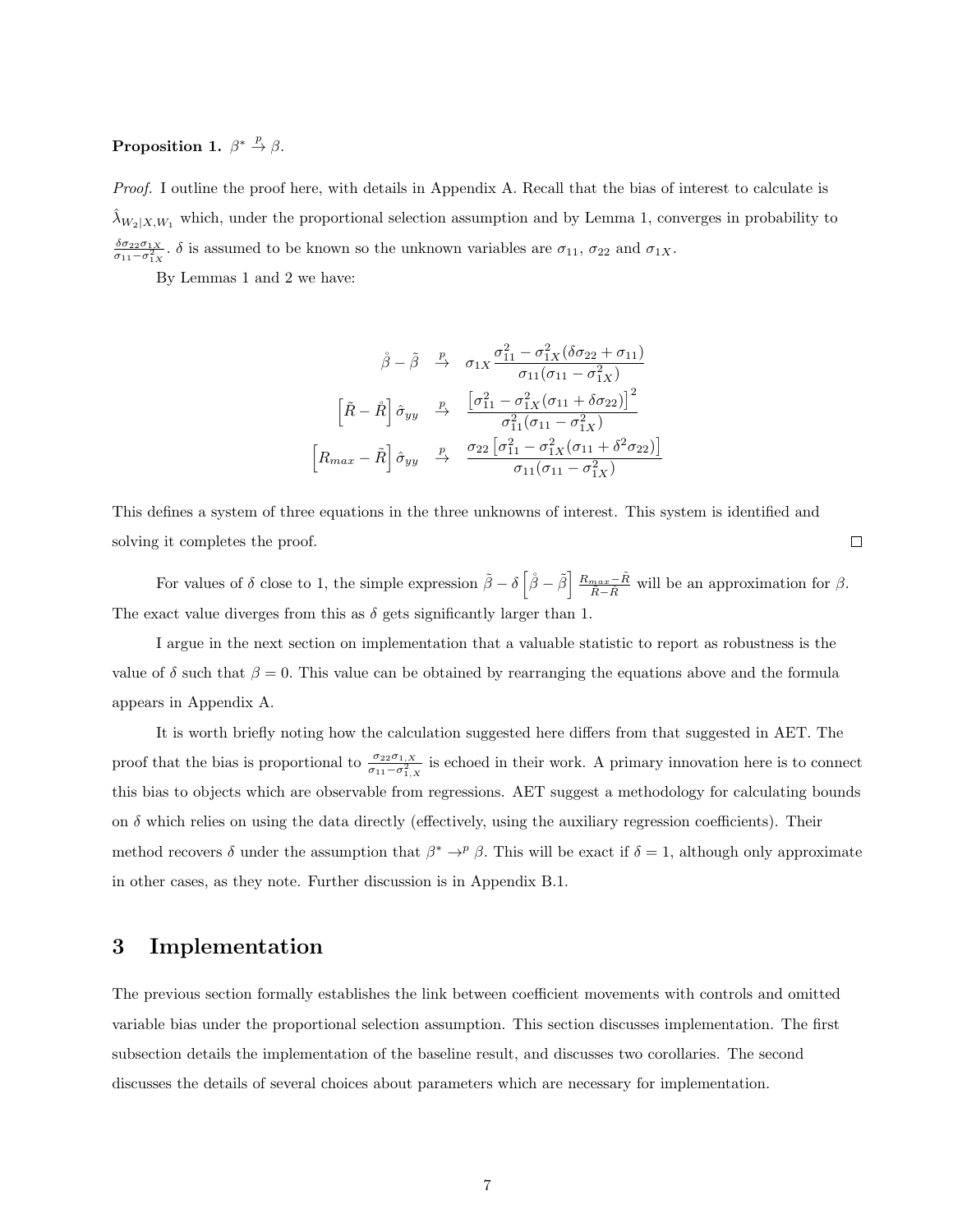# 3.1 Bias Adjustment Implementation

I am concerned here with the case where the true model is:

$$
Y = \alpha + \beta X + W_1 + W_2 + \epsilon
$$

and  $W_2$  is unobserved to the researcher. Both  $W_1$  and  $W_2$  are indicies of variables multiplied by their true coefficients.  $W_1$  contains any variables we observe and  $W_2$  includes any variables unobserved to the researcher which are correlated with both  $Y$  and  $X<sup>6</sup>$  $X<sup>6</sup>$  $X<sup>6</sup>$ 

Since the elements of  $W_2$  are unobserved one cannot estimate the true model. There are two regressions the researcher can observe in this case, shown in equations [2](#page-8-1) and [3](#page-8-1) below. The first controls only for X, the variable of interest. The second adds controls for the observed confounders. Each of these produces a coefficient on X.

<span id="page-8-1"></span>
$$
Y = \hat{\alpha} + \mathring{\beta}X + \hat{\epsilon} \tag{2}
$$

$$
Y = \tilde{\alpha} + \tilde{\beta}X + \Psi W_1 + \tilde{\epsilon}
$$
\n(3)

The commonly used coefficient movement heuristic would simply comment on the difference between  $\hat{\beta}$  and  $\hat{\beta}$ .

In fact, these two coefficients are inputs to the bias calculation. The calculation also requires the r-squared values from these regressions. Referring back to proposition (1) above, equation [\(2\)](#page-8-1) here recovers  $\beta$ , which is simply the OLS coefficient from a regression of Y on X alone, and  $R$ , which is the r-squared from that regression. Similarly, equation [\(3\)](#page-8-1) recovers  $\tilde{\beta}$  and  $\tilde{R}$ . Completing the bias calculation in proposition 1 additionally requires (a) a value of  $R_{max}$  and (b) a value of  $\delta$ . Neither of these is recoverable directly from regressions, and in Section 3.2 below I will discuss the choice of these values.

To give some intuition for why the r-squared values matter, consider a setup with  $\delta = 1$  and  $R_{max} = 1$ . This implies that (a) the treatment X is equally related to the observed and unobserved variables and (b) were we able to control of the unobservables, all variation in Y would be accounted for. Assume that when Y is regressed on  $X$  alone, the coefficient is 0.5 with an r-squared of 0.1 and, when controls are added, the coefficient moves to 0.4. Now consider two polar cases for the controlled r-squared. In Case 1, the r-squared value barely moves when controls are included – say, from 0.1 to 0.15. In this case, the remaining omitted variable bias is huge, because the omitted and included variables are equally related to  $X$ , but we expect the omitted variables to move the r-squared all the way from 0.15 to 1, even though the included variables moved

<span id="page-8-0"></span> $6$ Note that we denote  $W_1$  as a vector here. In practice there may be multiple controls which are observed (and multiple unobserved). The assumption stated at the start of Section [2](#page-5-0) is that  $W_1$  is a linear combination of these controls multiplied by their true coefficients. Under this assumption one can operationalize this by including multiple variables as controls.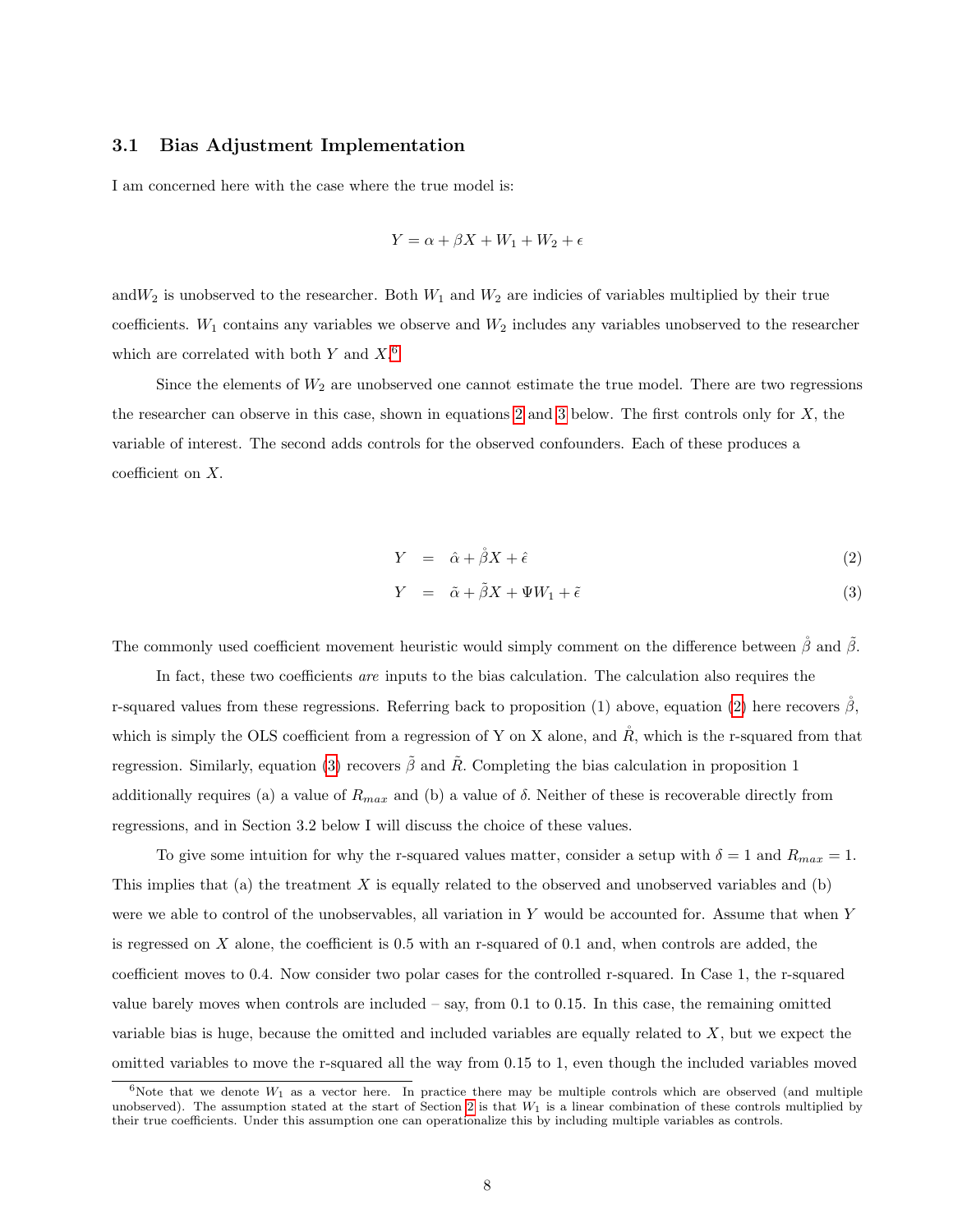it only from 0.1 to 0.15.

The opposite case is when the controlled r-squared is 1.0. In this case, there is no bias, since the omitted controls do not explain any of Y. The same coefficient movement can imply wildly different values for the causal effect, depending on the movements in r-squared. Figure [1](#page-29-0) shows how the resulting  $\beta$  estimate will vary in this example with the movement in controlled r-squared, even holding constant the coefficient differences.

Putting this intuition and equation into practice, I argue there are two calculations which may be of interest: a direct calculation of the bias, and a bounding argument on  $\delta$ .

Direct Bias Calculation: Given both a value for  $R_{max}$  and  $\delta$ , one can calculate the coefficient  $\beta$  which would result if one were able to control for the elements of  $W_2$ . The full equation for this calculation is given in Proposition 1. If  $\delta$  is close to 1, then the simple calculation  $\beta^* = \tilde{\beta} - \delta \frac{(\hat{\beta} - \tilde{\beta})(R_{max} - \tilde{R})}{(\tilde{\beta} - \tilde{\beta})}$  $\frac{(\tilde{R}_{max}-R)}{(\tilde{R}-\tilde{R})}$  will be a close approximation to  $\beta$ .

**Bounding Argument on**  $\delta$ : A second way to use this adjustment – perhaps more akin to the use of the coefficient movement heuristic as robustness – is to adopt a value for  $R_{max}$  and calculate the value of  $\delta$  which would produce  $\beta = 0$ . This is akin to asking how important the unobservables would need to be relative to the observables to eliminate the estimated effect. The bounding value for  $\delta$  is calculated by simply setting  $\beta = 0$ and solving for  $\delta$ . The general formula for this is given in Appendix A; for  $\delta$  close to 1 it is approximated by  $\hat{\delta} = \frac{\tilde{\beta}(\tilde{R}-\tilde{R})}{\tilde{\beta}(\tilde{\beta})\tilde{\beta}}$  $\frac{\beta(R-R)}{(\mathring{\beta}-\mathring{\beta})(R_{max}-\mathring{R})}.$ 

Stata code accompanying this paper<sup>[7](#page-9-0)</sup> preform this calculation.

These calculations are appropriate only under the proportional selection assumption – that is, only if the relationship between the observed controls and  $X$  is informative about the relationship between the unobserved controls and  $X$ . In regression form, the condition states that if an OLS regression of  $X$  on the index observed controls  $W_1$  yields a coefficient of 1, then a regression of X on the index of unobserved controls  $W_2$  would yield a coefficient of  $\delta$ . There may be no a priori reason to think this is appropriate and testing it, at least in a limited set of contexts, is the focus on Sections [4](#page-13-0) and [5](#page-18-0) of the paper.

Section [3.2](#page-11-0) below discusses the various choices necessary in doing this estimation – in particular, choices of  $W_1$ ,  $R_{max}$  and, if necessary,  $\delta$ . Before doing that, however, I briefly discuss two important extensions.

### <span id="page-9-2"></span>3.1.1 Additional Controls

This procedure recovers the coefficient which the researcher would estimate if the elements of  $W_2$  could be observed. This need not be the causal impact of  $X$  on  $Y$ , however, and will not be if there are other important controls. Consider the case in which the true model is given by equation [4](#page-9-1) below.

<span id="page-9-1"></span>
$$
Y = \alpha + \beta X + W_1 + W_2 + \mathbf{m} + \epsilon \tag{4}
$$

<span id="page-9-0"></span><sup>7</sup>The command is psacalc and is available through ssc.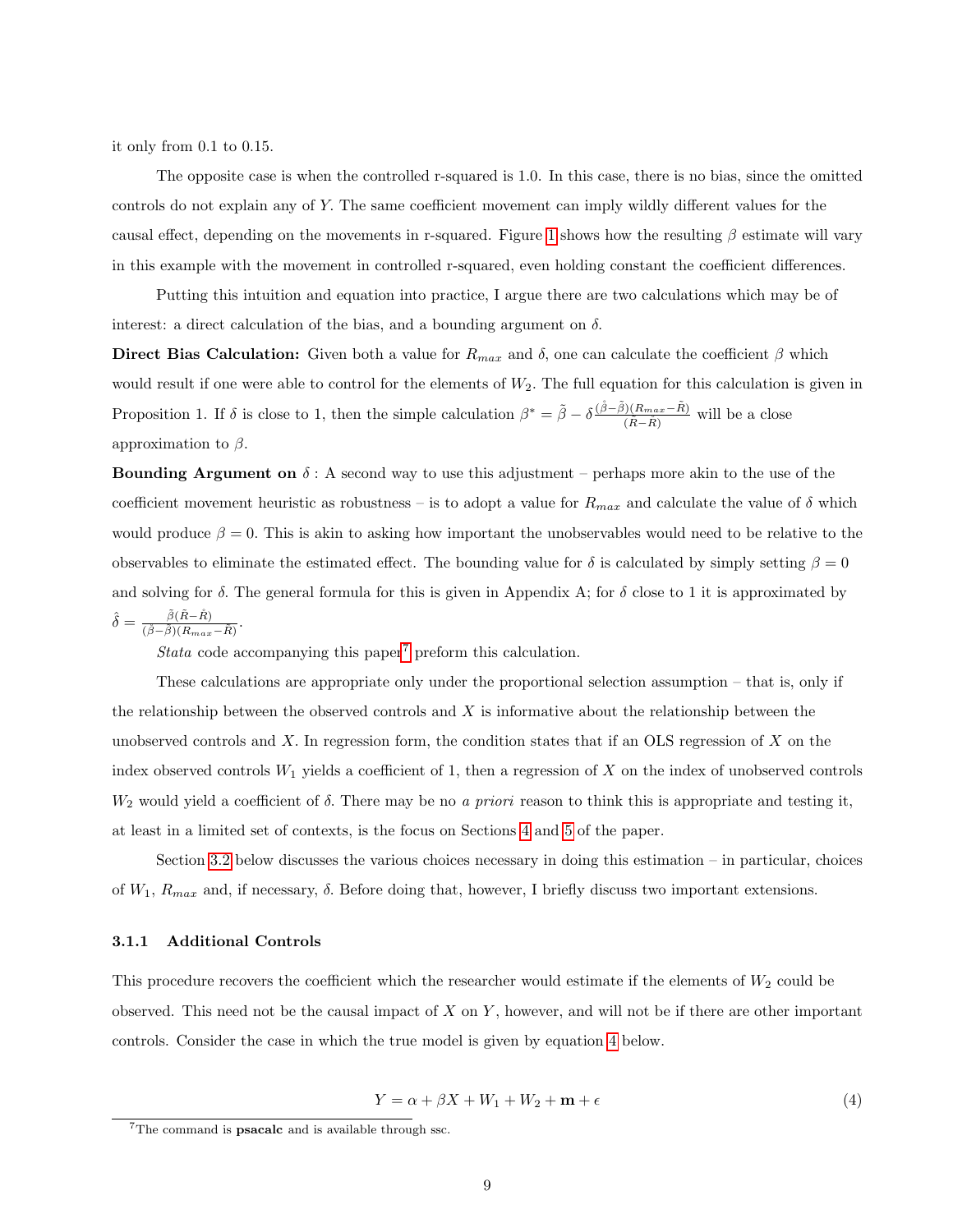and assume that the vector of variables **m** is correlated with both X and Y, but orthogonal to  $W_1$  and  $W_2$ . If **m** is observed, it is possible to recover  $\beta$  using a variation on the procedure described above. In particular, one can estimate equations  $(2)$  and  $(3)$  including **m** in both regressions. The coefficient movement between the two regressions with and without  $W_1$  can be used to recover  $\beta$ .

If **m** is unobserved, it is still possible to use the procedure to recover the value  $\beta$  which would result from estimation of equation [\(5\)](#page-10-0) below<sup>[8](#page-10-1)</sup>, but note that because **m** is omitted,  $\beta \neq \overline{\beta}$ .

<span id="page-10-0"></span>
$$
Y = \overline{\alpha} + \overline{\beta}X + \Psi_1 W_1 + \Psi_2 W_2 + \overline{\epsilon}
$$
\n<sup>(5)</sup>

Appendix B.2 proves this result.

This discussion has two implications. First, this procedure recovers the treatment effect that would be estimated if we could control for the unobservables which are related to the observables. If there is another category of unobserved variables, this will not be the causal effect (although it could be close if m is relatively unimportant).

The second practical implication is to note that it may be that not all controls should be included as part of W1. Controls which do not have a corresponding unobserved component should, instead, be included in both observed and unobserved regressions. An example of this would be something like sex: adjusting for sex is likely to matter for many applications, but since it is fully observed it may be inappropriate to assume that resulting coefficient movements reflect what would happen with additional controls. A corollary is that movements in the treatment effect when the components of **m** are introduced contain no information. Even very large movements in the treatment effect should not lead one to worry about the robustness of the result. The choice of what variables are in  $W_1$  versus **m** is discussed in more detail in Section [3.2.1.](#page-11-1)

### <span id="page-10-2"></span>3.1.2 Stabilizing Coefficients

In cases where some controls make a lot of difference in estimates, researchers often invoke a stabilizing coefficient heuristic. This involves showing that although the first controls change the treatment effect a lot, as additional controls are added, the coefficient moves less. The assumption is then that any further controls would not move the coefficient much.

I capture this idea by assuming the true model is given by

$$
Y = \alpha + \beta X + W_1^* + W_1^{**} + W_2 + \epsilon
$$

where both  $W_1^*$  and  $W_1^{**}$  are observed, and  $W_2$  is not. This heuristic involves first, observing that the

<span id="page-10-1"></span><sup>&</sup>lt;sup>8</sup>Note that the coefficients on  $W_1$  and  $W_2$  are no longer equal to 1 but are biased by the exclusion of **m** through the joint correlation with X.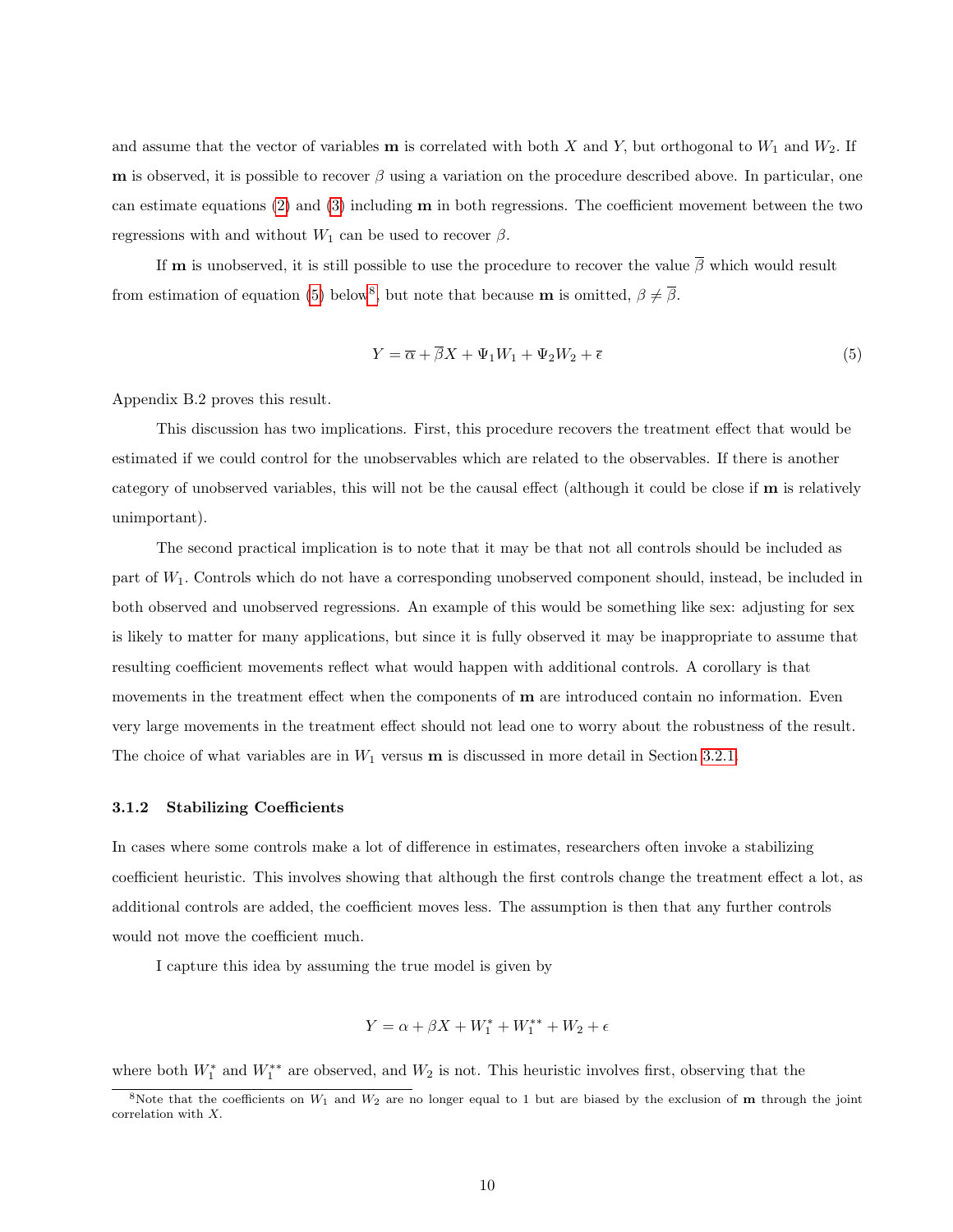estimated impact of X changes significantly when controls for the elements of  $W_1^*$  are included. Then, second, adding controls for the element (or elements) of  $W_1^{**}$  and observing the coefficient changes relatively little. Third, concluding that further controls for  $W_2$  would also move the coefficient relatively little.

It is clear, first, from the discussion above that this assumes that the proportional selection assumption holds for the elements of  $W_1^{**}$  and  $W_2$  only. That is, it assumes that  $W_1^*$  does not have proportionally selected unobservables. Effectively,  $W_1^*$  behaves like **m** in Section [3.1.1.](#page-9-2) If, in fact,  $W_1^*$  should be considered part of the set which has related unobservables, one cannot learn much from this exercise.<sup>[9](#page-11-2)</sup>

If we are willing to assume that this is appropriate – namely, that the final controls added are representative of the unobservables – then it is still necessary to consider the full bias adjustment. In this case,  $\hat{\beta}$  and  $\hat{R}$  come from the regression with X and  $W_1^*$  only and  $\tilde{\beta}$  and  $\tilde{R}$  come from the regression with controls for both  $W_1^*$  and  $W_1^{**}$ .

A key is to note that even if the coefficient difference is quite small, it may be scaled up by a vary large number if the r-squared does not move much and is not close to  $R_{max}$ . In some cases, the final control added may be relatively unimportant in the regression – moving the r-squared only a bit – and therefore the fact that the coefficient is relatively stable does not imply the adjustment is small.

This suggests that this particular heuristic should be taken with caution. The fact that it is possible to identify some control which, when added, does not move the coefficient much is meaningless on its own. It is informative only if (a) this last control is the one which is proportional to the unobservables and (b) the small coefficient movement is accompanied by a large r-squared movement or the r-squared after this control is close to or at  $R_{max}$ .

# <span id="page-11-0"></span>3.2 Parameter and Variable Choice

Calculating the bias adjustment described above requires the researcher make several choices: (1) what elements are in  $W_1$  and what, if any, are in  $\mathbf{m}$ , (2) what is the value for  $R_{max}$  and (3) if one is interested in calculating the true  $\beta$  (rather than providing bounds), a value for  $\delta$ . These three issues are briefly discussed below.

### <span id="page-11-1"></span>3.2.1 Choice of Controls

The vector of controls used in  $W_1$  should include observed variables with related unobserved components. A common case empirically (and the one I consider in the applications below) would be one in which the primary omitted variables are components of socioeconomic status. In this case, the elements of  $W_1$  should be whatever measures of socioeconomic status are observed by the researcher – education, income, etc. The

<span id="page-11-2"></span><sup>9</sup>This point relates closely to the discussion of this problem in Murphy and Topel (1990). They suggest there that researchers should consider which observable is "most like" their unobservables, and consider the coefficient movement after that is included.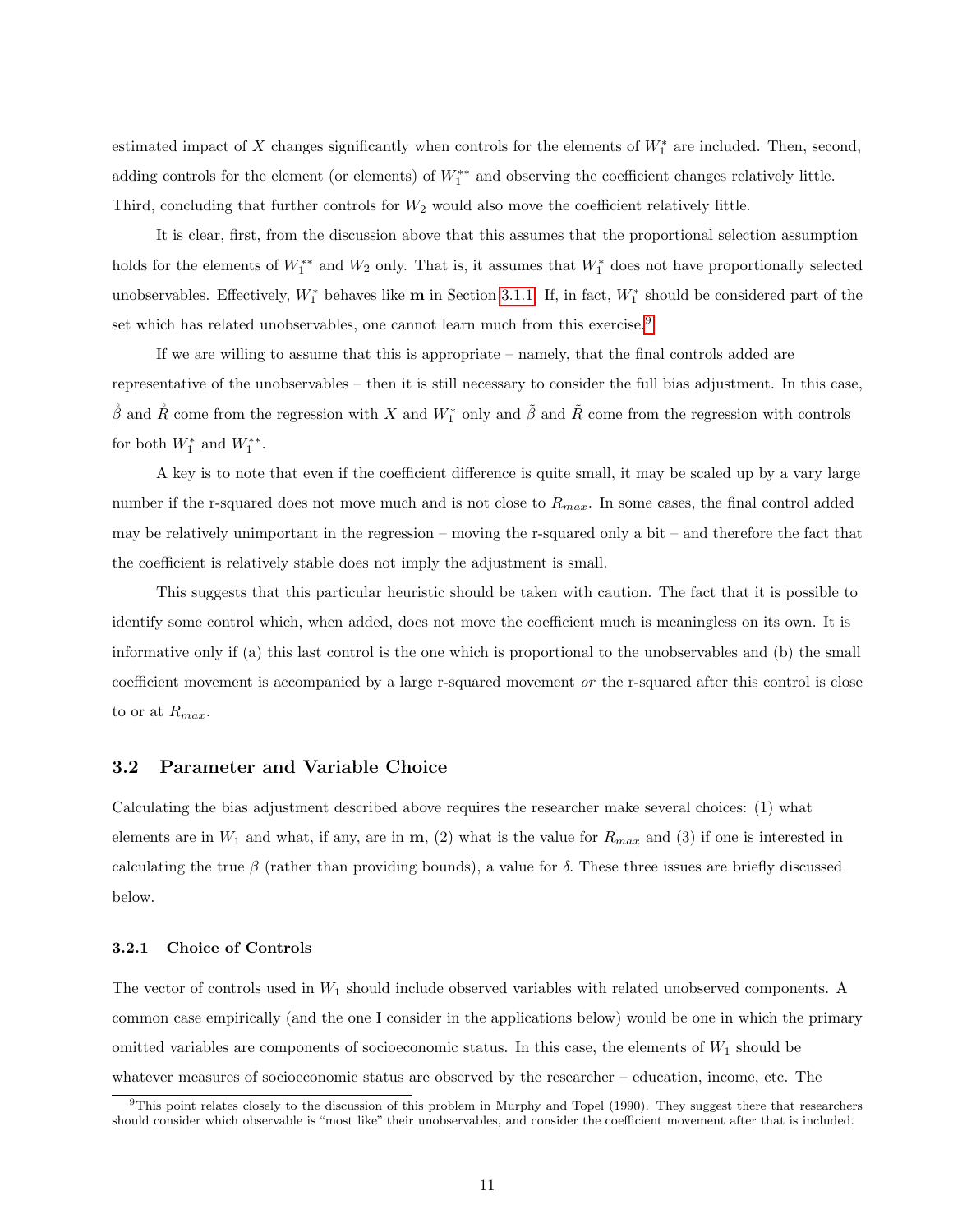proportional selection assumption is then that the elements of socioeconomic status the researcher doesn't see – for example, details about education, parental education, etc – relate to the treatment in a way proportional to how the observed elements relate.

In contrast, m should contain variables which are potentially important controls in the sense that they are correlated with X and Y but which do not have omitted components. One clear special case would be one of conditional random assignment. The variables on which assignment is conditioned should be included in m. It is likely these have large impacts on the estimate of treatment effects, but since assignment is random after they are adjusted for, we should not expect related unobserved controls to matter.

There are also cases in which some demographic elements should be included in m. To consider a concrete example: some of the analyses below considers child IQ as an outcome. In that case, because of the way the tests work, older children have higher scores. It's necessary to control for age to generate unbiased estimates. However, once we control for age that source of bias is gone.

A key subtlety arises when variables like age are, in fact, partially markers for the omitted categories. If there are cohort effects in economic circumstances, for example, then age may actually be best thought of as part of  $W_1$  since it captures some element of socioeconomic status. Note that there is no requirement that anything be in m.

### 3.2.2 Choice of  $R_{max}$

Recall that  $R_{max}$  is the r-squared from the model:

$$
Y = \alpha + \beta X + W_1 + W_2 + \epsilon
$$

The choice about  $R_{max}$  therefore relates to the variance of  $\epsilon$ . Assuming  $\beta$  is the causal effect, what is captured in  $\epsilon$  is one of two things: measurement error, or variables which impact Y but are uncorrelated with X.

Taking into account only the measurement error in Y will provide an upper bound on  $R_{max}$  and therefore generate a conservative estimate. Other downward adjustment for  $R_{max}$  may result from variation in Y which cannot be related to X. For example, if X is a long term medical treatment for cholesterol, day-to-day variation in cholesterol readings could not be explained by variation in X and the  $R_{max}$  should account for that.

### 3.2.3 Choice of  $\delta$

The value of  $\delta$  defines the proportionality of selection. Recall that a value of  $\delta = 1$  indicates equal selection,  $\delta$  < 1 implies that the unobservables are less important than the observables and visa versa for a value of  $\delta > 1$ . AET show that  $E(\delta) = 1$  is appropriate if  $W_1$  is a randomly drawn sample of the full set  $\{W_1, W_2\}$  and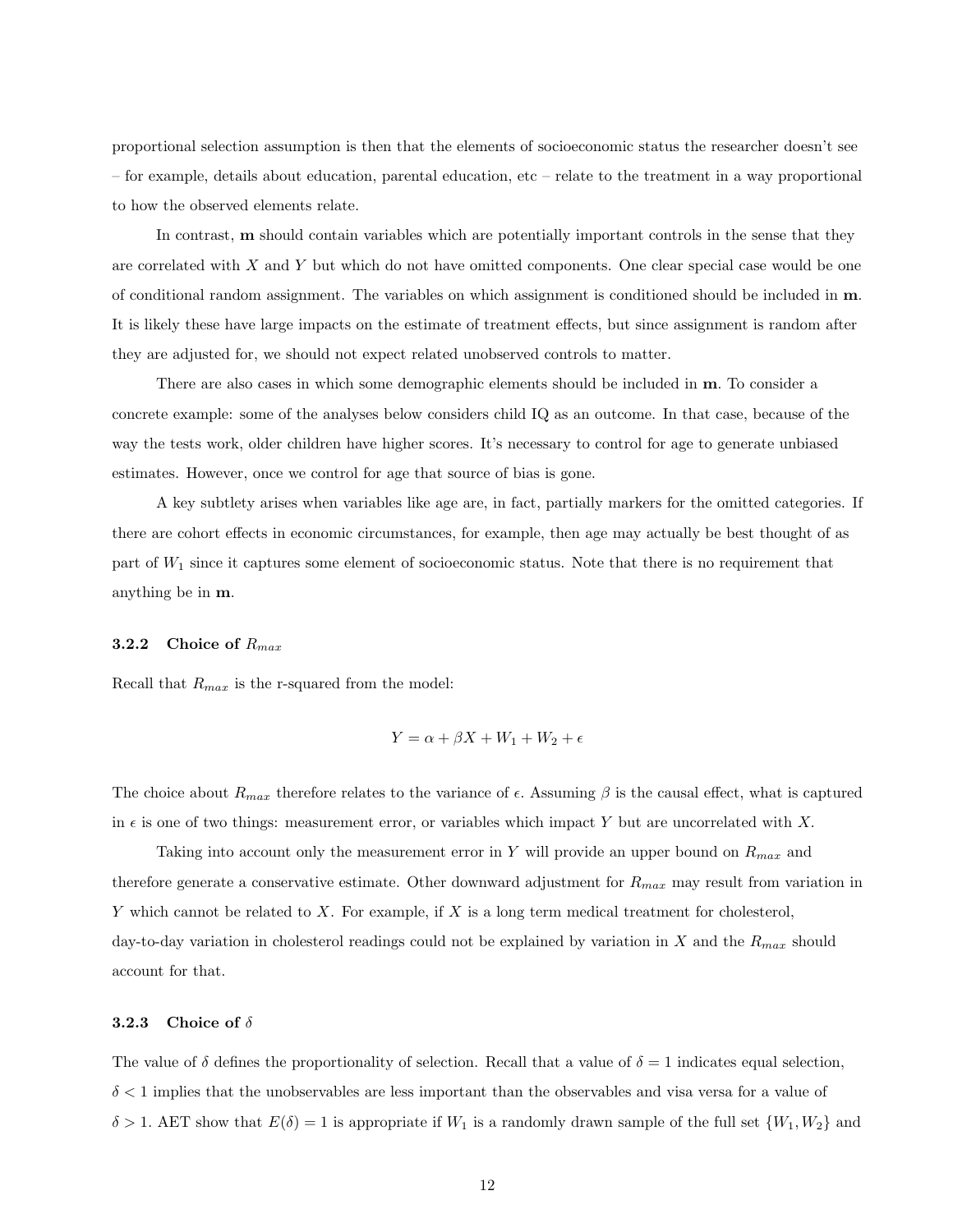argue that probably an assumption of  $E(\delta) \leq 1$  is appropriate for most practical settings. Having said that, it is somewhat difficult to have an intuition about the value of  $\delta$ .

A natural approach, noted above, is to use  $\delta$  as part of a bounding argument – that is, report the value of  $\delta$  which would produce a treatment effect of zero. On average, larger values of  $\delta$  indicate more robust results.

# 3.3 Summary and Limitations

I argue that a bounding statement on  $\delta$  would be a reasonable replacement for less precise comments about movements in treatment effects. It may seem that the requirements for this calculation– in particular, the need to make an assumption about  $R_{max}$  are more onerous than simply looking at coefficient movements. However, it should be clear that without this assumption the coefficient movements are not meaningful either.

A brief final note: in a case in which one expects heterogeneous treatment effects along some dimension – age, for example, or sex – this method can be used to recover the treatment effect within each group. To do so, the analysis is run for each group separately, and the adjustment performed. Running a pooled model will, mechanically, recover the  $\beta$  one would get if one incorrectly ignored the heterogeneous treatment effect issue.

# <span id="page-13-0"></span>4 Validation: Maternal Behavior, Birth Weight and Child IQ

The results above provide a way to recover an estimate of "causal" treatment effects under the assumption that selection on observables and unobservables is proportional. This assumption is fairly strong and not directly testable. Indirectly, I can test the assumption – and the methodology more generally – by asking whether estimates generated by this procedure are closer to the true causal effect. Discussing that requires a setting in which I can match (possibly) biased estimates to some "true" estimate of a treatment effect.

Given such a setting, validation could take several forms. First, I can perform the bounding calculations on δ described above and ask whether relationships which require a higher value of δ to produce  $\beta = 0$  are more likely to be true. Second, I can ask what value  $\delta$  (if any) would match the adjusted effect from the observational regressions to the true treatment effect. Finally, a more constrained test is to ask whether a single value of  $\delta$  might organize a number of findings. If yes, this would suggest at a minimum that this technique works well in comparing the robustness of multiple findings within a given setting.

In this section I undertake these validation tests in the context of the relationship between maternal behaviors, infant birth weight and child IQ. These relationships are of some interest in economics, and of wider interest in public health and public policy circles. A literature in economics demonstrates that health shocks while children are in the womb can influence early outcomes and later cognitive skills (e.g. Almond and Currie, 2011; Almond and Mazumder, 2011). A second literature, largely in epidemiology and public health,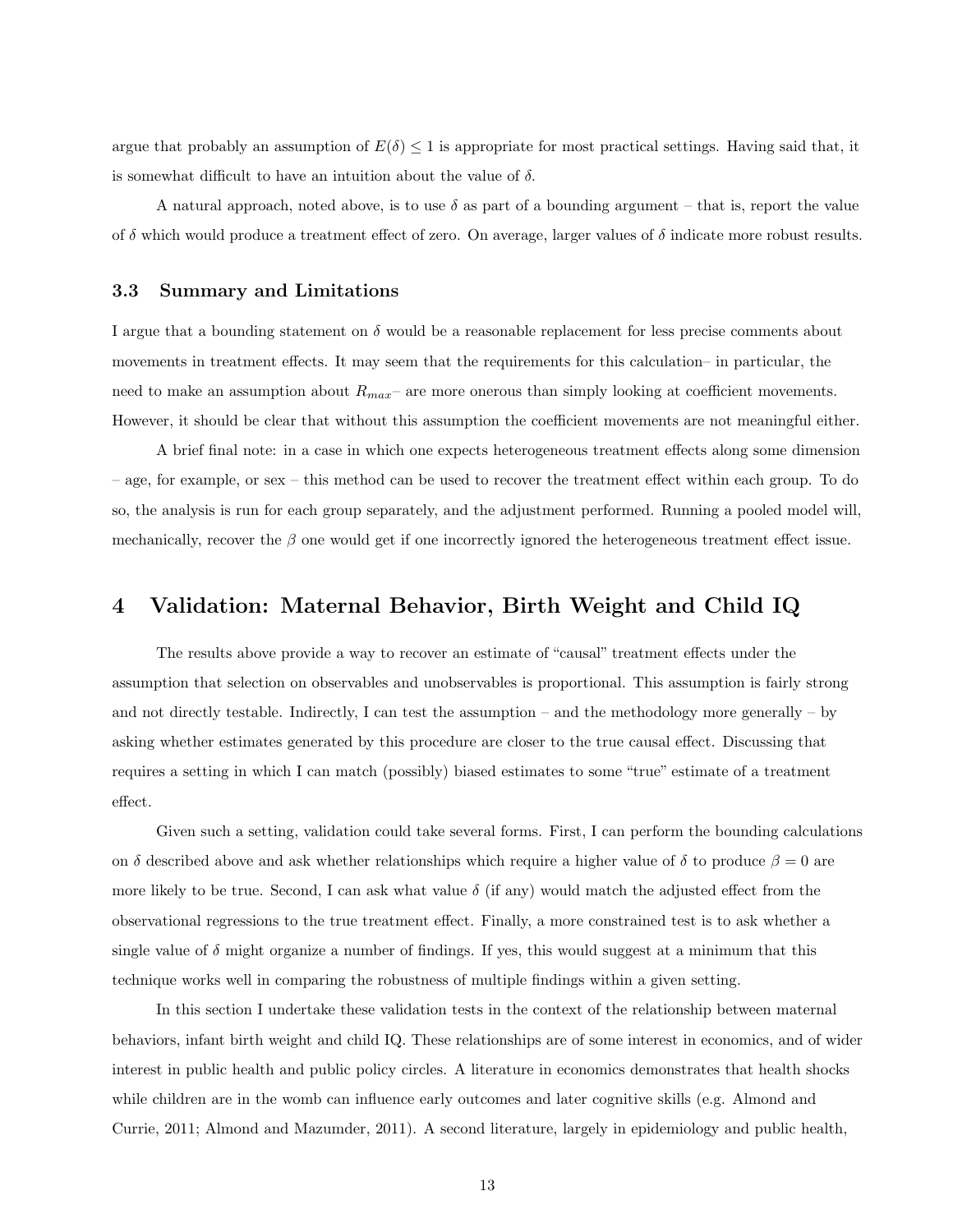suggests that even much smaller variations in behavior – occasional drinking during pregnancy, not breastfeeding – could impact child IQ and birth weight. These latter studies, however, are subject to significant omitted variable concerns.

The key class of omitted variables relates to socioeconomic status. Women who drink or smoke during pregnancy tend to be of lower socioeconomic status, as are those women who do not breastfeed. Measures of socioeconomic status in standard datasets are useful but incomplete. Broadly, the idea here is to ask whether coefficient movements after inclusion of the observed socioeconomic status controls relate to the movements we would expect to see if we observed very precise information on socioeconomic status.

I consider five relationships in all: the relationship between child IQ and breastfeeding, drinking during pregnancy, low birth weight/prematurity and the relationship between birth weight (as the outcome) and maternal drinking and smoking in pregnancy. Section [4.1](#page-14-0) below describes the data, Section [4.2](#page-15-0) the empirical strategy and Section [4.3](#page-16-0) the results.

# <span id="page-14-0"></span>4.1 Data

I use data from the National Longitudinal Survey of Youth Children and Young Adult Survey (NLSY) and data from the US Natality Detail Files (from 2001 and 2002).

# **NLSY**

The NLSY is a longitudinal survey of women, and the Children and Young Adult module collects information on the children of NLSY participants. These data contain information on both IQ and birth weight. In the case of IQ, the outcome of interest is PIAT test scores for children aged 4 to 8. The treatments of interest are: months of breastfeeding, any drinking of alcohol in pregnancy and an indicator for being low birth weight and premature (<2500 grams and <37 weeks of gestation). These variables are summarized in the first rows of Panel A of Table [1.](#page-31-0)

For birth weight, the outcome is simply birth weight in grams. Here, I use all children. The treatments are whether the mother smokes in pregnancy and maternal drinking intensity during pregnancy. These variables are summarized in Panel B of Table [1.](#page-31-0)

The NLSY data also contain demographic controls. These are summarized in the remainder of Panel A and Panel B of Table [1](#page-31-0) (I summarize these twice since the sample differs for the IQ and birth weight analyses). They include: child age and sex, race, maternal age, maternal education, maternal income and maternal marital status.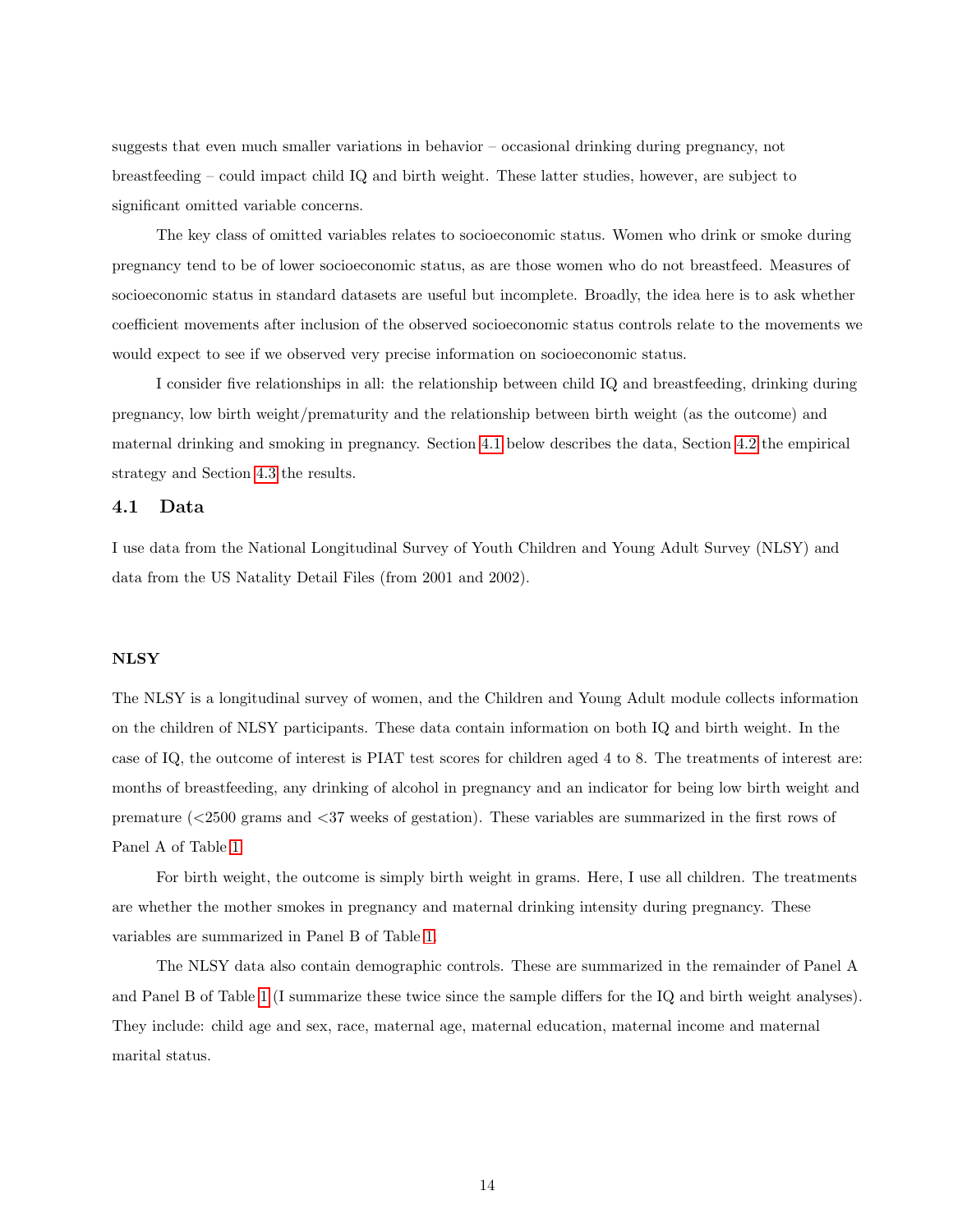### Natality Detail Files

The US Natality Detail Files contain data on all births in the US. I use data from 2001 and 2002 and focus on birth weight as the outcome. The treatments are, again, whether the mother smokes during pregnancy and maternal drinking intensity. I recode drinking data to match the NLSY definitions. The natality detail files also include demographics: child sex, maternal race, age, education and marital status. These data do not report income.

Panel C of Table [1](#page-31-0) reports summary statistics.

### <span id="page-15-0"></span>4.2 Empirical Strategy

The primary issues in implementation include the choices about control sets (including possible variables in m) and an assumption on the value of  $R_{max}$ . In addition, because I am concerned with validation here, it is necessary to have a measure of the true causal effect, which I denote  $\beta_{true}$ .

Since the primary concern here is omitted socioeconomic status, the variables included in  $W_1$  are the standard observed socioeconomic status components: maternal education, income, race, marital status and age. In the vector of m controls I include child sex and, in the case of IQ, child age. These variables are important controls, but are unlikely to be related to omitted socioeconomic status.

Turning to  $R_{max}$ : in theory this should reflect how much of the variation in child IQ and birth weight could be explained if we had full controls for socioeconomic status. This is a figure for which we need to go outside the data. Neither IQ nor birth weight seem likely to have an  $R_{max}$  of 1. Even identical twins raised together do not have the same IQ scores or identical birth weight. I suggest that the appropriate figure in either case is the correlation between siblings raised together, which will capture the full effect of family background. For IQ, I use a value of 0.385, based on the average correlations from two studies reported in Scarr and Weinberg (1983).<sup>[10](#page-15-1)</sup> For birth weight, I use a value of 0.5, drawn from Mazumder (2011).

Finally, the estimation requires an estimate of the true causal effect. One natural approach, in the spirit of Lalonde (1986), would be to match the observational analysis with evidence from randomized controlled trials which estimate similar parameters. This is not feasible here. Even in the two cases (breastfeeding and smoking) where I do have some randomized or quasi-random estimates on which to rely, the magnitudes are not comparable.

As an alternative, I undertake two approaches. First, I consider outside evidence in each case on the test of the null of treatment effect or not. Even for outcomes with no randomized trials, it is possible to get a sense from the literature about whether these effects are causal or not. Among the relationships I consider, randomized evidence suggests that breastfeeding is not linked with full-scale IQ (Kramer et al, 2008) and most

<span id="page-15-1"></span><sup>&</sup>lt;sup>10</sup>This is consistent with other overview studies which suggest values in the range of  $0.35$  to  $0.4$  – see, for example, Bouchard and McGue, 2003.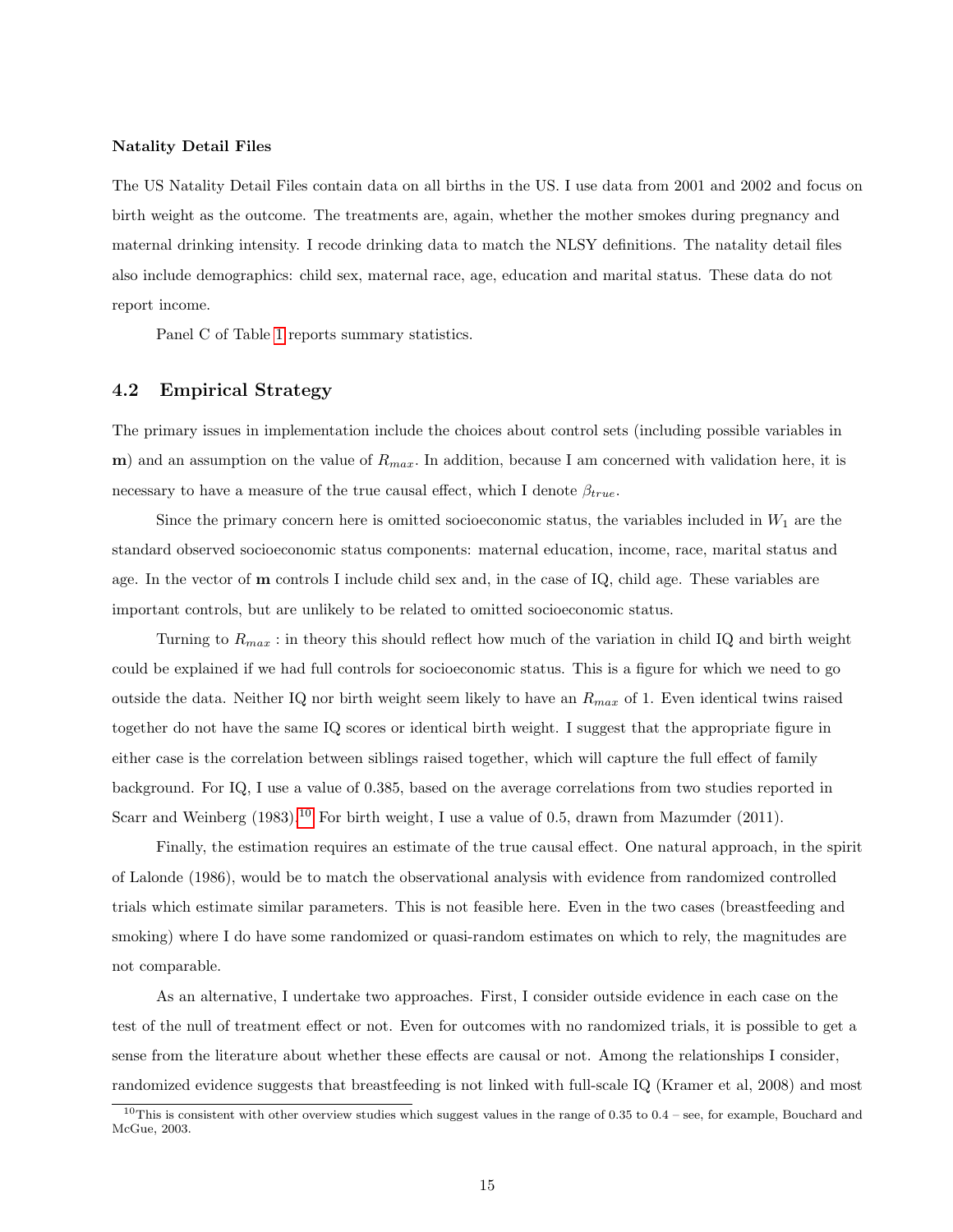evidence does not suggest an impact of occasional maternal drinking on child IQ (see, for example: Falgreen-Eriksen et al, 2012; O'Callaghan et al, 2007). In contrast, low birth weight and prematurity do seem to be consistently linked to low IQ (Salt and Redshaw, 2006), a link which also has a biological underpinning (de Kieviet et al, 2012). On the birth weight side, occasional maternal drinking is typically not thought to impact birth weight (Henderson, Gray and Brocklehurst, 2007), but there is better evidence that smoking does (e.g. from trials of smoking cessation programs as in Lumley et al, 2009).

With this evidence I can then ask – using the bounding argument described above – whether effects which would require a larger  $\delta$  to generate  $\beta = 0$  are those which are robust based on the outside evidence.

In a second approach, I take advantage of the family structure in the NSLY to estimate sibling fixed effect models and use the estimates of these – which should be purged of much of the family background variation – as the values of  $\beta_{true}$ . This approach has the advantage that it can generate actual estimates of  $\beta_{true}$  rather than just a test of the null. On the other hand, sibling fixed effects estimates may also be subject to concerns about causality, and additional concerns about the endogenaity of parental investments. It is for this reason that I pursue both approaches.The sibling fixed effects echo the outside evidence in terms of which impacts are robust.

An issue throughout these analyses is the very likely chance that the treatments – smoking, drinking, breastfeeding – are measured with error. If this error is classical, it will of course not impact the coefficients. However, in this case it may be that much of the error is through under-reporting of bad behaviors (and over-reporting of good ones). This is likely to reinforce the omitted variable bias problem. If high socioeconomic status women are both less likely to smoke and less likely to admit to it then when we estimate the impact of "reported smoking" on child outcomes we will be even more biased than the estimates of actual smoking. Although there is no way for this procedure to address the measurement issue separately, to the extent that it operates like this example and relates to the same omitted variables, the procedure here will also help address this.

### <span id="page-16-0"></span>4.3 Results

Table [2](#page-33-0) reports the results: Panel A shows data on child IQ from the NSLY, Panel B data on birth weight from the NLSY and Panel C data on birth weight from the Natality Detail Files.

The first two columns in each panel show estimated treatment effects and r-squared values with only sex (or age and sex in the case of IQ) as controls. Columns 3 and 4 show similar treatment effects with the full control set. More breastfeeding is associated with higher IQ in these regressions, and low birth weight is associated with lower child IQ. More maternal drinking appears in these data to be associated with higher child IQ later. There is no biological reason to think this is the case: it must be due to selection. Both samples show smoking and drinking are associated with lower birth weight. All seven analyses reported here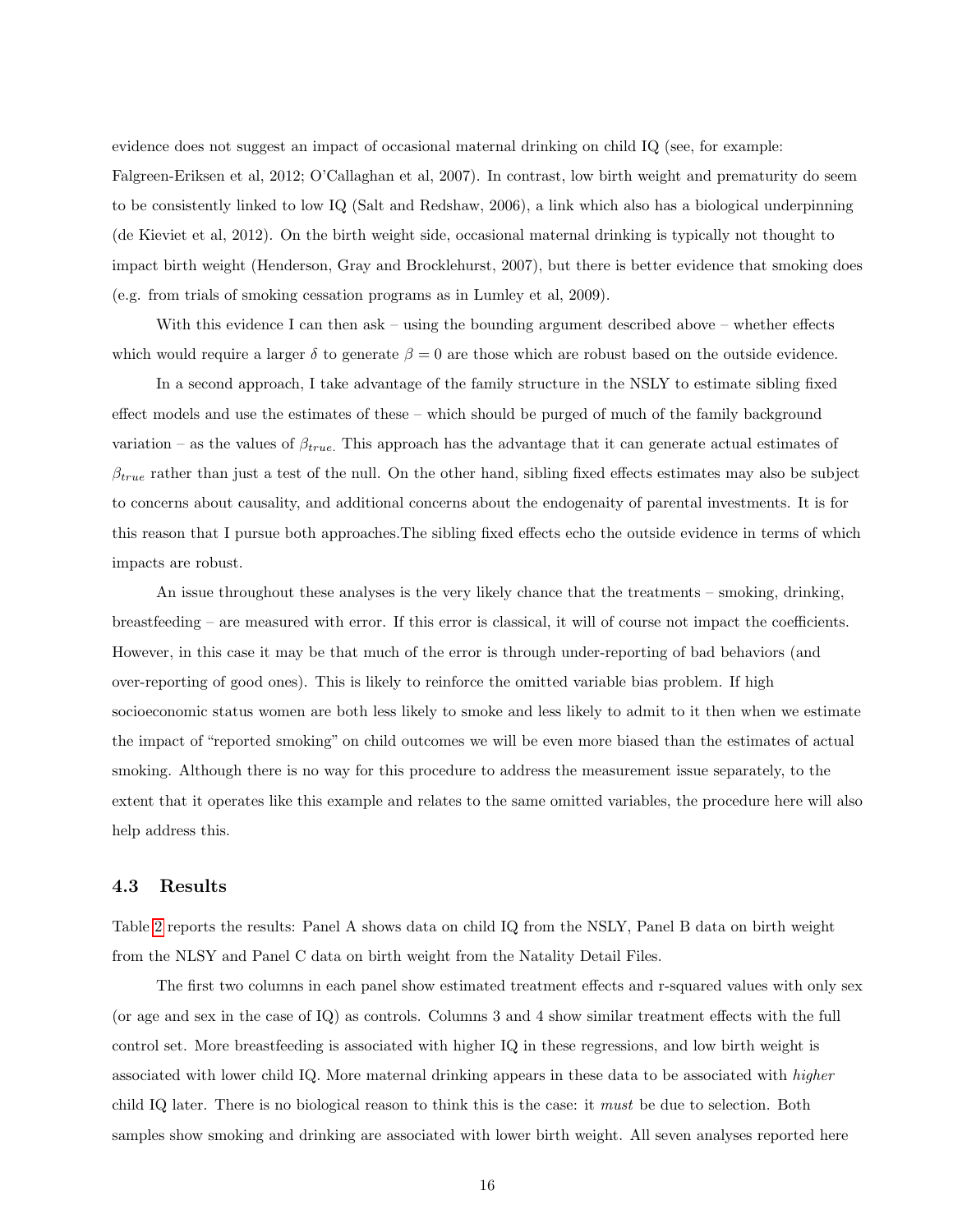show significant effects with the full set of controls. Interpreting these results in a naive way, one would conclude that each has a significant link with child outcomes.

Column 5 reports whether external evidence, summarized above, suggests a causal impact. As noted, low birth weight does seem to be linked to IQ and smoking is linked to low birth weight, but the other relationships do not have broad support. In Column 6 I then combine the regression estimates from the first columns with the estimates of  $R_{max}$  (0.385 in the case of IQ, 0.5 in the case of birth weight) and calculate the value of  $\delta$  for which  $\beta = 0$ . This is the value I suggested reporting as a summary of the robustness of the results. The evidence in this column provides support for the value of this adjustment: the relationships which appear to be causal based on outside evidence are associated with larger values of  $\delta$ .

Column 7 shows the sibling fixed effects estimates; in Panel C, I report the estimates drawn from the NLSY for these outcomes, since the natality files do not link mothers across births. The positive impacts of breastfeeding and maternal drinking are eliminated. The impact of low birth-weight and prematurity on IQ remains fairly large – about 0.10 standard deviations – but has a p-value of 0.11. In the case of birth weight, the impact of smoking on child birth weight remains strongly significant in these regressions, but there is no measured impact of maternal drinking. These results – the lack of an impact for breastfeeding and maternal drinking, the possible impact of low birth weight on child IQ and the strong impact of smoking on birth weight – line up well with the conclusions on null hypotheses reported in Column 5.

Column 8 calculates the value of  $\delta$  which would match the  $\beta_{true}$  estimated from sibling fixed effects regressions. In all seven rows this  $\delta$  is defined and is positive. That is, these all pass the most basic validation test: the coefficients move toward the truth when the controls are added and there is therefore some value of  $\delta$ which would match. The values of  $\delta$  range between 0.5 and 1.5.

Finally, Column 9 asks whether a single value of  $\delta$  would generate better inference across all these settings. I use a value of  $\delta = 1$ . This is done for two reasons. First, it seems a natural focal point. Second, looking at the values in Columns 6 and 8, this would appear to fit well. Standard errors in this column are calculated with a bootstrap over individuals, although it is worth keeping in mind that these are sensitive to sample size. The coefficient moves closer to the sibling fixed effect result in all cases. After the adjustment only the impacts of smoking remain significant and sizable.

### Coefficient Stability

The above analysis suggests that performing the proportional selection adjustment improves the conclusions. It seems useful to consider whether a similar conclusion could have been reached from using the "coefficient stability" heuristic. To do this, for each treatment I run regressions progressively including controls. I choose the order of controls by ranking the demographics based on the amount of variation in child IQ or birth weight that they explain in the data. I include these controls in the same order for each analysis within outcome (the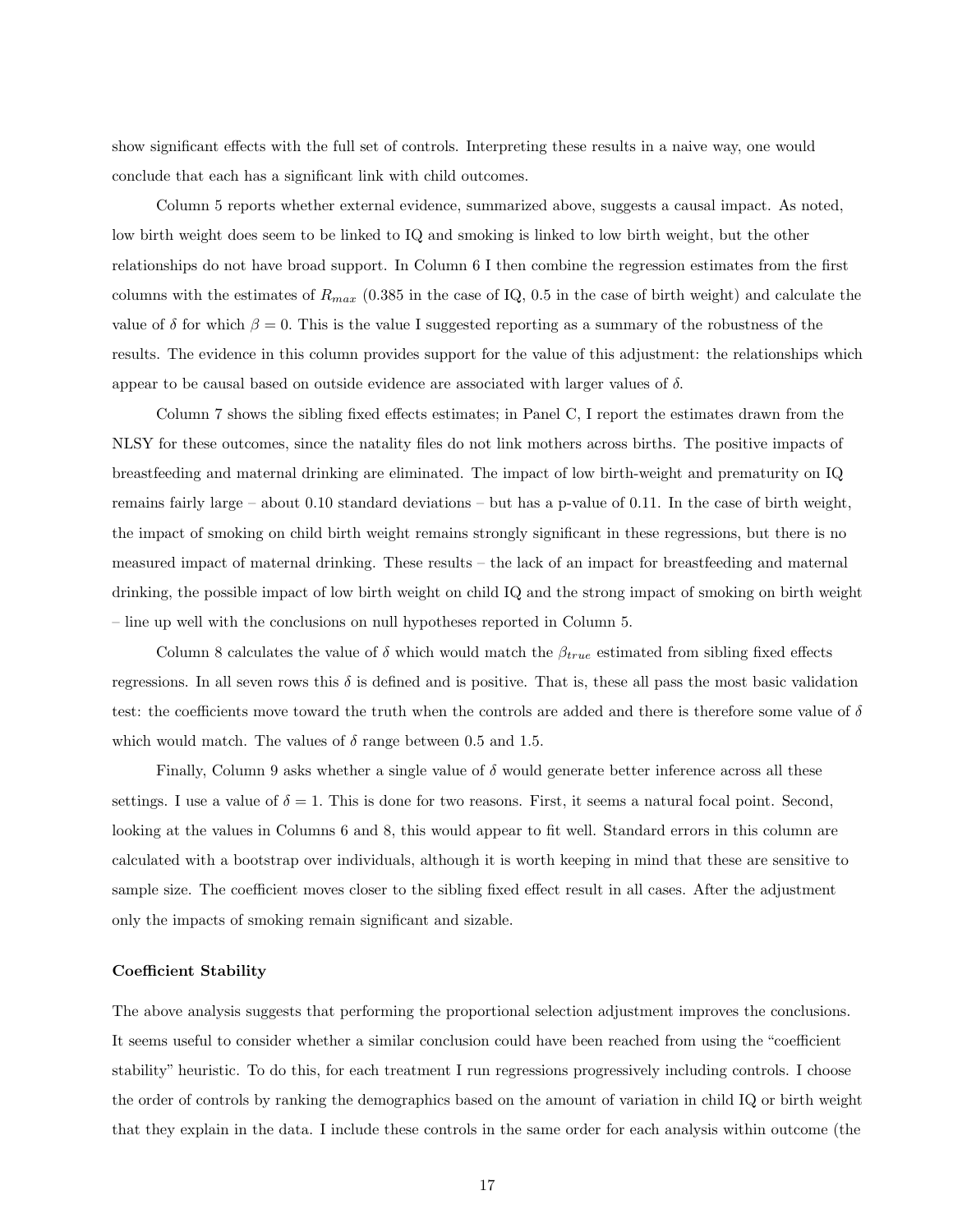order differs for IQ and birth weight). Figures [2a-2g](#page-30-0) show coefficients and r-squared values for the seven analyses.

These figures suggest coefficient stability is not useful distinguishing among these analyses, perhaps not surprising given the discussion in [3.1.2.](#page-10-2) All of the graphs show a very similar pattern of stabilizing coefficients. Based on these alone it would be quite difficult to identify some of the relationships as more robust than the others. In line with the discussion in [3.1.2,](#page-10-2) the issue is clear: the r-squared in the fully controlled regressions here is around 0.25 for IQ and less than 0.1 for birth weight, far below the figures of 0.385 or 0.5 that were drawn from existing data. Given this, the fact that the coefficient has stabilized is not fully informative.

### Summary

The results in this section – in particular, in Table [2](#page-33-0) – are quite supportive of this approach. It passes the most basic validation test by showing that the bounding calculation can identify more versus less robust results. Perhaps more surprisingly, the results show that a single value of  $\delta(\delta = 1)$  performs reasonably well. Returning to the question of applications in economics, this suggests support for the coefficient movement robustness test. However, it also makes clear the importance of taking into account the r-squared movements. If we based our analysis only on the size (say, in percent terms) of the coefficient movements we would conclude the link between drinking and low birth weight is much more robust than the link between low birth weight and IQ since the former moves only 10% and the latter 30%. In fact, the low birth weight and IQ link is more robust – the bias-adjusted coefficient is much larger and is significant at the 11% level – which is reflective of the much larger change in r-squared and lower  $R_{max}$ .

# <span id="page-18-0"></span>5 Application: Health Behaviors and Health Outcomes

The discussion in Section [4](#page-13-0) provides a model for performing this adjustment in a single setting with a carefully considered  $R_{max}$  and suggests that procedure can improve inference and speak to the robustness of results. A broader application of this is to ask whether this procedure could be used to organize a set of results within an area of research and, ideally, provide guidance for improving inference when new results appear in that area. In this section I use data on several settings in the area of public health.

I first show that a simplified version of this procedure (which, importantly, does not require an  $R_{max}$  for each outcome) can organize a number of results and improve inference; I do this by comparing observational data to randomized trials for 23 outcome-treatment relationships.<sup>[11](#page-18-1)</sup> Second, I derive a best-fit *magnitude* value for this adjustment which can be used in this particular area. Finally, I provide several out-of-sample

<span id="page-18-1"></span><sup>&</sup>lt;sup>11</sup>This is in the spirit of LaLonde (1986).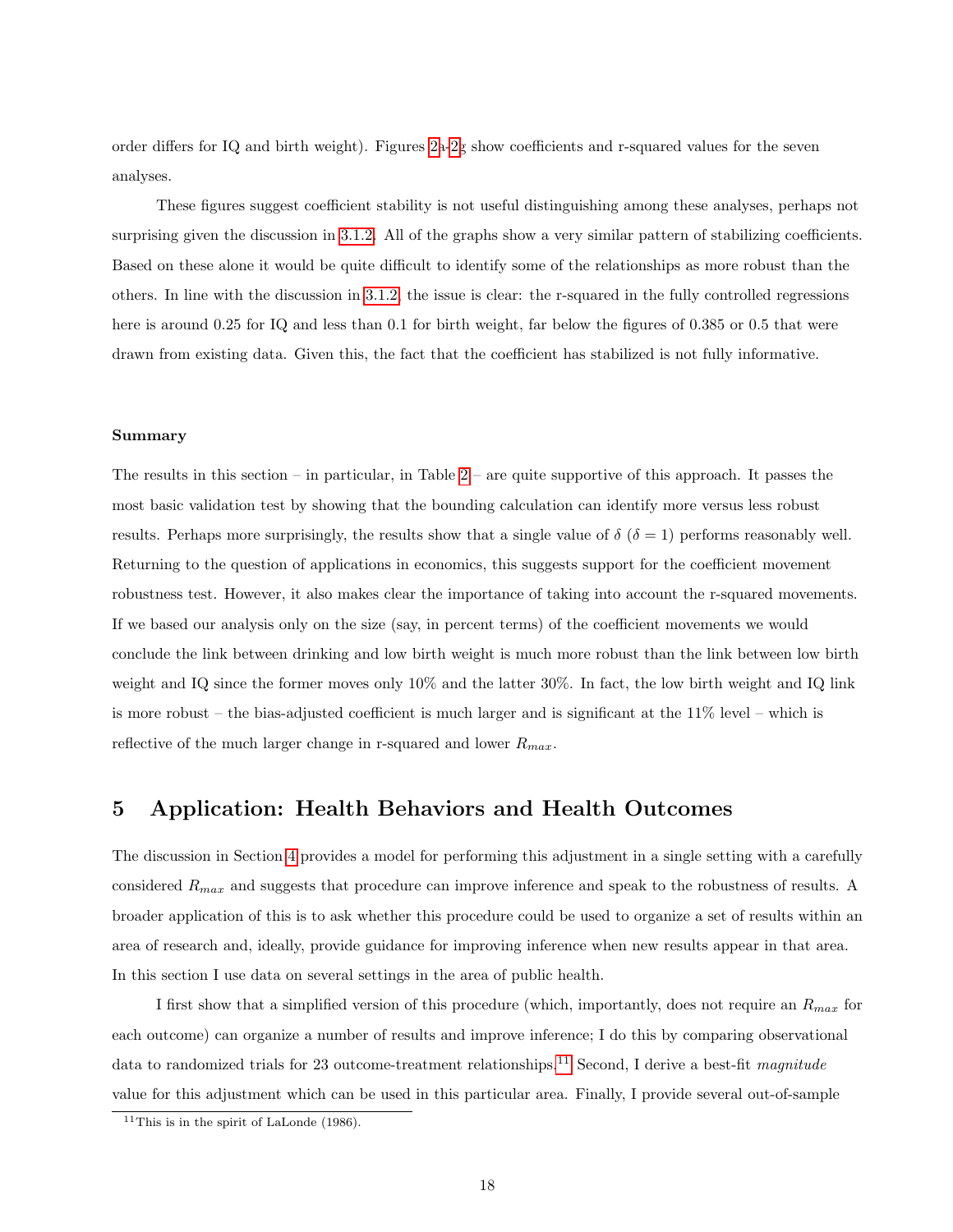tests of this for similar types of relationships. The precise magnitude adjustment I supply could be used by researchers and research consumers to evaluate new results in this area. It will not, of course, be portable to very different settings (I would not suggest using this in estimates of returns to schooling, for example), although a similar procedure could be used to derive adjustment magnitudes in those settings.

The area I consider is the relationship between positive health behaviors and health outcomes, a topic of much interest in public health. Do individuals who exercise live longer? Does taking a vitamin supplement lower your blood pressure? Observational studies in this literature suffer from clear omitted variable bias problems, largely stemming from correlations between high socioeconomic status and both positive health behaviors and good health outcomes. Likely due to this issue, when randomized studies are run to look at similar questions the results are often at odds with what was seen in observational data. A classic example is the exploration of the link between diet and health. For years the medical profession recommended a low-fat, high carbohydrate diet as a key to better health. It turned out this was based on biased estimates. When randomized data from a large study was released in 2006, this result was seriously weakened (Prentice et al, 2006; Beresford et al, 2006; Howard et al, 2006).

Given that many of the central issues facing this literature can be boiled down to omitted variable bias, it seems a natural area for which to ask whether this procedure could improve conclusions. A significant barrier to using this, especially as a research consumer, is the need for carefully considering  $R_{max}$  in each setting. I suggest here that a general assumption about  $R_{max}$  could substitute so adjustment might be performed using only results available from regressions. This naturally will cause some loss of information relative to a careful consideration of  $R_{max}$  in each setting; whether it still improves inference is an empirical question.

Although  $R_{max} = 1$  may seem a natural assumption, it seems unlikely to apply here since many of the outcomes (like lipids, blood pressure, etc) vary within an individual even over the course of a day.[12](#page-19-0) Instead, I adopt the assumption that the unobservables explain as much of the variation in the outcome as the observables do. Formally, this means that the increase in r-squared when adding the unobservables would be equal to the increase when the observables were added:  $R_{max} = \tilde{R} + (\tilde{R} - \mathring{R})$ .

Using this assumption, I then combine observational and randomized estimates of parallel relationships and ask the same questions as in Section [4.](#page-13-0) First, are estimates which require a higher value of  $\delta$  to produce  $\beta = 0$  more likely to have been confirmed in randomized data? Second, is there a value of  $\delta$  in each case which allows me to match the adjusted coefficient to the randomized effect. And, finally, is there a value of  $\delta$  which could be generally applied across all the settings to improve inference on average? This final magnitude conclusion is tested in several out-of-sample relationships.

<span id="page-19-0"></span> $12$ Demacker et al (1982), for example, show an intra-individual coefficient of variation for triglycerides of 35% within a day.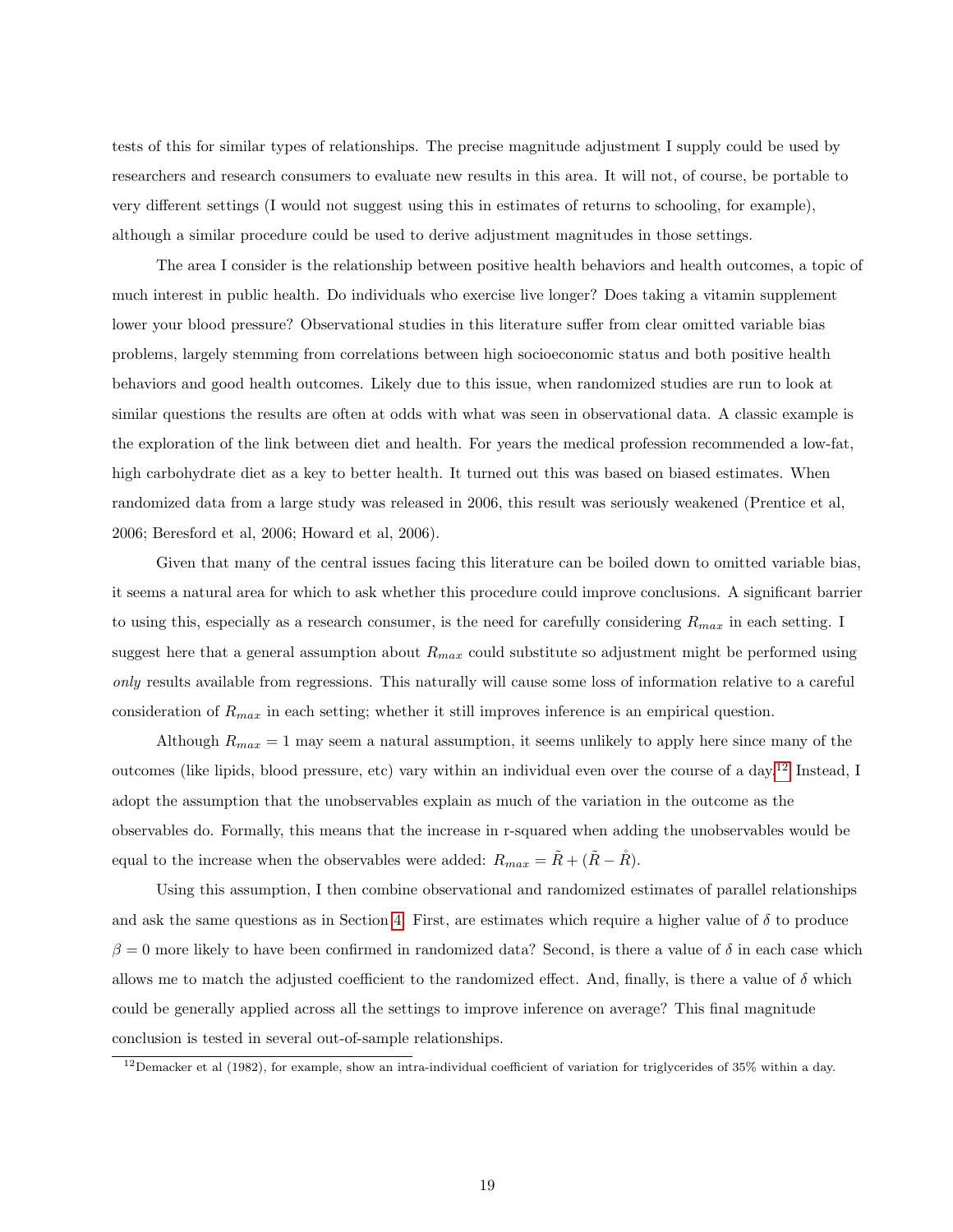# 5.1 Data

This section considers two treatments: exercise and vitamin D+calcium supplementation. In each case I consider the relationship between the treatment and a range of outcomes. This analysis requires two pieces of data: randomized trial results and observational data.

### Randomized Trials

Randomized trial results are drawn from existing work.

**Exercise** Evidence on the impact of exercise is drawn from several papers which are summarized in a Cochrane Review meta-analysis (Shaw et al, 2006). I consider only studies which compared exercise to no exercise (this excluded studies which also used diet). Outcomes considered include weight, blood pressure, cholesterol, blood glucose and triglycerides.

**Vitamin D and calcium** Evidence on the impact of vitamin D and calcium supplementation comes from the Women's Health Initiative, a large scale study of post-menopausal women which has run a number of important interventions. One trial within the study involved randomizing women into receiving vitamin D and calcium supplements (treatment) or not (control). Outcomes include bone density, lipids, blood pressure, exercise, and weight.

In Appendix Table A.1 I list the citation for each outcome-treatment pair, the treatment and any restrictions on age or gender in the study recruitment.

### Observational Data

Exercise Exercise data are drawn from the National Health and Nutrition Examination Survey (NHANES), Wave III. Individuals are asked detailed questions about exercise. I use this to create a treatment measure as close as possible to the treatment in each study. In most cases the study includes some kind of jogging three times a week. Exact populations used are listed in Column 3 of Appendix Table A.1 for each paper, but in general these tend to focus on middle-aged individuals. Exercise data and the outcomes variables considered are summarized in Panel A of Table [3.](#page-34-0)

Vitamin D and calcium Data on vitamin D and calcium supplementation also comes from the NHANES-III. Individuals are asked about vitamin and mineral supplements, which allows me to create an indicator for taking vitamin D and calcium supplementation. To match the Women's Health Initiative data I use women aged 55 to 85 (recruitment in this study is women 50 to 80, but evaluation is several years later). Summary statistics on share of women using supplements and outcomes variables are in Panel B of Table [3.](#page-34-0)

# Magnitudes

A central issue here is how to compare magnitudes across these settings. The observational coefficients estimate the impact of actually engaging in the behavior. This directly maps to the randomized data only if everyone is compliant, or if we observe average treatment effects and there is no heterogeneity across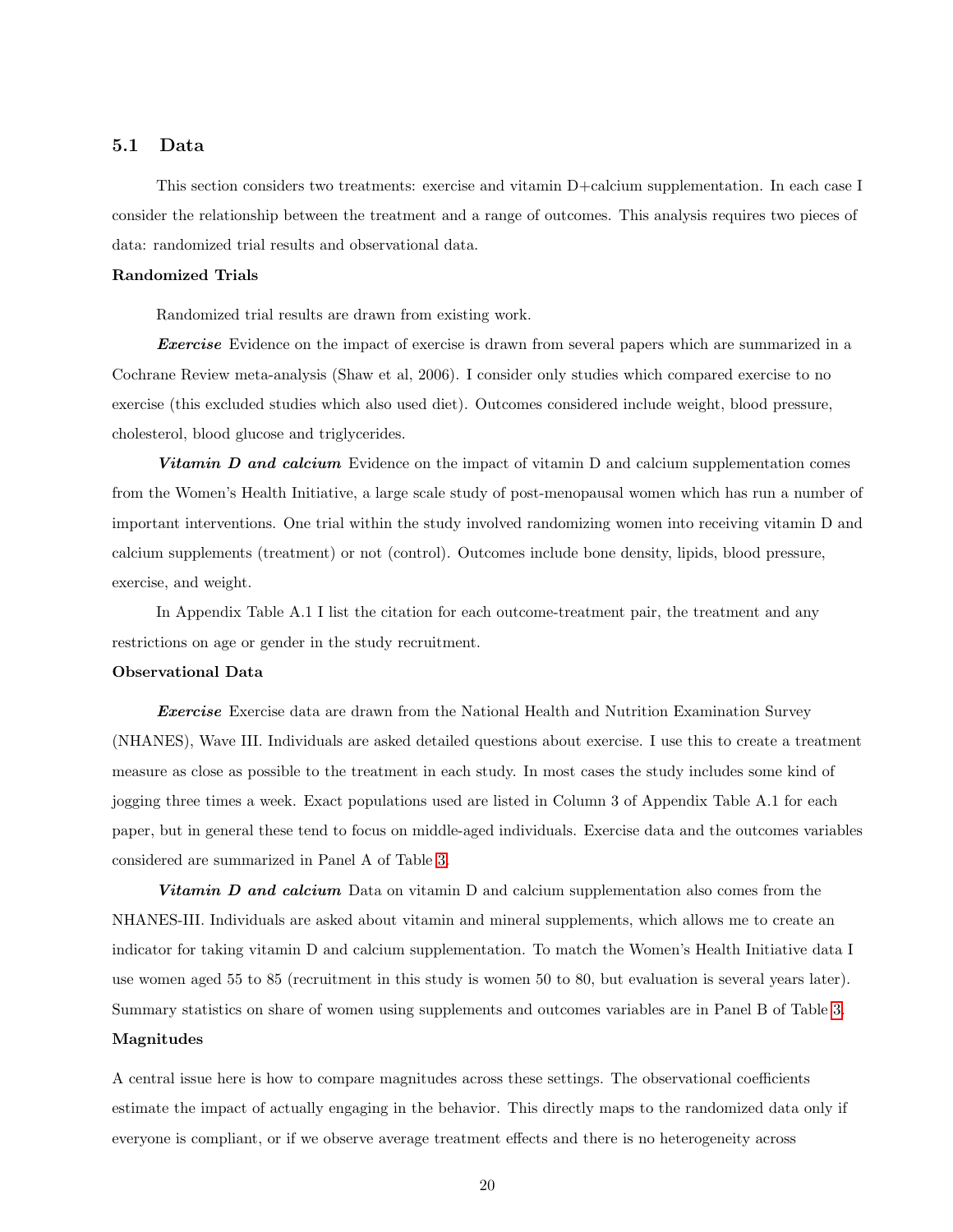individuals. In the case of exercise, the three studies used in the data were very intensive with extremely high compliance (they were also fairly small). I therefore use the ITT estimates as the treatment effects. In the case of the vitamin D+calcium supplementation, I use adherence data to generate ATE estimates under the assumption that the control group did not use supplements. There is no way to address heterogeneity here, other than to argue that because the group is exclusively post-menopausal women, this issue is hopefully limited.

It is worth noting that these issues with magnitude comparisons do not spill over to comparisons with the null, so in the case where one is uncomfortable with the use of these magnitude data, the evidence on the null may still be informative.

# 5.2 Empirical Strategy

As noted, in this section I employ the assumption that  $R_{max} = \tilde{R} + (\tilde{R} - \tilde{R})$ . In this case,  $\beta_{true}$  is drawn from randomized trial results. As in the analysis above there is an important choice of what is in  $W_1$  and what will be in  $m$ . I include in  $W_1$  the standard socioeconomic status measures: education, income, marital status and race. This reflects the observation that the bulk of the omitted variable issue are likely to be socioeconomic status. In **m** I include age dummies and sex and, in cases where the outcome is weight in kilograms, measures of height.

The first step below is to calculate, for each relationship, the value of  $\delta$  which produces  $\beta_{adj} = 0$  in each case, and evaluate whether higher values of  $\delta$  are associated with more robust results. The second step is to estimate a value of  $\delta$  such that  $\beta_{adj} = \beta_{true}$ . This value will be positive as long as controls move the coefficient towards the true  $\beta$ .

In a third step I estimate the single value of  $\delta$  which provides the best fit across all settings. For outcome-treatment pair *i*, denote the adjusted coefficient  $\beta_{adj}^i(\delta)$  and the true effect  $\beta_{true}^i$ . The trial also produces a standard error, denoted  $\sigma^i$ . I calculate the difference between the bias-adjusted and true coefficient, scaled by the standard error. I sum these over the outcome-treatment pairs and minimize the sum over the choice of  $\delta$ . Formally, I solve:

$$
\hat{\delta} = argmin_{\delta} \sum_{i} \left( \frac{\beta_{adj}^{i}(\delta) - \beta_{true}^{i}}{\sigma^{i}} \right)^{2}
$$

Given this value it is then possible to explore the performance of this adjustment in several ways. First, I can compare the magnitude of the error under the maximum likelihood value of  $\delta$  relative to the assumption that  $\delta = 0$  (which is the benchmark controlled regression coefficient). Second, I can compare the performance on each outcome-treatment pair, using bootstrapped standard errors, and ask whether I would have drawn more accurate conclusions about the null hypothesis from the adjusted analysis. Finally, I perform several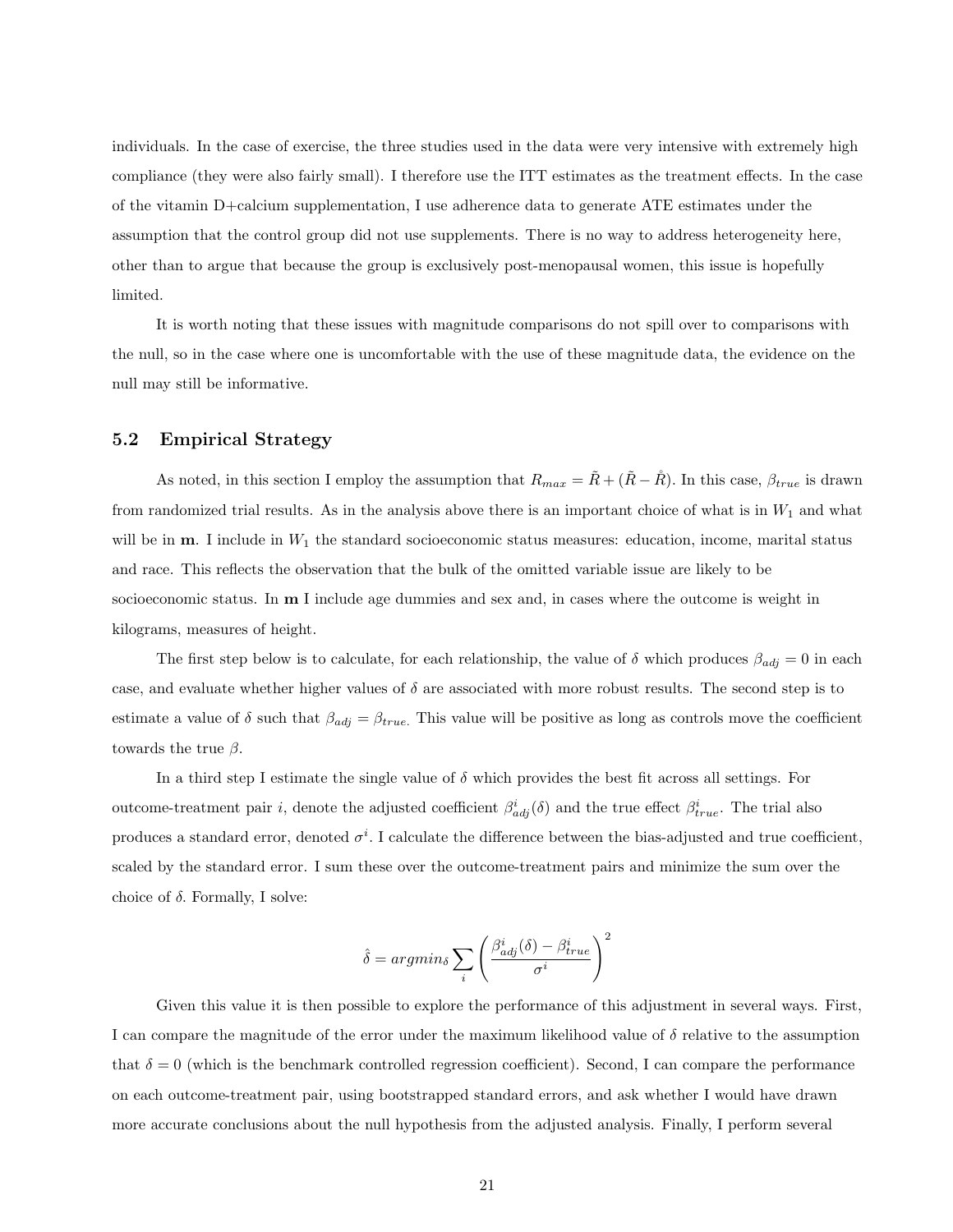out-of-sample tests using these outcomes and exploring whether the same adjustment would lead to more accurate conclusion in these cases.

# 5.3 Results

The first five columns of Table [4](#page-35-0) show the first step of the results. Column 1 lists the outcome and, in the case of exercise where there are typically multiple studies per outcome, information on the citation. The second and third columns list the uncontrolled and controlled effects, their standard errors and the r-squared values. The effects are significant in many but certainly not all cases, and generally in the expected direction, with exercise and vitamin supplementation linked to improved health outcomes.

Column 4 reports whether randomized evidence rejects the null of no effect; in the case of exercise, this conclusion is drawn from the meta-analysis in Shaw et al (2006). Fewer of the effects are significant than in the observational data. Column 5 reports the value of  $\delta$  such that  $\beta = 0$ . On average, higher values of  $\delta$  are linked with more robust results. The average value of  $\delta$  for results which have support in randomized data is 1.69, versus 1.84 for those without support. The pattern is certainly less consistent than in Section 4, likely for two reasons. First, I have introduced the assumption on  $R_{max}$ , which is at best an approximation. Second, given the small sample sizes here, some of the results which are not significant are still quite large. If the real goal is to match the randomized magnitudes, matching zero may go too far.

Columns 6 and 7 move to matching magnitudes. Column 6 reports the magnitude of the impact from the randomized trial.<sup>[13](#page-22-0)</sup> Column 7 reports the value of  $\delta$  such that  $\beta_{adj} = \beta_{true}$ . In 17 of 23 outcomes there is a positive value of  $\delta$  such that this holds. The cases in which there is no match – i.e. the coefficients move the wrong way – are all ones where the observational effect is not significant and neither is the randomized effect. These are inherently somewhat noisy, which makes it perhaps less surprising that the coefficient movements are not informative. If I ask the broader question of whether a positive value of  $\delta$  could generate estimates inside the randomized confidence interval, the answer is yes in all cases.

Turning to the third step, the full estimation procedure described above yields a value of  $\hat{\delta} = 0.971$ . This suggests very close to equal selection and is surprisingly close to what I suggested as a good fit in Section 4. I can illustrate the overall impact of this bias adjustment. To do so I re-scale each outcome so the 95% confidence interval from the randomized trial ranges from 0 to 1 (and thus the randomized point estimate is close to 0.5); this is necessary for visualization since the scale of the effects varies widely across outcomes. I then convert first the standard controlled coefficient and then the bias-adjusted coefficient onto this scale. Figure [3a](#page-32-0) shows the interval for the randomized trial (open circles) and the controlled coefficient (filled in circle). Although the controlled and true coefficient are similar in some cases, especially when they are both close to zero, in others the controlled coefficient is wildly outside the confidence interval.

<span id="page-22-0"></span> $13$ Note that in some cases in exercise the individual effect is not significant even if we report rejection of the null. This is because the null rejection was based on the Cochrane Review meta-analysis (Shaw et al, 2006).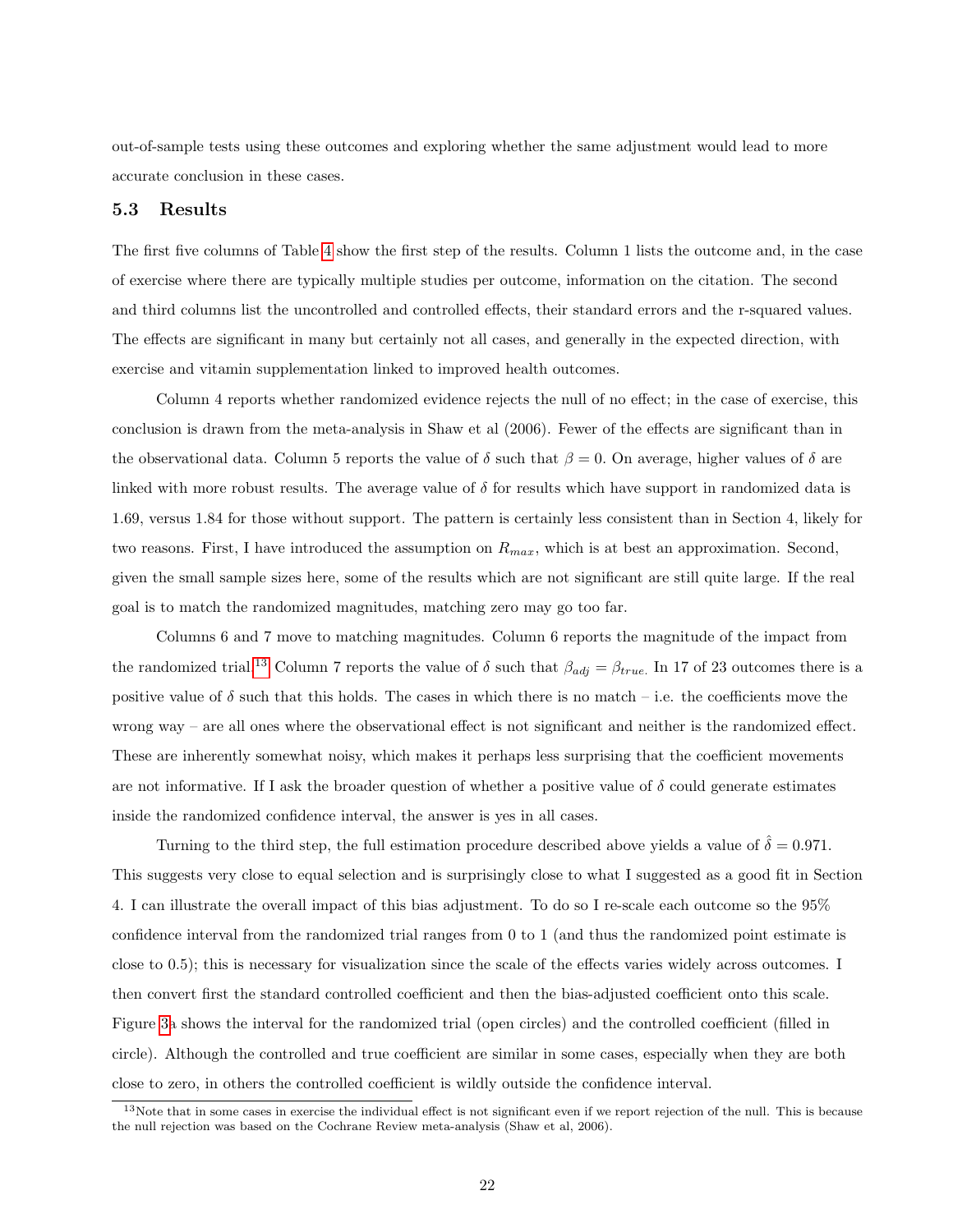Figure [3b](#page-32-0) shows the coefficients after the bias adjustment is done with the value of  $\delta = 0.971$ . The fit is significantly better (note I have retained the large scale for ease of comparison). In a number of cases where the controlled coefficient showed significant errors – for example, the impact of vitamin supplementation on weight and exercise – the adjusted coefficients are within or very close to the confidence interval. The overall error is significantly smaller in the bias adjustment case – a reduction of 27% on average.

The final column of Table [4](#page-35-0) describes this result numerically: I perform the bias adjustment with  $\delta = 0.971$ , and generate standard errors using a bootstrap over individuals. Again, it's worth taking the standard errors with caution since the observational studies here are, in some cases, significantly underpowered to pick up impacts of the size seen in randomized trials. The bias-adjusted impacts are much closer to the estimates from the randomized data, on average.

This table makes clear much of the value in the adjustment comes in cases where the controlled coefficients lead to false positive conclusions, or at least to an overstatement of the magnitude of the impact. For example, the controlled coefficients suggest a large and significant impact of vitamin supplementation on  $\alpha$  exercise<sup>[14](#page-23-0)</sup>, whereas the bias-adjusted coefficient is very close to the small and insignificant impact estimated in randomized trials. At the same time, the bias-adjustment retains significant effects in many of the cases where there are large and significant effects estimated in randomized trials – for example, the impact of exercise on weight, blood pressure and some measures of heart health.

### Out of Sample Tests

Within sample, the adjusted coefficients above are closer to the true treatment effect than the controlled coefficients. An important related test is to ask how these perform out of sample.

A simple way to explore this is to perform an out of sample test within sample. More specifically, I drop each outcome-treatment pair in turn, re-estimate the best fit  $\hat{\delta}$  and then apply the new  $\delta$  to the dropped relationship. I can then ask whether, on average, the error in that estimate would be diminished. The  $\hat{\delta}$  values estimated range from 0.953 to 1.059, all very close to the full sample value. Not surprisingly, then, in line with the evidence in Table [4,](#page-35-0) the error reduction is 27% on average with the adjustment.

I consider two other out-of-sample tests. In the case of exercise and vitamin D there are several outcomes for which randomized experiments have reached a conclusion about the null but where magnitude comparisons are difficult. This may be due to differences in the timing of follow-up, the fact that randomized effects are reported as odds ratios or because generating an exactly parallel analysis is difficult. However, given the adjustment value estimated above it is possible to return to these outcomes and explore whether the adjustment procedure used here leads to correct conclusions in these cases.

<span id="page-23-0"></span> $14$ The theory under which this might matter is that calcium and vitamin D increase bone health, which improves ability to exercise.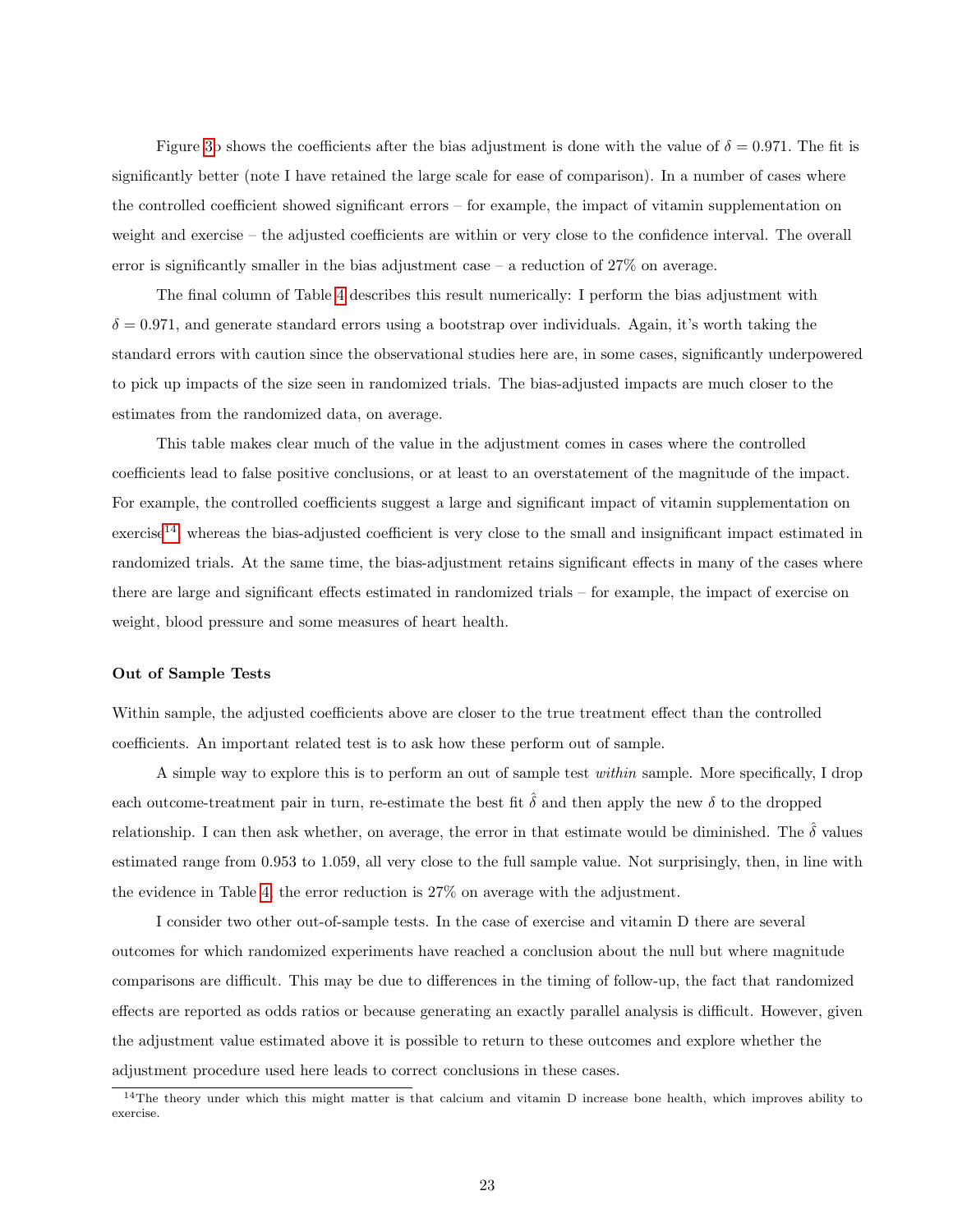This is done in Panels A and B of Table [5.](#page-36-0) This table is structured similarly to Table [4](#page-35-0) except that in the third column I simply report the hypothesized direction and significance (or not) of the effect in the randomized trial. In general, the bias-adjustment also performs well here. In the case of exercise, the controlled coefficients show significant impacts on both diabetes and mortality (among individuals with heart disease), and the bias-adjusted coefficients correctly identify only the mortality evidence as robust. In the case of vitamin D the controlled coefficients incorrectly suggest supplementation matters for mortality, a result which is corrected by the bias-adjustment.

A second out-of-sample tests relies on another study, the Physician Health Study (PHS). This work evaluated the impact of beta-carotene, vitamin E and vitamin C on heart disease mortality among men.[15](#page-24-0) Published results from the study reject links between mortality and any of these vitamins (Hennekens et al, 1996; Sesso et al, 2008). Because the outcome is mortality and magnitudes are therefore difficult to link, I could not use this study in the estimation, but it is possible to use as an out of sample test. The NHANES-III provides the data, as above.

Panel C of Table [5](#page-36-0) shows this evidence. vitamin E and vitamin C are both linked to lower mortality in the controlled regressions but not (at least not significantly) in the bias-adjusted coefficients. This provides further support.

### Summary

The final conclusion of this discussion is that, across a range of settings in this area of public health inference might be improved with a very simple adjustment. Since the best fit value of  $\hat{\delta}$  is close to 1, the formula for the bias adjustment with  $\delta = 1$  will be a very close approximation. This dramatically simplifies the formula. Given a controlled coefficient  $\tilde{\beta}$  and uncontrolled coefficient  $\dot{\beta}$ , a value of  $\beta_{adj} = \tilde{\beta} - 0.971(\dot{\beta} - \tilde{\beta})$  would be closer, on average, to the true treatment effect.<sup>[16](#page-24-1)</sup> It would be inappropriate, of course, to port this particular value to other areas (for example those closer to economics) but this does provide a model for how an adjustment might be constructed in other settings.

# 6 Conclusion

The goal of this paper is two-fold. First, I connect the popular robustness heuristic of exploring coefficient sensitivity to controls to the proportional selection assumption formalized in Altonji, Elder and Taber (2005)

<span id="page-24-0"></span><sup>15</sup>This study also evaluated (and supported) the importance of aspirin in preventing heart disease mortality. However, the observational evidence on aspirin is marred by both the omitted variable issue but much more so by a problem of reverse causality. It has long been thought that aspirin was good for heart disease so the kind of people who take it tend to be those with heart disease. This problem crops up in most of the settings I consider but to a much, much lesser extent. When facing this problem a bias adjustment of this type will not address the issue. I therefore do not use this as a test.

<span id="page-24-1"></span> $16$ This relies only on coefficient movements, and it is worth noting that this is the adjustment that Bellows and Miguel (2009) suggest. It is appropriate under this assumption about  $R_{max}$  and the assumption that  $\delta$  is close to 1.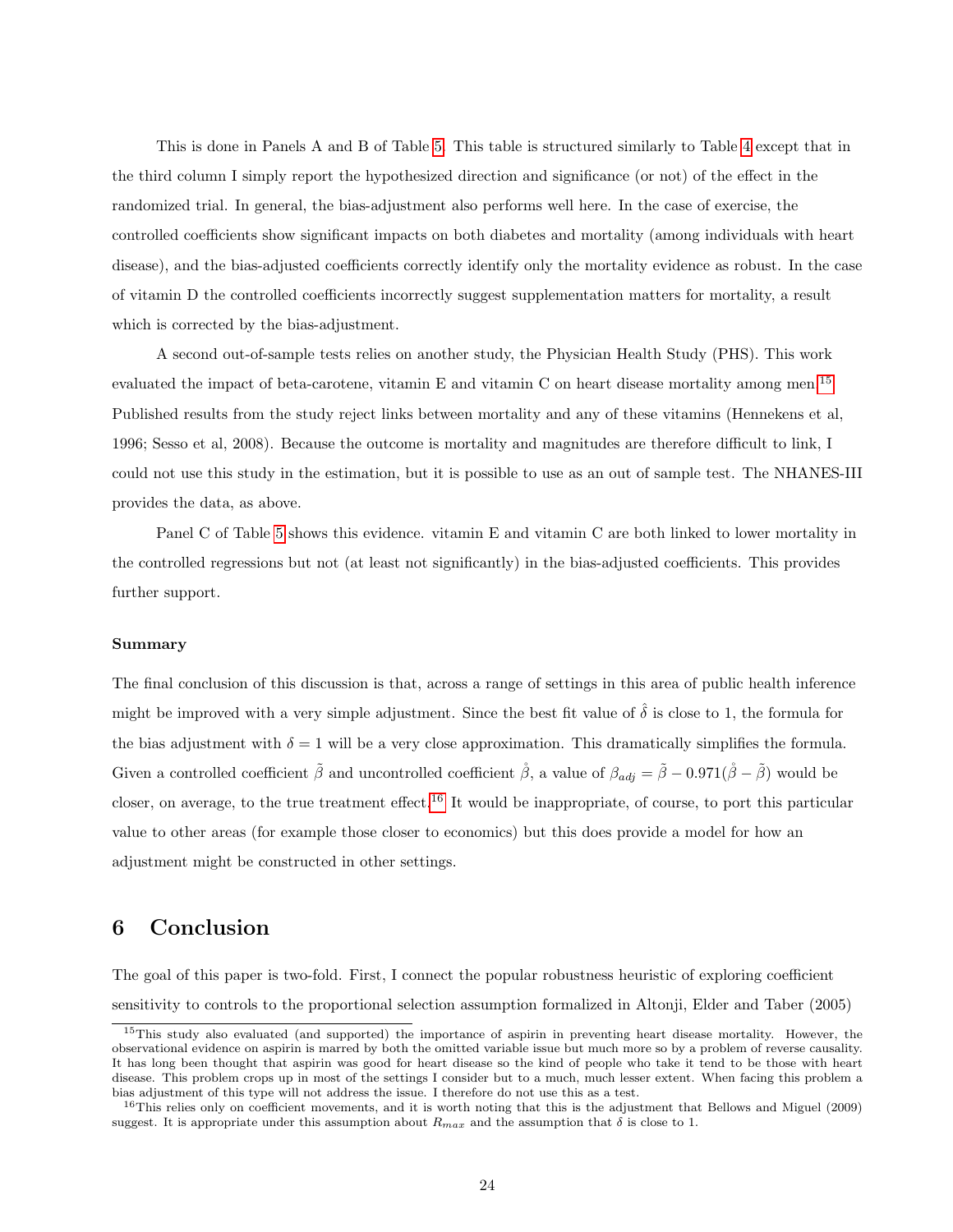and Murphy and Topel (1990). I provide some guidance to discipline the use of this coefficient movement heuristic and give a simple form of the adjustment using information on coefficient and r-squared values. I suggest an alternative to commenting on the magnitude of coefficient movements would be to report the degree of proportionality between observables and unobservables which would produce a treatment effect of zero. Second, I explore the performance of this adjustment in the data. I find that, in fact, an adjustment of this form does get closer to causal effects.

In the final section I argue that an even simpler form of this adjustment – one which can therefore be performed using only the coefficient estimates – could improve inference in public health. This suggests a simple way for researchers in parallel settings (i.e. those where the outcome of interest is a health outcome and the treatment is a positive health behavior) to evaluate the plausibility of their results, and for readers of published work to do so, as well.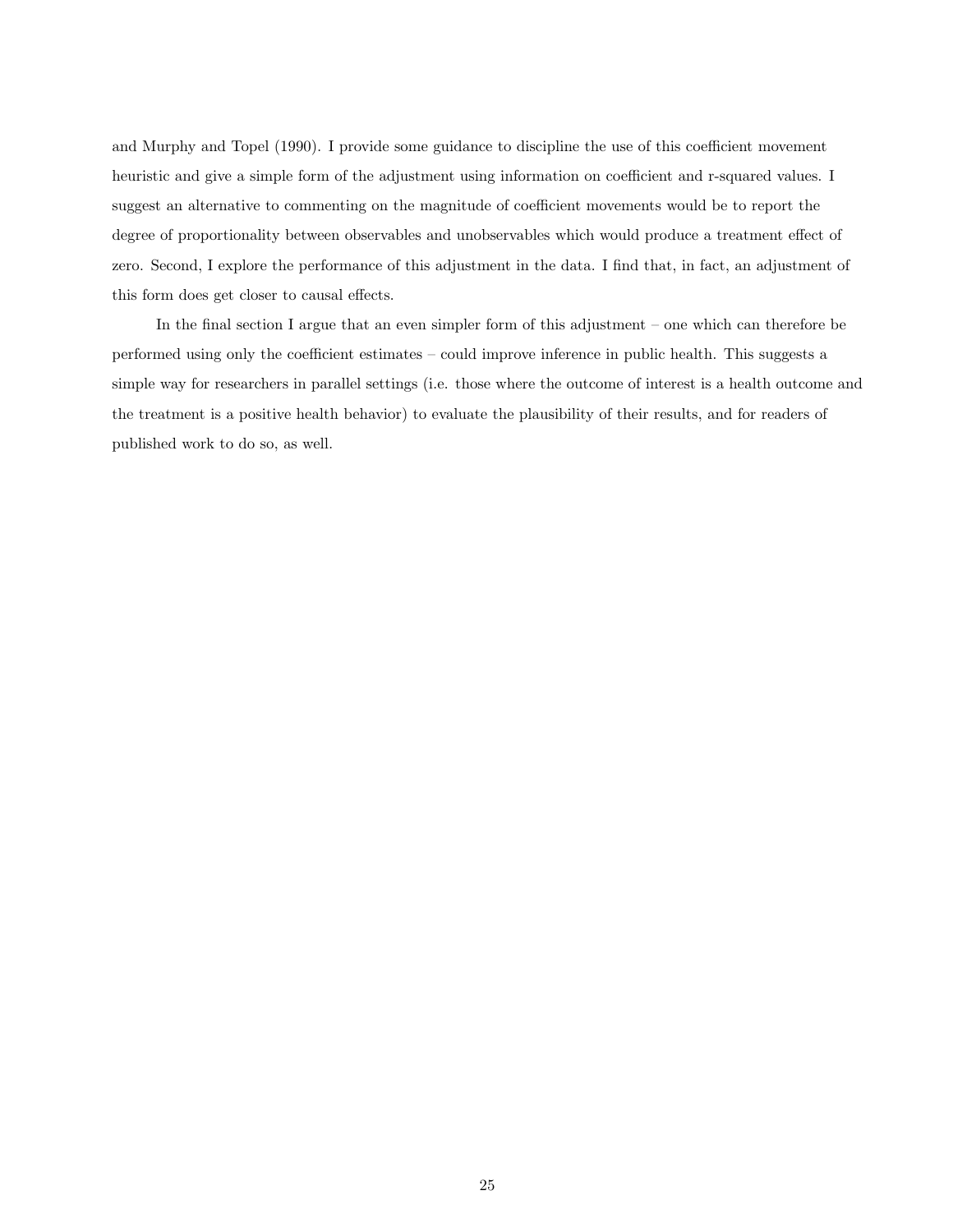# References

- Almond, Douglas and Bhashkar Mazumder, "Health Capital and the Prenatal Environment: The Effect of Ramadan Observance during Pregnancy," American Economic Journal: Applied Economics, October 2011, 3 (4), 56–85.
- and Janet Currie, "Killing Me Softly: The Fetal Origins Hypothesis," Journal of Economic Perspectives, Summer 2011, 25 (3), 153–72.
- Altonji, Joseph G., Todd E. Elder, and Christopher R. Taber, "Selection on Observed and Unobserved Variables: Assessing the Effectiveness of Catholic Schools," Journal of Political Economy, 2005, 113 (1), 151–184.
- 1. Todd Elder, and Christopher R. Taber, "Using Selection on Observed Variables to Assess Bias from Unobservables When Evaluating Swan-Ganz Catheterization," American Economic Review, 2008, 98 (2), 345–50.
- Anderssen, S. A., I. Hjermann, P. Urdal, P. A. Torjesen, and I. Holme, "Improved carbohydrate metabolism after physical training and dietary intervention in individuals with the "atherothrombogenic syndrome'. Oslo Diet and Exercise Study (ODES). A randomized trial," J. Intern. Med., Oct 1996, 240 (4), 203–209.
- Bellows, John and Edward Miguel, "War and local collective action in Sierra Leone," Journal of Public Economics, December 2009, 93 (11-12), 1144–1157.
- Beresford, Shirley et al., "Low-Fat Dietary Pattern and Risk of Colorectal Cancer," JAMA, 2006, 295 (6), 643–654.
- Bouchard, T. J. and M. McGue, "Genetic and environmental influences on human psychological differences," J. Neurobiol., Jan 2003, 54 (1), 4–45.
- Brunner, R. L., B. Cochrane, R. D. Jackson et al., "Calcium, vitamin D supplementation, and physical function in the Women's Health Initiative,"  $J Am Diet Assoc$ , Sep 2008, 108 (9), 1472–1479.
- , J. Wactawski-Wende, B. J. Caan et al., "The effect of calcium plus vitamin D on risk for invasive cancer: results of the Women's Health Initiative (WHI) calcium plus vitamin D randomized clinical trial," Nutr Cancer, 2011, 63 (6), 827–841.
- Caan, B., M. Neuhouser, A. Aragaki et al., "Calcium plus vitamin D supplementation and the risk of postmenopausal weight gain," Arch. Intern. Med., May 2007, 167 (9), 893–902.
- Chiappori, Pierre-Andrei, Sonia Oreffice, and Climent Quintana-Domeque, "Fatter Attraction: Anthropometric and Socioeconomic Matching on the Marriage Market," Journal of Political Economy, 2012, 120 (4), 659 – 695.
- de Boer, I. H., L. F. Tinker, S. Connelly et al., "Calcium plus vitamin D supplementation and the risk of incident diabetes in the Women's Health Initiative," Diabetes Care, Apr 2008,  $31(4)$ , 701–707.
- de Kieviet, J. F., L. Zoetebier, R. M. van Elburg, R. J. Vermeulen, and J. Oosterlaan, "Brain development of very preterm and very low-birthweight children in childhood and adolescence: a meta-analysis," Dev Med Child Neurol, Apr 2012, 54 (4), 313–323.
- Demacker, P. N., R. W. Schade, R. T. Jansen, and A. Van 't Laar, "Intra-individual variation of serum cholesterol, triglycerides and high density lipoprotein cholesterol in normal humans," Atherosclerosis, Dec 1982, 45 (3), 259–266.
- Falgreen-Eriksen, H. L., E. L. Mortensen, T. Kilburn, M. Underbjerg, J. Bertrand, H. Stavring, T. Wimberley, J. Grove, and U. S. Kesmodel, "The effects of low to moderate prenatal alcohol exposure in early pregnancy on IQ in 5-year-old children," BJOG, Sep 2012, 119 (10), 1191–1200.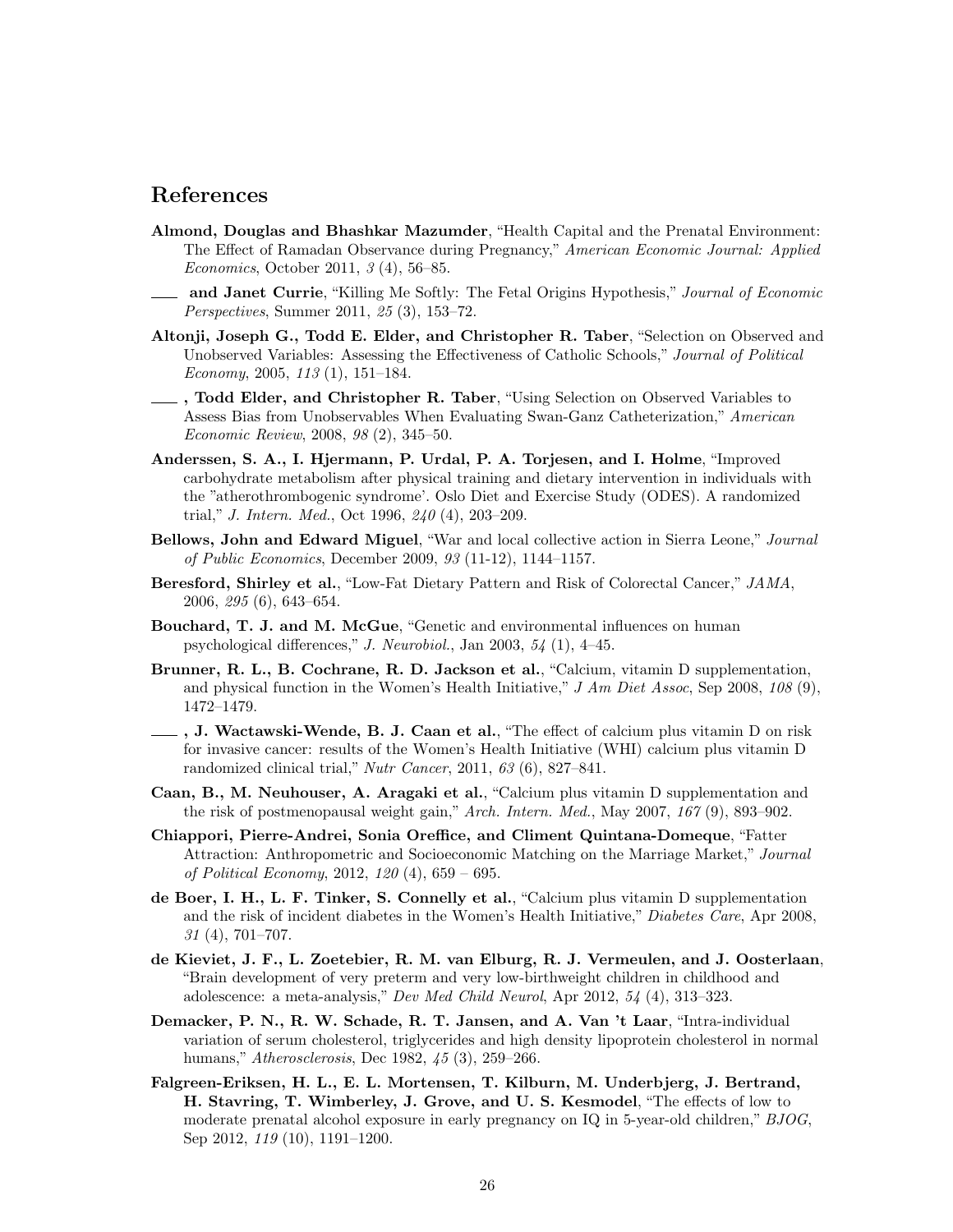- Henderson, J., R. Gray, and P. Brocklehurst, "Systematic review of effects of low-moderate prenatal alcohol exposure on pregnancy outcome," BJOG, Mar 2007, 114 (3), 243–252.
- Hennekens, C. H., J. E. Buring, J. E. Manson, M. Stampfer, B. Rosner, N. R. Cook, C. Belanger, F. LaMotte, J. M. Gaziano, P. M. Ridker, W. Willett, and R. Peto, "Lack of effect of long-term supplementation with beta carotene on the incidence of malignant neoplasms and cardiovascular disease," N. Engl. J. Med., May 1996, 334 (18), 1145–1149.
- Heran, B. S., J. M. Chen, S. Ebrahim, T. Moxham, N. Oldridge, K. Rees, D. R. Thompson, and R. S. Taylor, "Exercise-based cardiac rehabilitation for coronary heart disease," Cochrane Database Syst Rev, 2011, (7), CD001800.
- Howard, Barbara et al., "Low-Fat Dietary Pattern and Risk of Cardiovascular Disease," JAMA, 2006, 295 (6), 655–666.
- Howe, T. E., B. Shea, L. J. Dawson et al., "Exercise for preventing and treating osteoporosis in postmenopausal women," Cochrane Database Syst Rev, 2011, (7), CD000333.
- Jackson, R. D., N. C. Wright, T. J. Beck et al., "Calcium plus vitamin D supplementation has limited effects on femoral geometric strength in older postmenopausal women: the Women's Health Initiative," Calcif. Tissue Int., Mar 2011, 88 (3), 198–208.
- Kramer, M. S., F. Aboud, E. Mironova et al., "Breastfeeding and child cognitive development: new evidence from a large randomized trial," Arch. Gen. Psychiatry, May 2008, 65 (5), 578–584.
- Lacetera, Nicola, Devin G. Pope, and Justin R. Sydnor, "Heuristic Thinking and Limited Attention in the Car Market," American Economic Review, August 2012, 102 (5), 2206–36.
- LaCroix, A. Z., J. Kotchen, G. Anderson et al., "Calcium plus vitamin D supplementation and mortality in postmenopausal women: the Women's Health Initiative calcium-vitamin D randomized controlled trial," J. Gerontol. A Biol. Sci. Med. Sci., May 2009,  $64$  (5), 559–567.
- LaLonde, Robert J, "Evaluating the Econometric Evaluations of Training Programs with Experimental Data," American Economic Review, September 1986, 76 (4), 604–20.
- Lumley, J., C. Chamberlain, T. Dowswell, S. Oliver, L. Oakley, and L. Watson, "Interventions for promoting smoking cessation during pregnancy," Cochrane Database Syst Rev, 2009, (3), CD001055.
- Margolis, K. L., R. M. Ray, L. Van Horn et al., "Effect of calcium and vitamin D supplementation on blood pressure: the Women's Health Initiative Randomized Trial," Hypertension, Nov 2008, 52 (5), 847–855.
- Mazumder, Bhashkar, "Family and Community Influences on Health and Socioeconomic Status: Sibling Correlations Over the Life Course," The B.E. Journal of Economic Analysis  $\mathcal B$  Policy, 2011, 11 (3), 1.
- Murphy, Kevin and Robert Topel, "Efficiency Wages Reconsidered: Theory and Evidence," in "Advances in the Theory and Measurement of Unemployment" 1990, pp. 204–240.
- O'Callaghan, F. V., M. O'Callaghan, J. M. Najman, G. M. Williams, and W. Bor, "Prenatal alcohol exposure and attention, learning and intellectual ability at 14 years: a prospective longitudinal study," Early Hum. Dev., Feb 2007, 83 (2), 115–123.
- Orozco, L. J., A. M. Buchleitner, G. Gimenez-Perez, M. Roque I Figuls, B. Richter, and D. Mauricio, "Exercise or exercise and diet for preventing type 2 diabetes mellitus," Cochrane Database Syst Rev, 2008, (3), CD003054.
- Prentice, Ross et al., "Low-Fat Dietary Pattern and Risk of Invasive Breast Cancer," JAMA, 2006, 295 (6), 639–642.
- Rajpathak, S. N., X. Xue, S. Wassertheil-Smoller et al., "Effect of 5 y of calcium plus vitamin D supplementation on change in circulating lipids: results from the Women's Health Initiative," Am. J. Clin. Nutr., Apr 2010, 91 (4), 894–899.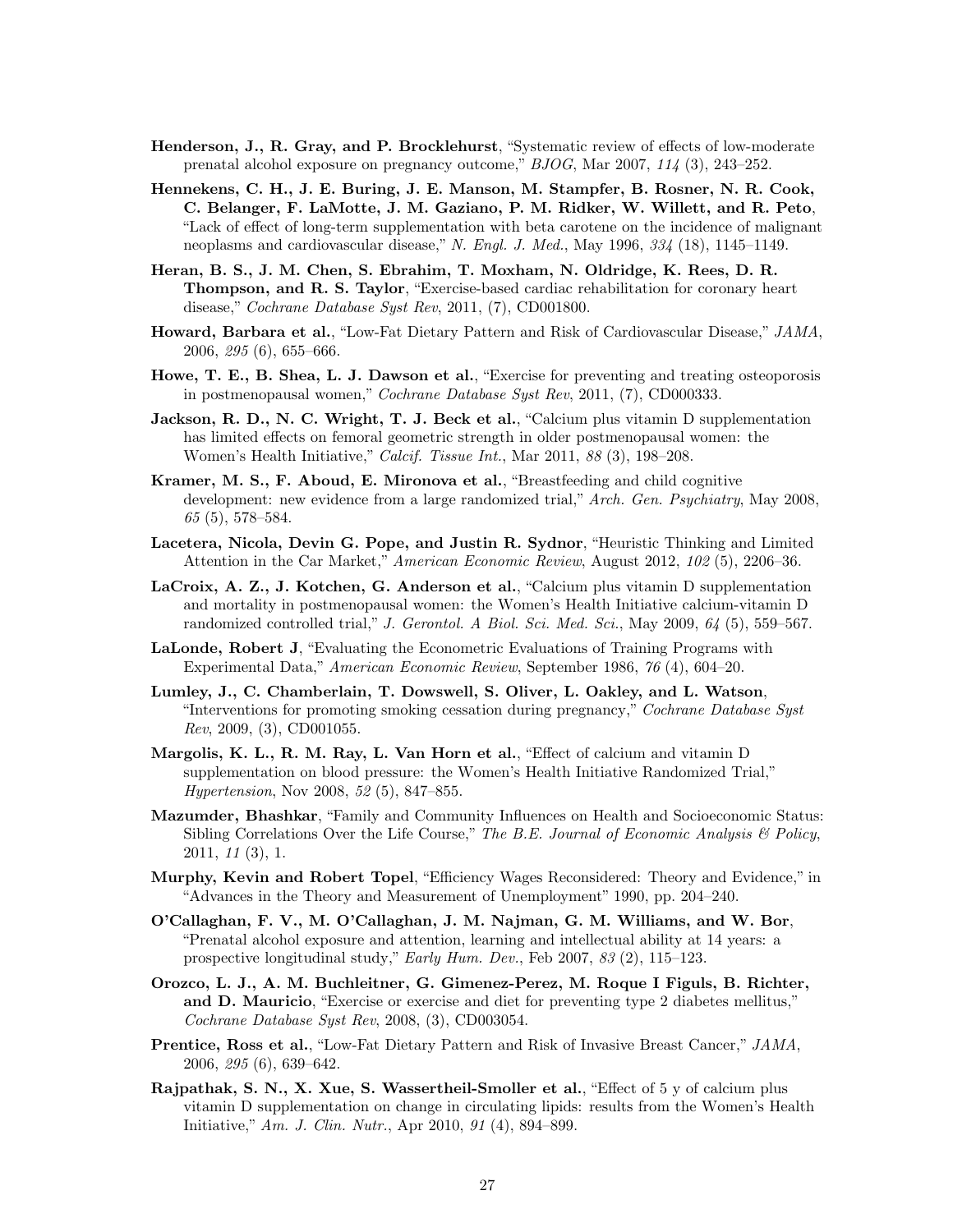- Rossom, R. C., M. A. Espeland, J. E. Manson et al., "Calcium and vitamin D supplementation and cognitive impairment in the women's health initiative,"  $J Am$  Geriatr Soc, Dec 2012,  $60$  (12), 2197–2205.
- Salt, A. and M. Redshaw, "Neurodevelopmental follow-up after preterm birth: follow up after two years," Early Hum. Dev., Mar 2006, 82 (3), 185–197.
- Scarr, Sandra and Richard Weinberg, "The Minnesota Adoption Studies: Genteic Differences and Malleability," Child Development, 1983,  $54$  (2), 260–267.
- Sesso, H. D., J. E. Buring, W. G. Christen, T. Kurth, C. Belanger, J. MacFadyen, V. Bubes, J. E. Manson, R. J. Glynn, and J. M. Gaziano, "Vitamins E and C in the prevention of cardiovascular disease in men: the Physicians' Health Study II randomized controlled trial," JAMA, Nov 2008, 300 (18), 2123–2133.
- Shaw, Kelly, Hanni Gennat, Peter ORourke, and Chris Del Mar, "Exercise for overweight or obesity," Cochrane Database of Systematic Reviews, 2006, (4).
- Stefanick, M. L., S. Mackey, M. Sheehan, N. Ellsworth, W. L. Haskell, and P. D. Wood, "Effects of diet and exercise in men and postmenopausal women with low levels of HDL cholesterol and high levels of LDL cholesterol," N. Engl. J. Med., Jul 1998, 339 (1), 12–20.
- Wood, P. D., M. L. Stefanick, D. M. Dreon et al., "Changes in plasma lipids and lipoproteins in overweight men during weight loss through dieting as compared with exercise," N. Engl. J. Med., Nov 1988, 319 (18), 1173–1179.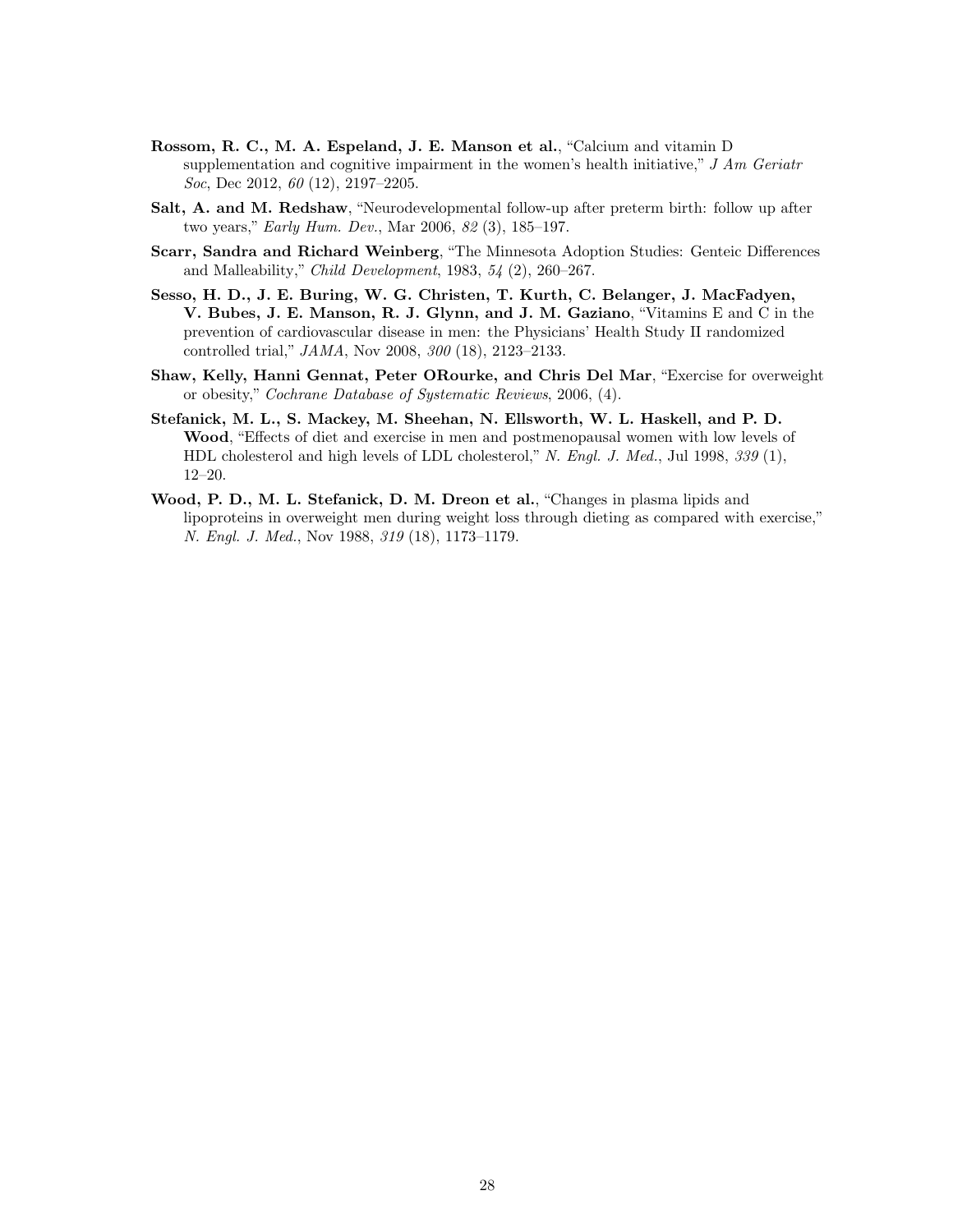<span id="page-29-0"></span>

Figure 1: Simulated Effects by Controlled R-Squared

*Notes*: This graph shows simulated estimates of treatment effects for a setting with the following assumption:  $\dot{\beta} = .5$ ,  $\dot{\beta} = .5$ ,  $\dot{R} = .1$ ,  $R_{max} = 1$  and  $\delta = 1$ . The X-axis gives values of  $\tilde{R}$  and the Y-axis graphs the resulting treatment effects which would be estimated by the proportional selection adjustment.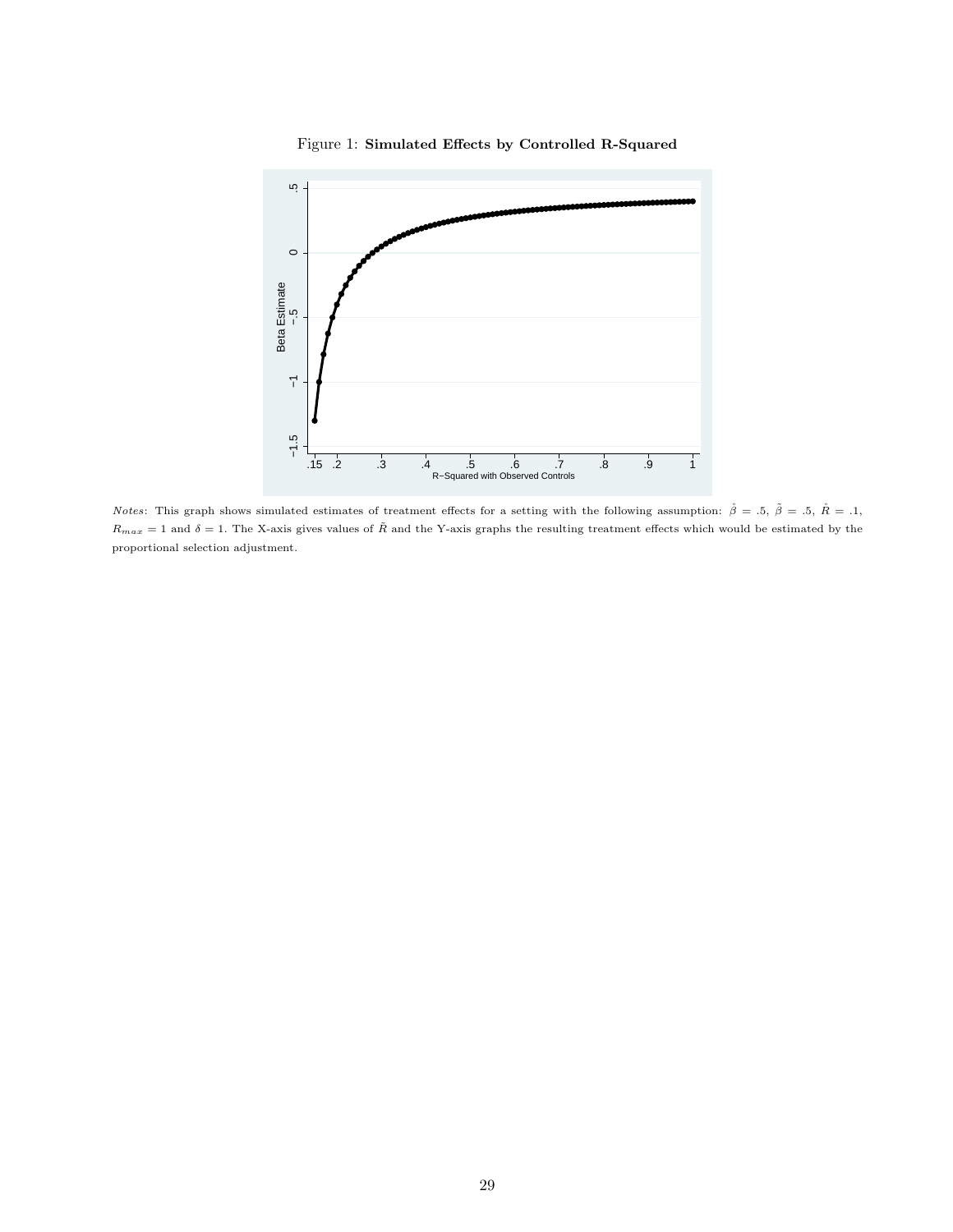# Figure 2: Coefficient Stability, Maternal Behavior, Child Birth Weight and IQ

<span id="page-30-0"></span>



(c) Low Birth Weight+Preterm, IQ



(e) Maternal Drinking, Birth Weight in NLSY



(g) Maternal Drinking, Birth Weight in Natality Files



(b) Maternal Drinking Pregnancy, IQ



(d) Maternal Smoking, Birth Weight in NLSY



(f) Maternal Smoking, Birth Weight in Natality Files



Notes: These graphs show the evolution of the estimated relationship between each treatment and child IQ or birth weight as controls are added. Controls are added in the same order within an outcome-cross-dataset. The order is chosen based on ordering the controls by how much of IQ or birth weight they explain and including the most important first.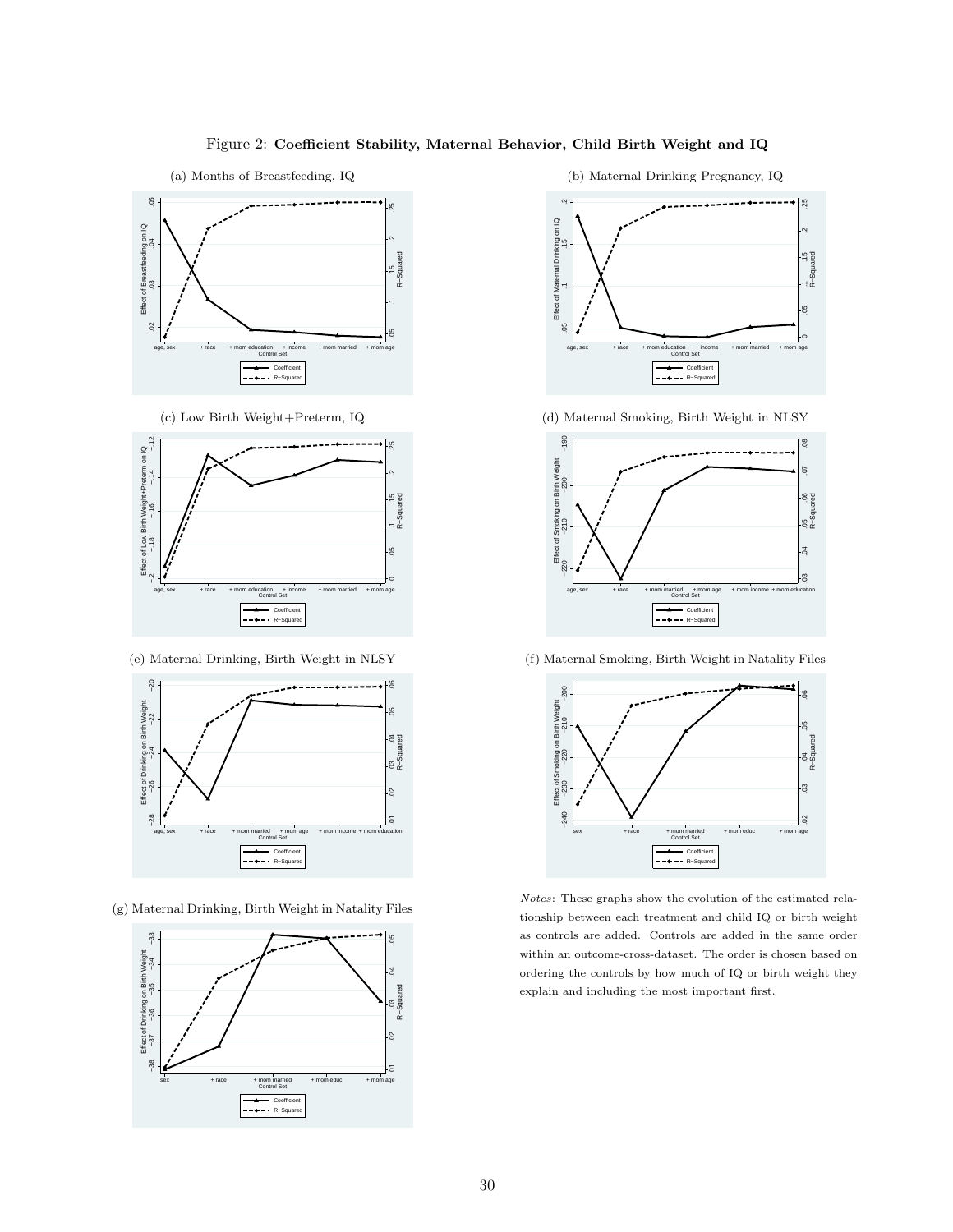<span id="page-31-0"></span>

| Panel A: NLSY Data, IQ Analysis |          |                                           |             |  |  |
|---------------------------------|----------|-------------------------------------------|-------------|--|--|
|                                 | Mean     | <b>Standard Deviation</b>                 | Sample Size |  |  |
| IQ (PIAT Score, Standardized)   | 0.026    | 0.991                                     | 6613        |  |  |
| <b>Breastfeeding Months</b>     | 2.32     | 4.51                                      | 6184        |  |  |
| $LBW + Preterm$                 | 0.049    | 0.217                                     | 5896        |  |  |
| Mom Drink at all in Pregnancy   | 0.322    | 0.467                                     | 6225        |  |  |
| Age                             | 5.57     | 1.37                                      | 6613        |  |  |
| Child Female                    | 0.494    | 0.500                                     | 6613        |  |  |
| Mother Black                    | 0.284    | 0.451                                     | 6613        |  |  |
| Mother Age                      | 25.1     | 5.42                                      | 6613        |  |  |
| Mother Education (years)        | 12.4     | 3.1                                       | 6613        |  |  |
| Mother Income                   | \$39,980 | \$79,069                                  | 6613        |  |  |
| Mother Married                  | 0.649    | 0.477                                     | 6613        |  |  |
|                                 |          | Panel B: NLSY Data, Birth Weight Analysis |             |  |  |
| Birth Weight (grams)            | 3292.8   | 604.9                                     | 7418        |  |  |
| Mom Smoke in Pregnancy          | 0.290    | 0.453                                     | 7418        |  |  |
| Drinking Intensity $(0-7)$      | 0.634    | 1.15                                      | 7174        |  |  |
| Child Female                    | 0.486    | 0.499                                     | 7418        |  |  |
| Mother Black                    | 0.277    | 0.447                                     | 7418        |  |  |
| Mother Age                      | 24.2     | 5.42                                      | 7418        |  |  |
| Mother Education (years)        | 12.1     | 3.1                                       | 7418        |  |  |
| Mother Income                   | \$31,097 | \$62,975                                  | 7418        |  |  |
| Mother Married                  | 0.665    | 0.471                                     | 7418        |  |  |
| Panel C: Natality Detail Files  |          |                                           |             |  |  |
| Birth Weight (grams)            | 3333.8   | 575.1                                     | 5,886,822   |  |  |
| Mom Smoke in Pregnancy          | 0.123    | 0.328                                     | 5,886,822   |  |  |
| Drinking Intensity $(0-7)$      | 0.023    | 0.316                                     | 5,886,822   |  |  |
| Child Female                    | 0.488    | 0.499                                     | 5,886,822   |  |  |
| Mother Black                    | 0.167    | 0.373                                     | 5,886,822   |  |  |
| Mother Age                      | 27.2     | 6.13                                      | 5,886,822   |  |  |
| Mother Education (1-5)          | 3.51     | 1.16                                      | 5,886,822   |  |  |
| Mother Married                  | 0.658    | 0.474                                     | 5,886,822   |  |  |

Table 1: Summary Statistics: Early Life and Child IQ

Notes: This table shows summary statistics for the data used in the analysis in Section 3. Drinking intensity is coded from 0 (never) to 7 (every day). Natality detail files are from 2001 and 2002. NLSY data is from the NLSY Children and Young Adults panel.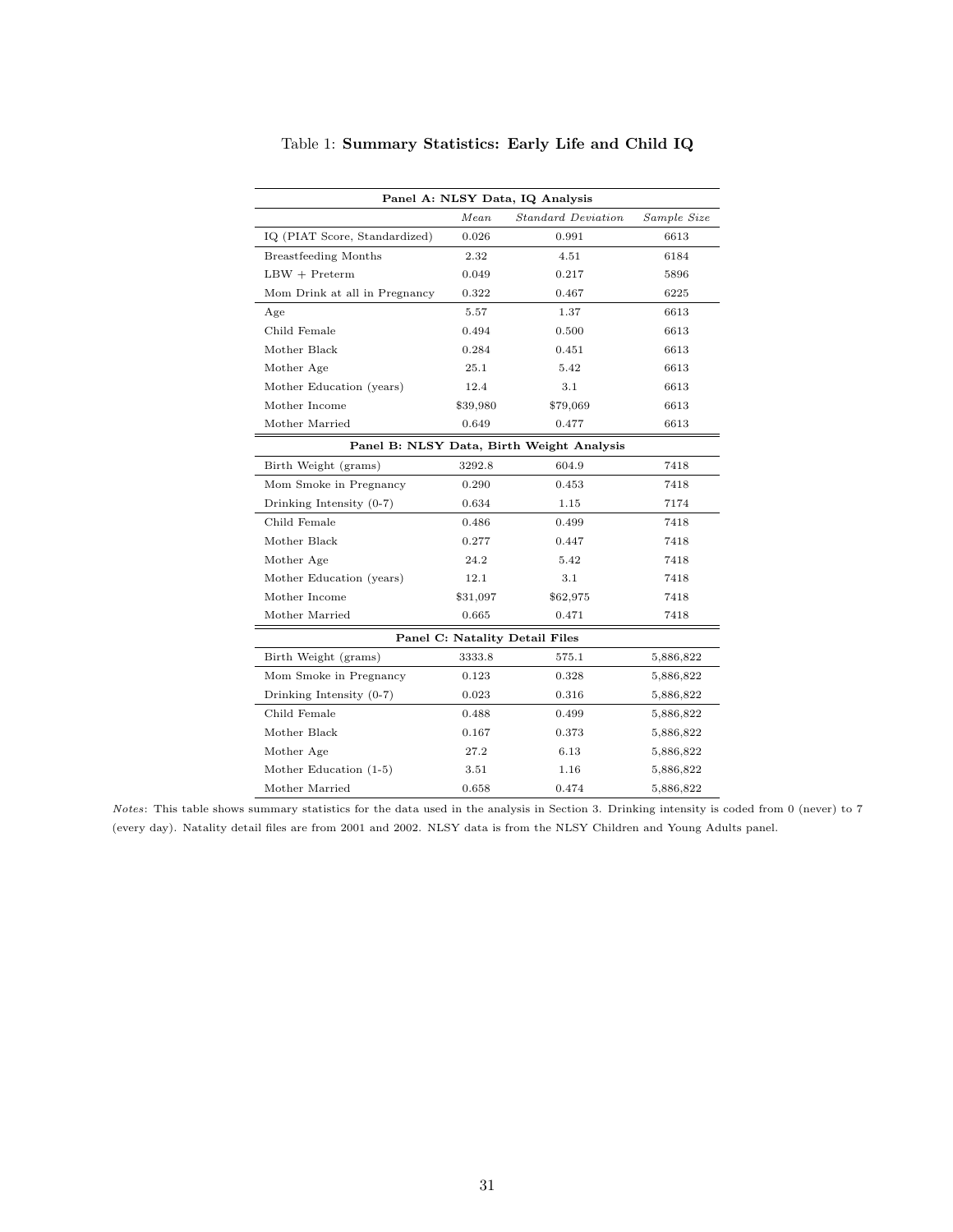<span id="page-32-0"></span>



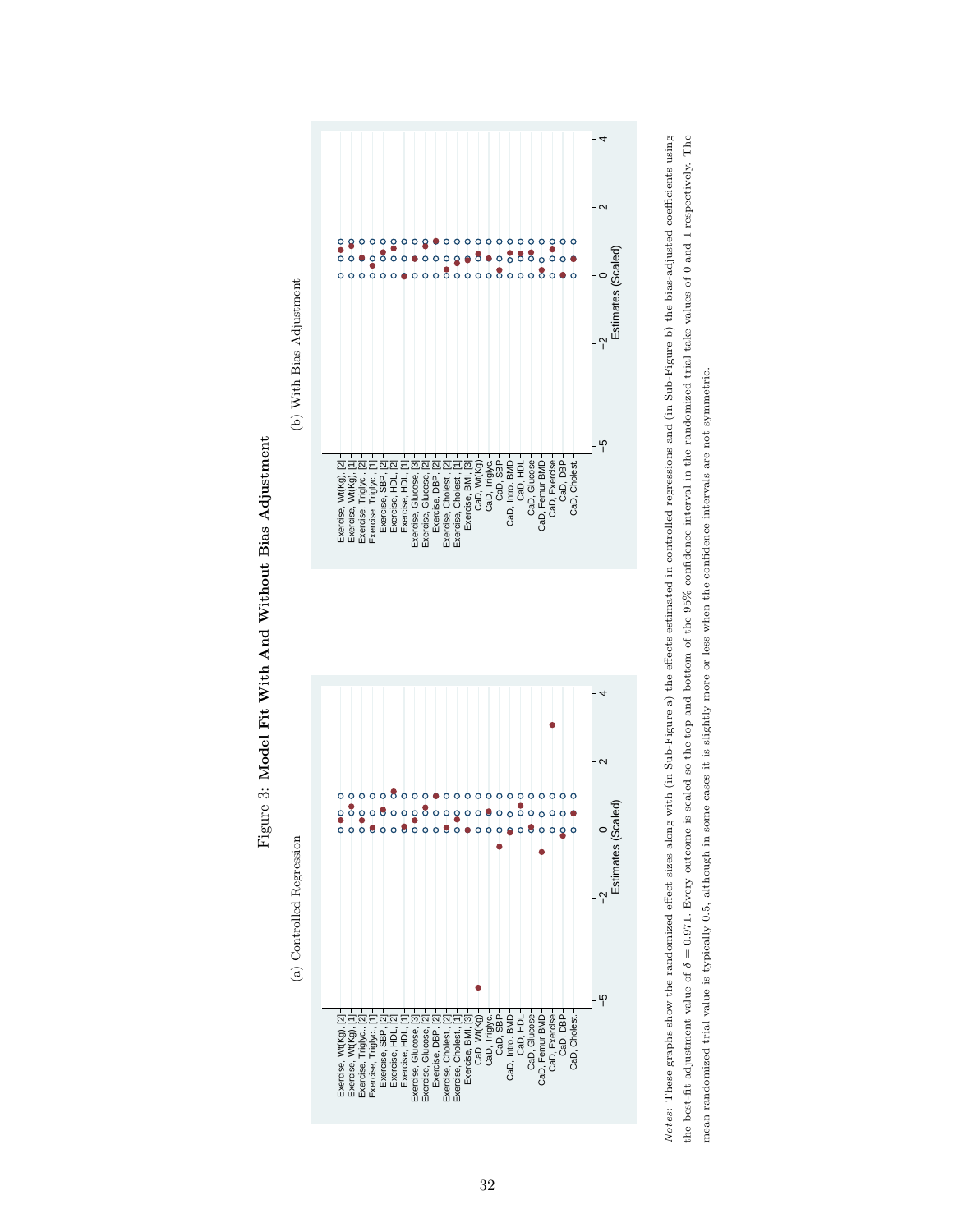<span id="page-33-0"></span>

|                                                                                                                                                                                                        | $\widehat{\Xi}$    | ି                           | $\widehat{\mathbf{e}}$                                             | $\left( \pm \right)$        | 6                              | $\widehat{6}$        | $(\tilde{\tau})$  | $\overset{\circ}{(8)}$ | $\widehat{e}$           |
|--------------------------------------------------------------------------------------------------------------------------------------------------------------------------------------------------------|--------------------|-----------------------------|--------------------------------------------------------------------|-----------------------------|--------------------------------|----------------------|-------------------|------------------------|-------------------------|
|                                                                                                                                                                                                        |                    |                             | Panel A: Child IQ, Standardized (NLSY) $(R_{max}$                  |                             |                                | $= .385$             |                   |                        |                         |
| Treatment Variable                                                                                                                                                                                     | Baseline Effect    | Baseline                    | Effect with                                                        | Controls                    | Null Reject?                   | $\delta$ to match    | $Sibling$ $FE$    | $\delta$ to match      | $Bias\text{-}Adjusted$  |
|                                                                                                                                                                                                        |                    | $\ensuremath{R}^2$          | <b>Full Controls</b>                                               | $R^2$                       | $'$ extrnl. evid.)             | $\beta = 0$          | Estimate          | Sibling                | $Coefficient, \delta =$ |
| Breastfeeding (Months)                                                                                                                                                                                 | $0.045***$ (.003)  | .045                        | $0.017***$ (.002)                                                  | 259                         | $\frac{1}{2}$                  | 1.07                 | $-0.008*(.005)$   | 1.59                   | 0.001(0.003)            |
| Drinking in Preg. (Any)                                                                                                                                                                                | $0.183***$ (.026)  | .009                        | $0.054**$ (.023)                                                   | 254                         | $\mathop{\mathsf{S}}\nolimits$ | 0.80                 | 0.024(.036)       | 0.43                   | $-0.014$ $(.025)$       |
| $LBW + Preterm$                                                                                                                                                                                        | $-0.192***$ (.058) | 003                         | $-0.131***$ (.050)                                                 | 254                         | Yes                            | 3.70                 | $-0.107(071)$     | 0.73                   | $-0.098(.063)$          |
|                                                                                                                                                                                                        |                    |                             | Panel B: Birth Weight in Grams (NLSY) $R_{max}$                    |                             |                                | 'n.<br>$\parallel$   |                   |                        |                         |
| Treatment Variable                                                                                                                                                                                     | Baseline Effect    | Baseline                    | Effect with                                                        | Controls                    | Null Reject?                   | $\delta$ to match    | $Sibling$ $FE$    | $\delta$ to match      | Bias-Adjusted           |
|                                                                                                                                                                                                        |                    | $\ensuremath{R^2}\xspace$   | <b>Full</b> Controls                                               | $\ensuremath{R^2}\xspace$   | $(extrnl. \text{ } evid.)$     | $\frac{0}{\pi}$<br>d | Estimate          | Sibling                | $Coefficient, \delta =$ |
| Smoking in Pregnancy                                                                                                                                                                                   | $-204.7***$ (15.2) | 033                         | $-196.63***$ (15.6)                                                | 076                         | ${\rm Yes}$                    | 2.52                 | $-74.7***$ (29.4) | 1.56                   | $-118.66*(66.3)$        |
| Drinking in Preg. (Intensity)                                                                                                                                                                          | $-23.83***$ (6.14) | .011                        | $-21.24***$ (6.05)                                                 | 059                         | $\frac{1}{2}$                  | 0.89                 | $-3.41(8.74)$     | 0.75                   | 2.62(17.23)             |
|                                                                                                                                                                                                        |                    |                             | Panel C: Birth Weight in Grams (Natality Detail Files) $R_{max} =$ |                             |                                | ĩ.                   |                   |                        |                         |
| Treatment Variable                                                                                                                                                                                     | Baseline Effect    | Baseline                    | Effect with                                                        | Controls                    | Null Reject?                   | δ to match           | $Sibling$ $FE$    | δ to match             | $Bias\text{-}Adjusted$  |
|                                                                                                                                                                                                        |                    | $\ensuremath{R^{2}}\xspace$ | <b>Full</b> Controls                                               | $\ensuremath{R^{2}}\xspace$ | $(extml. \; evid.)$            | $\beta = 0$          | Estimate          | Sibling                | $Coefficient, \delta =$ |
| Smoking in Pregnancy                                                                                                                                                                                   | $-210.2***$ (.699) | .025                        | $-198.9***$ (.735)                                                 | .064                        | Yes                            | 1.45                 | $-74.7***$ (29.4) | 1.00                   | $-73.3***$ (3.70)       |
| Drinking in Preg.(Intensity)                                                                                                                                                                           | $-38.15***$ (.73)  | $010$ .                     | $-34.95***$ (.72)                                                  | 053                         | $\frac{1}{2}$                  | 1.04                 | $-3.41(8.74)$     | 0.94                   | $-1.45(1.73)$           |
| Notes: This table shows the validation results for the analysis of the impact of maternal behavior on child birth weight and IQ. Baseline effects include only controls for child sex and age          |                    |                             |                                                                    |                             |                                |                      |                   |                        |                         |
| dummies in the case of IQ. Full control effects in the NLSY: race, age, education, income, marital status. Full control effects in Natality Detail Files: race, education, marital status and          |                    |                             |                                                                    |                             |                                |                      |                   |                        |                         |
| age. Sibling fixed effects estimates come from NLSY in all panels. The value of $\delta$ is calculated to match the adjusted $\beta$ to the sibling fixed effect (Column 6) or to 0 (Column 7). The    |                    |                             |                                                                    |                             |                                |                      |                   |                        |                         |
| bias-adjusted effect in Column 8 is generated using the assumption that $\delta = 1$ . Standard errors are estimated using a bootstrap over individuals. $*$ significant at 10% level, $*$ significant |                    |                             |                                                                    |                             |                                |                      |                   |                        |                         |
| at 5% level, *** significant at 1% level.                                                                                                                                                              |                    |                             |                                                                    |                             |                                |                      |                   |                        |                         |

# Table 2: Maternal Behavior, Child IQ and Birth Weight Table 2: Maternal Behavior, Child IQ and Birth Weight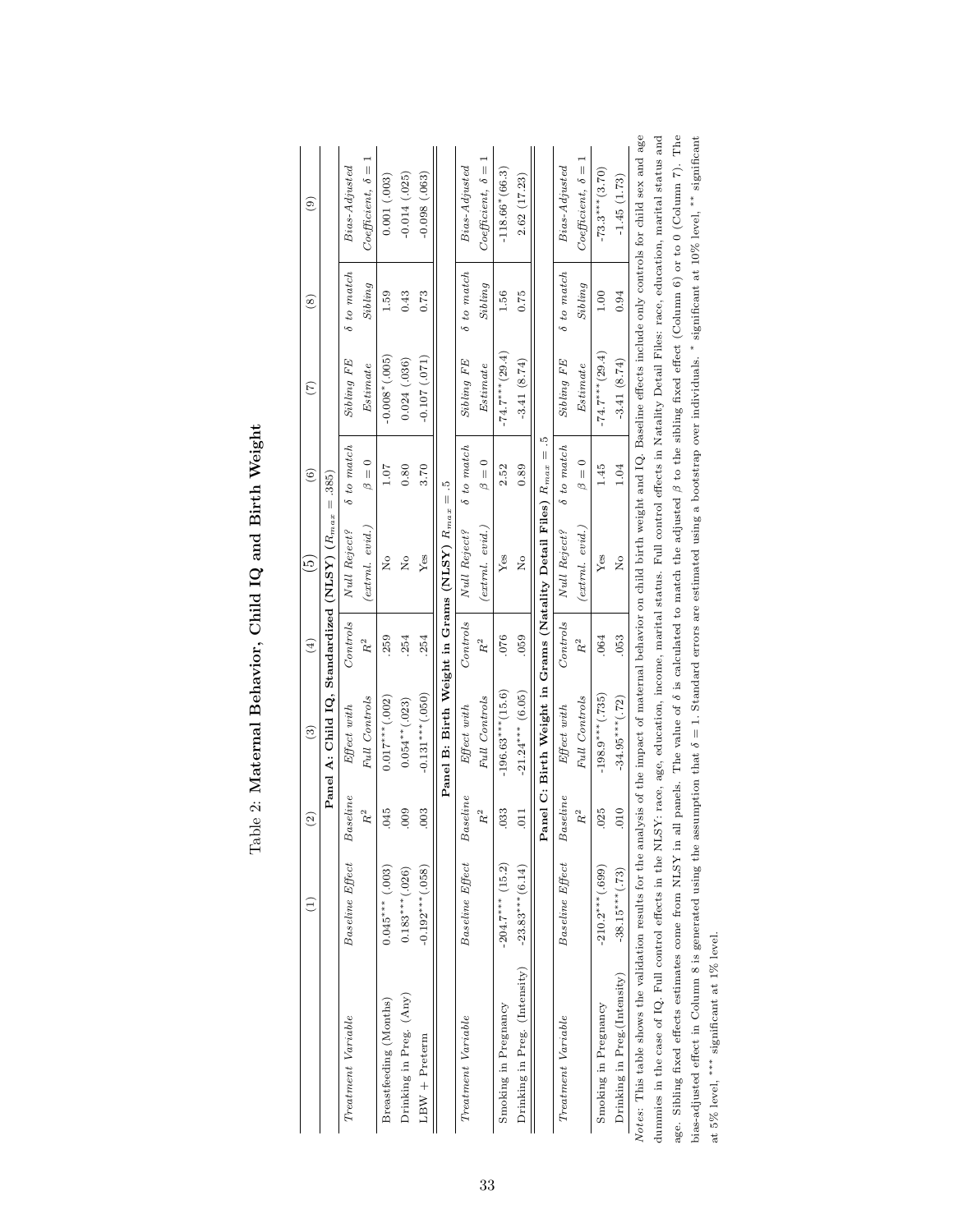<span id="page-34-0"></span>

| Panel A: Exercise [NHANES-III]                          |       |                    |             |  |
|---------------------------------------------------------|-------|--------------------|-------------|--|
|                                                         | Mean  | Standard Deviation | Sample Size |  |
| Jogging 3+ Times/Wk                                     | .033  | .179               | 9268        |  |
| BMI                                                     | 28.0  | 6.08               | 9251        |  |
| Weight (kg)                                             | 78.2  | 18.4               | 9252        |  |
| Diastolic Blood Pressure                                | 76.8  | 10.3               | 9197        |  |
| Systolic Blood Pressure                                 | 123.9 | 17.5               | 9198        |  |
| Serum Glucose (mmol/l)                                  | 5.61  | 2.17               | 8712        |  |
| Triglycerides (mmol/l)                                  | 1.71  | 1.44               | 8791        |  |
| Cholesterol (mmol/l)                                    | 5.39  | 1.13               | 8811        |  |
| $HDL$ (mmol/l)                                          | 1.31  | .41                | 8740        |  |
| Panel B: Vitamin D and Calcium Supplements [NHANES-III] |       |                    |             |  |
| Took VitD+Calcium                                       | .211  | .408               | 3200        |  |
| Weight (kg)                                             | 69.5  | 16.3               | 3180        |  |
| Diastolic Blood Pressure                                | 73.5  | 10.1               | 3003        |  |
| Systolic Blood Pressure                                 | 140.2 | 20.9               | 3004        |  |
| Serum Glucose $(mg/dl)$                                 | 111.9 | 50.5               | 2937        |  |
| Triglycerides $(mg/dl)$                                 | 166.4 | 111.8              | 2983        |  |
| Cholesterol $(mg/dl)$                                   | 232.3 | 45.6               | 2988        |  |
| $HDL$ (mg/dl)                                           | 55.7  | 16.9               | 2972        |  |
| Exercise Intensity (METS/wk)                            | 14.3  | 20.4               | 3196        |  |
| Femur BMD                                               | .68   | .13                | 2689        |  |
| Introchanter BMD                                        | .94   | .19                | 2689        |  |

Table 3: Summary Statistics: Exercise and Vitamins

Notes: This table shows summary statistics for the data used in Section 4. NHANES-III : National Longitudinal Health and Nutrition Survey, Wave III. For Exercise, the sample restrictions in the analysis differ slightly depending on which paper I am comparing to. For the summary statistics I consider the most inclusive definition.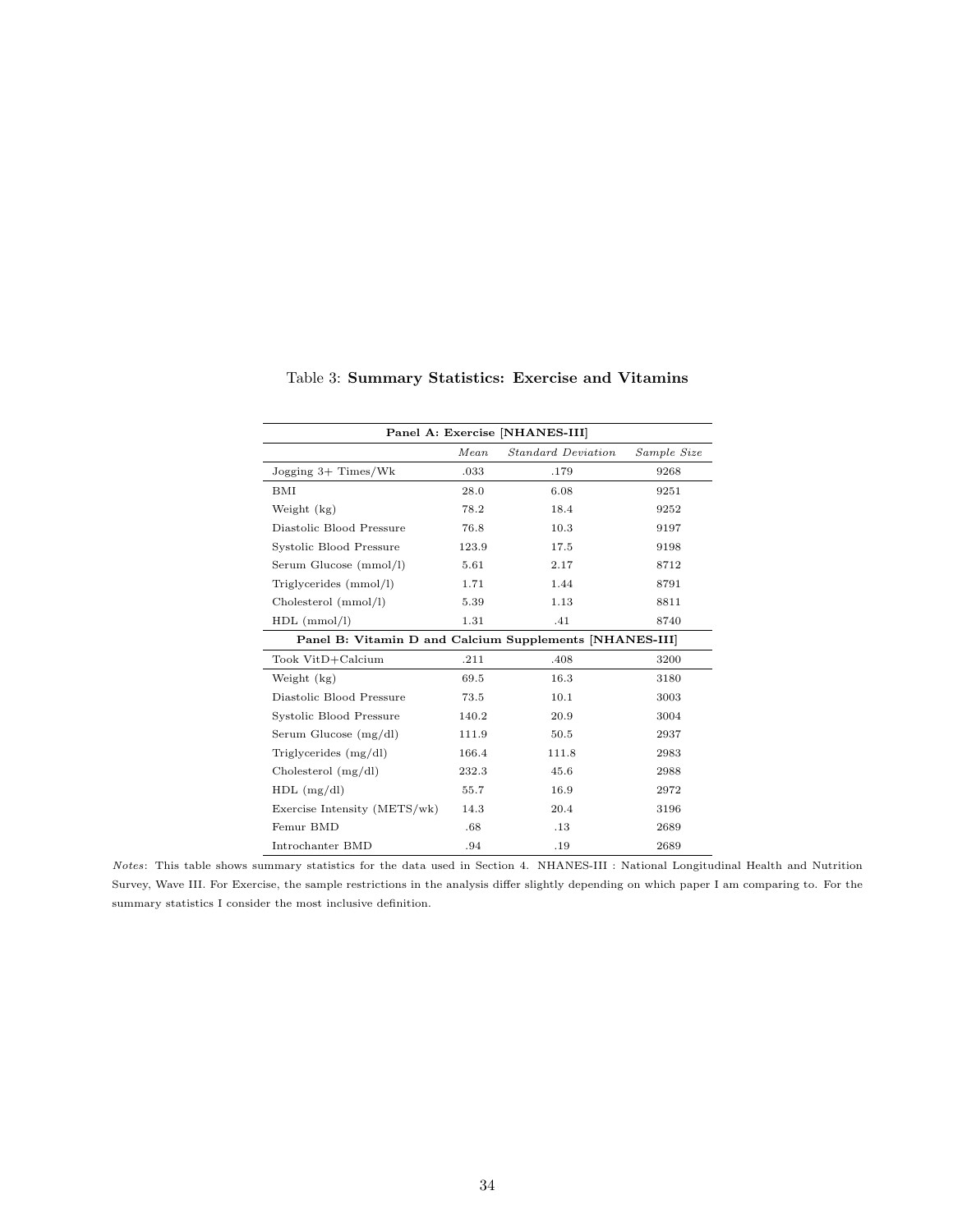<span id="page-35-0"></span>

| Null Reject?<br>Controlled Effect                                         |
|---------------------------------------------------------------------------|
| $(extrnl. \; evid.)$<br>$(Std. Error), [R^2]$                             |
|                                                                           |
| Panel A: Exercise                                                         |
| Yes<br>$-1.49**$ (0.41) [0.048]                                           |
| Yes<br>$-3.99***$ (1.21) $[0.201]$                                        |
| ${\rm Yes}$<br>$-1.53(1.10)[0.230]$                                       |
| $\stackrel{\circ}{\phantom{}_{\sim}}$<br>0.004(0.67)[0.071]               |
| $\overline{R}$<br>0.66(1.01)[0.119]                                       |
| Yes<br>$-0.13(0.14)[0.051]$                                               |
| ${\rm Yes}$<br>$-0.24***$ ( 0.12) [0.048]                                 |
| $\rm _{Z}^{\circ}$<br>$-0.12$ (0.09) [0.062]                              |
| $\overline{R}$<br>$-0.09$ (0.08) [0.095]                                  |
| Yes<br>$-0.36**$ (0.13) [0.066]                                           |
| Yes<br>$-0.28**$ (0.10) [0.062]                                           |
| Yes<br>$0.09***$ (0.03) [0.104]                                           |
| Yes<br>$(0.03)$ $[0.132]$                                                 |
| Panel B: Vitamin D and Calcium                                            |
| Yes<br>$-1.58$ * (0.78) [0.184]                                           |
| $\stackrel{\circ}{\phantom{}_{\sim}}$<br>$-0.15(0.48)[0.065]$             |
| $\rm \stackrel{o}{\simeq}$<br>$-0.52(0.96)[0.129]$                        |
| $_{\rm N_o}^{\circ}$<br>$-3.59*$ $(2.44)$ $[0.056]$                       |
| $\overline{R}$<br>3.03(5.45)[0.064]                                       |
| $\stackrel{\circ}{\phantom{}_{\sim}}$<br>0.16(2.23)[0.030]                |
| $\overline{R}$<br>1.02(0.82)[0.053]                                       |
| $\stackrel{\circ}{\phantom{}_{\sim}}$<br>$2.88***$ (0.94) [0.092]         |
| Yes<br>$-0.006(0.01)[0.260]$                                              |
| $\rm \stackrel{\circ}{\rm \scriptstyle X}$<br>$-0.008$ $(0.01)$ $[0.216]$ |

Table 4: Selection Adjustments and Randomized Results Table 4: Selection Adjustments and Randomized Results

 $_{\rm en}$ et al, 1996. Full citations for randomized data and observational sample restrictions are in Appendix Table A.1. Controls in Panels A and B include: dummies for age and sex (controlled and uncontrolled regressions), dummies for income, dummies for education category, dummies for derailed marital status (controlled regressions only). Throughout the al, 1996. Full citations for randomized data and observational sample restrictions are in Appendix Table A.1. Controls in Panels A and B include : dummies for age and sex (controlled and uncontrolled regressions), dummies for income, dummies for education category, dummies for detailed marital status (controlled regressions only). Throughout the  $\tilde{R}-\tilde{R}$ ). The bias-adjustment in Column 4 is performed using a value of  $\delta=.971$ . Standard errors are bootstrapped over individuals. \*significant at the Notes: This table displays the match between the results from observational data and randomized results. Citation Key: [1] Wood et al, 1988; [2] Stefanick et al, 1998; [3] Anderssen et al., 1998; [3] Anderssen et al., 1998 10% level, ∗∗ significant at the 5% level.  $\tilde{R}$  + ( $\tilde{R}$ table we assume  $R_{max}$  = Notes: Tl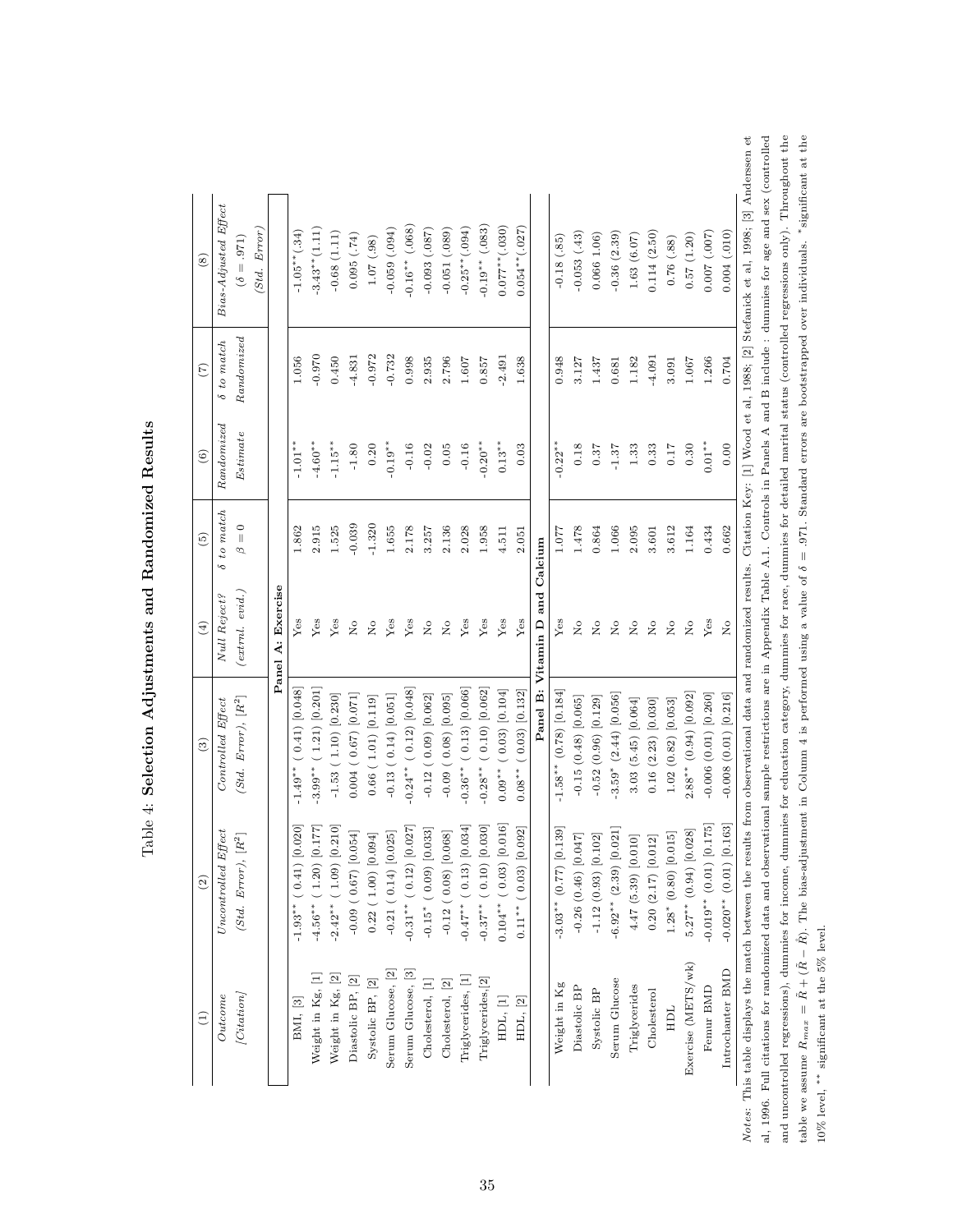<span id="page-36-0"></span>

| Panel A: Exercise                                         |                                                |                                 |                                   |                      |
|-----------------------------------------------------------|------------------------------------------------|---------------------------------|-----------------------------------|----------------------|
| Outcome                                                   | Uncontrolled Effect                            | Controlled Effect               | Randomized Effect                 | Bias-Adjusted Effect |
|                                                           | (Std. Error)                                   | (Std. Error)                    | <i>[Possible Direction, Sig.]</i> | (Std. Error)         |
| Ever Diabetes                                             | $-0.035**(.009)$                               | $-0.019$ ** (.009)              | Negative, Not Significant         | $-0.004$ $(.010)$    |
| Mortality, with heart disease, Men                        | $-0.132**(.041)$                               | $-0.115**(.041)$                | Negative, Significant             | $-0.010**$ (.05)     |
| Overall Bone Density, Women                               | $-0.013$ $(.012)$                              | $-0.0003$ $(.012)$              | Positive, Not Significant         | $0.013$ $(.013)$     |
|                                                           | Panel B: Vitamin D and Calcium Supplementation |                                 |                                   |                      |
| Outcome                                                   | Uncontrolled Effect                            | Controlled Effect               | Randomized Effect                 | Bias-Adjusted Effect |
|                                                           | (Std. Error)                                   | (Std. Error)                    | <i>[Possible Direction, Sig.]</i> | (Std. Error)         |
| Ever Diabetes                                             | $-0.049**(.015)$                               | $-0.023$ $(.016)$               | Negative, Not Significant         | $0.001$ $(.018)$     |
| Mortality                                                 | $-0.058**(.019)$                               | $-0.034*(.020)$                 | Negative, Not Significant         | $-0.011$ $(.022)$    |
| Panel C: Vitamins and Mortality in Physician Health Study |                                                |                                 |                                   |                      |
| Outcome                                                   | Uncontrolled Effect                            | Controlled Effect               | Randomized Effect                 | Bias-Adjusted Effect |
|                                                           | (Std. Error)                                   | (Std. Error)                    | <i>[Possible Direction, Sig.]</i> | (Std. Error)         |
| Beta-Carotene Supplements                                 | $-0.035^*(.019)$                               | $-0.022$ $(.019)$               | Negative, Not Significant         | $-0.010$ $(.020)$    |
| Vitamin E Supplements                                     | $-0.033***$ (.012)                             | $-0.026$ <sup>**</sup> $(.012)$ | Negative, Not Significant         | $-0.018$ $(.013)$    |
| Vitamin C Supplements                                     | $-0.029**$ (.011)                              | $-0.021^*$ (.012)               | Negative, Not Significant         | $-0.014$ $(.013)$    |

# Table 5: Selection Adjustments, Out-of-Sample Outcomes

*Notes*: Exercise treatment: total exercise times per month (in units of 100). All adjustments are done using a value of  $R_{max} = \tilde{R} + (\tilde{R} - \tilde{R})$ and δ = .971. Citation List: Exercise and (a) diabetes (Orozco et al, 2008); (b) mortality (Heran et al, 2011); (c) bone density (Howe et al, 2011). Vitamin Supplementation and: (a) diabetes (de Boer et al, 2008); (b) mortality (LaCroix et al, 2009); (c) cognitive (Rossom et al, 2012); (d) cancer (Brunner et al, 2011). Physican Health Study: (a) Beta-carotene (Hennekens et al, 1996); vitamins E and C (Sesso et al, 2008).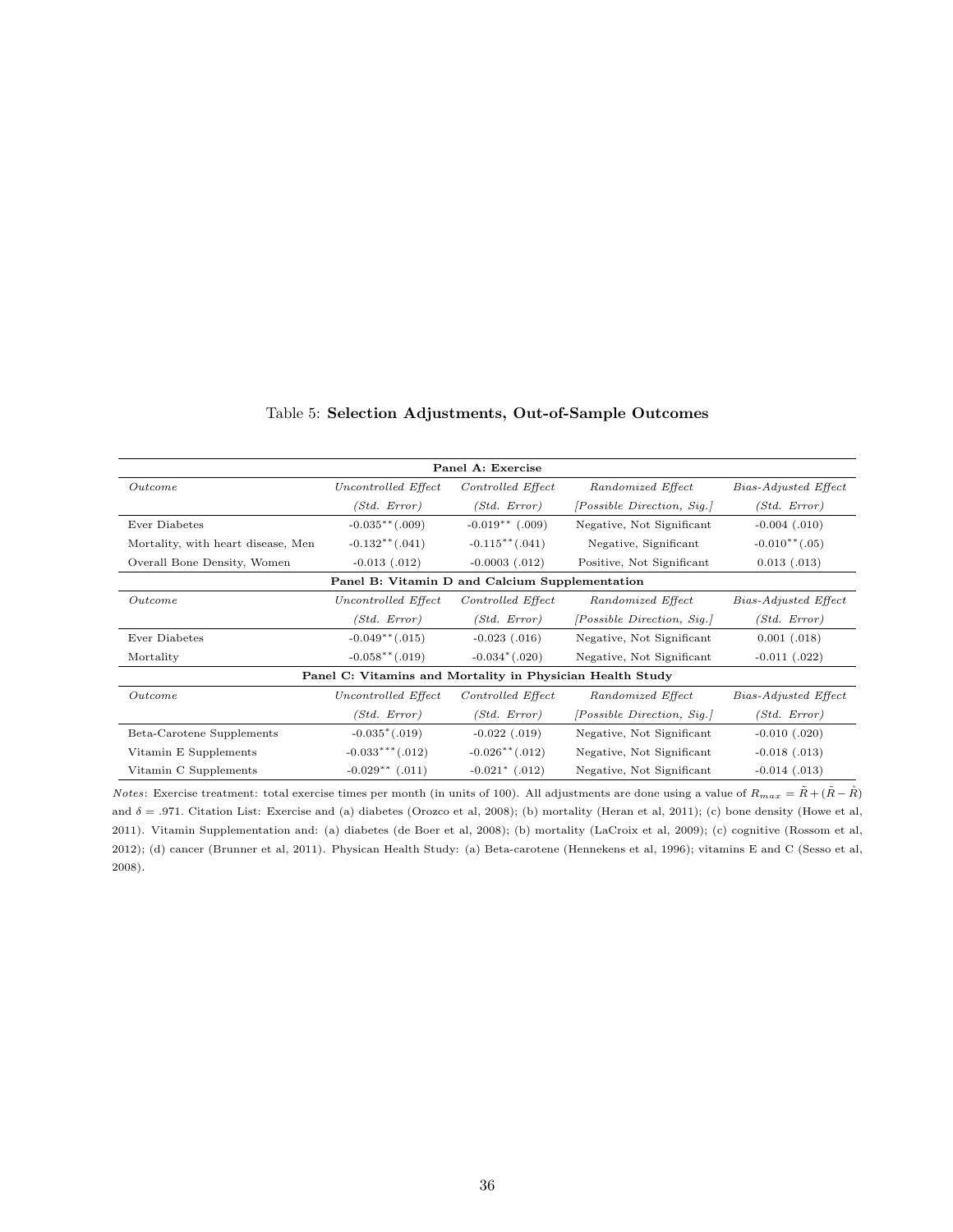# Appendix A: Details of Proofs

Proof of Lemma 1: Claim:  $(\mathring{\beta} - \tilde{\beta}) \stackrel{p}{\rightarrow} \sigma_{1X} \frac{\sigma_{11}^2 - \sigma_{1X}^2 (\delta \sigma_{22} + \sigma_{11})}{\sigma_{11}(\sigma_{11} - \sigma_{1,X}^2)}$ **Proof:** Observe that  $\hat{\lambda}_{w_1|X}$  converges in probability to  $\frac{Cov(W_1,X)}{V(X)} = \sigma_{1,X}$ . By a similar logic,  $\hat{\lambda}_{W_2|X}$  converges to  $\sigma_{2X}$  and, under proportional selection, to  $\frac{\delta \sigma_{1X}\sigma_{22}}{\sigma_{11}}$ .  $\hat{\lambda}_{W_2|X,W_1}$  converges in probability to  $\frac{Cov(W_2,X)}{Var(\tilde{X})}$  where  $\tilde{X}$ is the residual from a regression of X on  $W_1$ . Note that  $Var(\tilde{X})$  converges in probability to  $1 - \frac{\sigma_{1X}^2}{\sigma_{11}}$ . Therefore, again invoking proportional selection,  $\hat{\lambda}_{W_2|X,W_1}$  converges in probability to  $\frac{\delta \sigma_{22} \sigma_{1X}}{\sigma_{11}-\sigma_{1X}^2}$ . Subtracting and simplifying yields the result.

**Proof of Lemma 2:** Claim:  $(\tilde{R} - \mathring{R})\hat{\sigma}_{yy} \stackrel{p}{\rightarrow} \frac{[\sigma_{11}^2 - \sigma_{1X}^2(\sigma_{11} + \delta \sigma_{22})]^2}{\sigma^2(\sigma_{11} - \sigma^2)}$  $\frac{\sigma_{1X}(0.11 + 0.022)}{\sigma_{11}^2(\sigma_{11} - \sigma_{1X}^2)}$  and  $(R_{max}-\tilde{R})\hat{\sigma}_{yy} \stackrel{p}{\rightarrow} \frac{\sigma_{22}[\sigma_{11}^2-\sigma_{1X}^2(\sigma_{11}+\delta^2\sigma_{22})]}{\sigma_{11}(\sigma_{11}-\sigma^2)}$  $\frac{\sigma_{11}(\sigma_{11}-\sigma_{1X}^2)}{\sigma_{11}(\sigma_{11}-\sigma_{1X}^2)}$ .

**Proof:** Observe the following definitions. From the short regression coefficient,  $\mathring{R} = \frac{(\beta + \hat{\lambda}_{w_1|X} + \hat{\lambda}_{W_2|X})^2}{\hat{\sigma}}$  $\frac{x + \alpha W_2(X)}{\hat{\sigma}_{yy}}$ . By Lemma 1, this converges in probability to  $\frac{(\beta+\frac{\sigma_{1,X}(\delta\sigma_{22}+\sigma_{11})}{\sigma_{11}})^2}{\sigma_{11}}$  $\frac{\sigma_{11}}{\sigma_{yy}}$ . In the intermediate regression the calculation relies on the coefficient on  $X$   $(\beta + \lambda_{W_2|X,W_1})$  and the coefficient on  $W_1$ , which is also biased by the exclusion of W<sub>2</sub> through the joint correlation with X and is equal to1  $-\frac{\sigma_{1X}}{\sigma_{11}}\hat{\lambda}_{W_2|X,W_1}$ . Thus,  $\tilde{R} = \frac{(\beta + \hat{\lambda}_{W_2|X,W_1})^2 + \sigma_{11}(1 - \frac{\sigma_{1X}}{\sigma_{11}}\hat{\lambda}_{W_2|X,W_1})^2 + 2\sigma_{1X}(\beta + \hat{\lambda}_{W_2|X,W_1})(1 - \frac{\sigma_{1X}}{\sigma_{11}}\hat{\lambda}_{W_2|X,W_1})}{\hat{\sigma}_{11}}$  $\frac{\sigma_{11} \cdots \sigma_{1k} \left(\beta + \gamma_{W_2|X,W_1}\right) \left(1 - \sigma_{11} \cdot \gamma_{W_2|X,W_1}\right)}{\sigma_{yy}}$ . By Lemma 1,

$$
\tilde{R} \stackrel{p}{\rightarrow} \frac{(\beta + \frac{\delta \sigma_{22} \sigma_{1X}}{\sigma_{11} - \sigma_{1X}^2})^2 + (1 - \frac{\sigma_{1X}}{\sigma_{11}} \frac{\delta \sigma_{22} \sigma_{1X}}{\sigma_{11} - \sigma_{1X}^2})^2 \sigma_{11} + 2(\beta + \frac{\delta \sigma_{22} \sigma_{1X}}{\sigma_{11} - \sigma_{1X}^2})(1 - \frac{\sigma_{1X}}{\sigma_{11}} \frac{\delta \sigma_{22} \sigma_{1X}}{\sigma_{11} - \sigma_{1X}^2}) \sigma_{1X}}{\sigma_{yy}}.
$$
 Finally, observe that  
\n
$$
R_{max} = \frac{\beta^2 + \sigma_{11} + \sigma_{22} + 2\beta \sigma_{1,X} + 2\beta \frac{\delta \sigma_{1X} \sigma_{22}}{\sigma_{11}}}{\sigma_{yy}}.
$$
 Differenting these expressions appropriately yields the result.

Proof of Proposition 1. Claim : Define:

$$
\beta^* = \begin{cases}\n\tilde{\beta} - \delta \left[ \dot{\beta} - \tilde{\beta} \right] \frac{R_{max} - \tilde{R}}{\tilde{R} - \tilde{R}} & \text{if } \delta = 1 \\
\tilde{\beta} - \left[ \frac{\sqrt{[\dot{\beta} - \tilde{\beta}]^2 [\Theta^2 + \Theta(4\delta(1 - \delta)[\dot{\beta} - \tilde{\beta}]^2 [R_{max} - \tilde{R}])] - \Theta[\dot{\beta} - \tilde{\beta}]}{2(1 - \delta)[\dot{\beta} - \tilde{\beta}]^2 [\tilde{R} - \tilde{R}]} & \text{if } \delta \neq 1, \sigma_{1X} \geq 0 \\
\tilde{\beta} - \left[ \frac{-\sqrt{[\dot{\beta} - \tilde{\beta}]^2 [\Theta^2 + \Theta(4\delta(1 - \delta)[\dot{\beta} - \tilde{\beta}]^2 [R_{max} - \tilde{R}])] - \Theta[\dot{\beta} - \tilde{\beta}]}{2(1 - \delta)[\dot{\beta} - \tilde{\beta}]^2 [\tilde{R} - \tilde{R}]} & \text{if } \delta \neq 1, \sigma_{1X} < 0\n\end{cases}
$$
\n
$$
\left[ \tilde{R} - \mathring{R} \right]^2 \hat{\sigma}_{yy} + \left[ \mathring{\beta} - \tilde{\beta} \right]^2 \left[ \tilde{R} - \mathring{R} \right] \right), \beta^* \xrightarrow{P} \beta.
$$

where  $\Theta = \left( \begin{array}{c} \end{array} \right)$  $\left[ \begin{array}{c} 2 \hat{\sigma}_{yy} + \left[ \hat{\beta} - \tilde{\beta} \right] 2 \end{array} \right]$  $\tilde{R}-\mathring{R}$ i . β<sup>∗</sup>

**Proof:** Recall that the object of interest – the bias – is  $\frac{\delta \sigma_{22} \sigma_{1X}}{\sigma_{11}-\sigma_{1X}^2}$ . There are three unknowns here:  $\sigma_{11},\sigma_{22}$  and  $\sigma_{1X}$ . Note that none of these can be calculated directly from the data. Lemmas 1 and 2 provide a system of three equations in these variables. Lemmas are stated in probability limits; for the proof I will write these as equalities to simplify notation, and return to the probability limit notation at the end. In addition, again to simplify notation in the algebra, I will adopt single letter notation for each of the differences.

$$
A = \mathring{\beta} - \tilde{\beta} = \sigma_{1X} \frac{\sigma_{11}^2 - \sigma_{1X}^2 (\delta \sigma_{22} + \sigma_{11})}{\sigma_{11} (\sigma_{11} - \sigma_{1X}^2)}
$$

$$
B = \left[ \tilde{R} - \mathring{R} \right] \sigma_{yy} = \frac{\left[ \sigma_{11}^2 - \sigma_{1X}^2 (\sigma_{11} + \delta \sigma_{22}) \right]^2}{\sigma_{11}^2 (\sigma_{11} - \sigma_{1X}^2)}
$$

$$
C = \left[ R_{max} - \tilde{R} \right] \sigma_{yy} = \frac{\sigma_{22} \left[ \sigma_{11}^2 - \sigma_{1X}^2 (\sigma_{11} + \delta^2 \sigma_{22}) \right]}{\sigma_{11} (\sigma_{11} - \sigma_{1X}^2)}
$$

The algebra differs slightly for the case of  $\delta = 1$  and the case of  $\delta \neq 1$  but only in a later step of the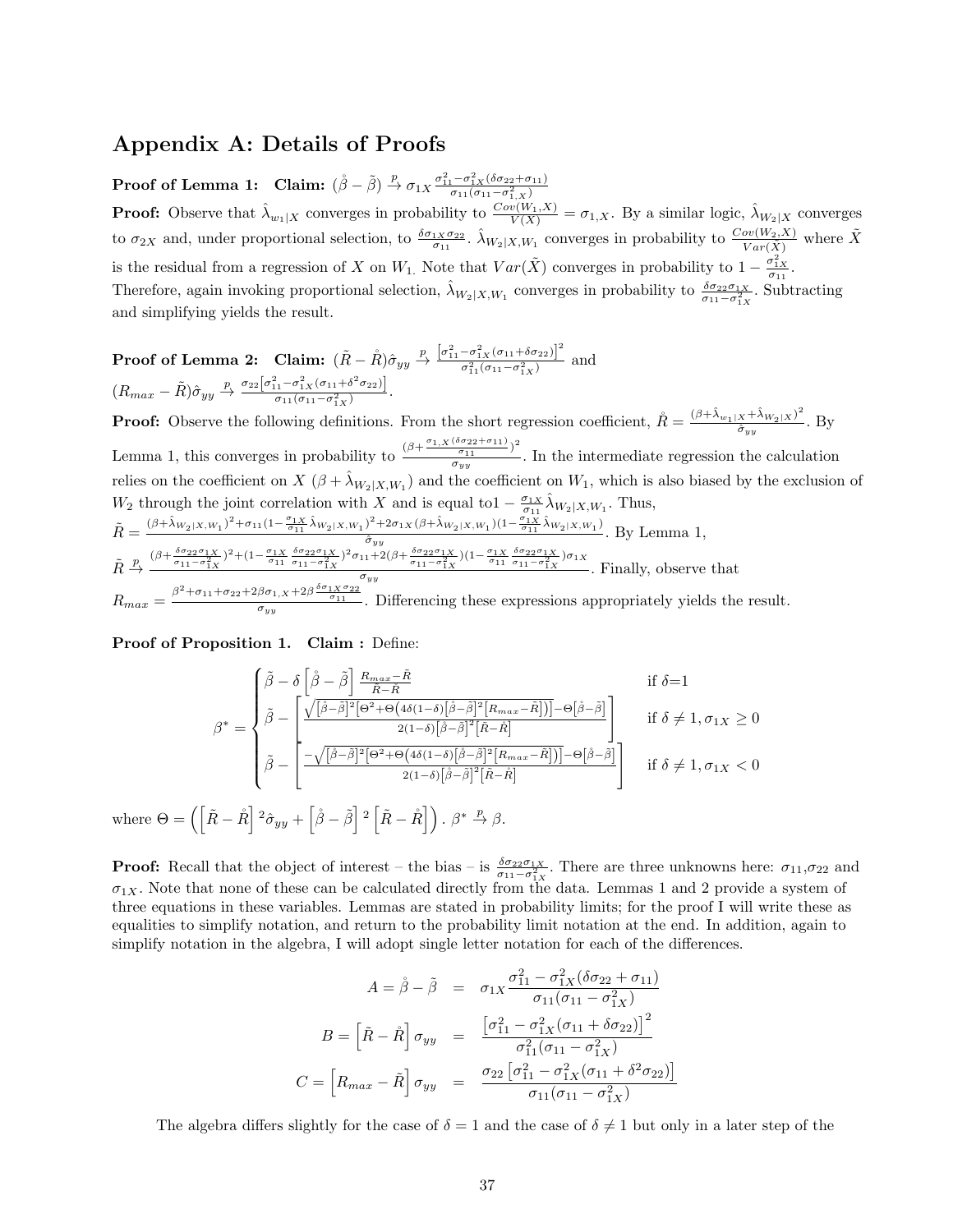proof. I will note when the cases diverge below. The method of proof is simply to solve the system of simultaneous equations. Some algebraic steps are suppressed.

Solve Equation (1) for  $\sigma_{22}$ :

$$
A = \sigma_{1X} \frac{\sigma_{11}^2 - \sigma_{1X}^2 (\delta \sigma_{22} + \sigma_{11})}{\sigma_{11}(\sigma_{11} - \sigma_{1X}^2)}
$$
  

$$
\sigma_{22} = \frac{1}{\delta} \left[ \frac{\sigma_{11}^2 \sigma_{1X} - A \sigma_{11}(\sigma_{11} - \sigma_{1X}^2) - \sigma_{11} \sigma_{1X}^3}{\sigma_{1X}^3} \right]
$$

Solve Equation (2) for  $\sigma_{11}$  and  $\sigma_{22}$  in terms of  $\sigma_{1X}$ :

$$
B = \frac{\left[\sigma_{11}^2 - \sigma_{1X}^2(\sigma_{11} + \delta\sigma_{22})\right]^2}{\sigma_{11}^2(\sigma_{11} - \sigma_{1X}^2)\sigma_y} = \frac{\left[\sigma_{11}^2 - \sigma_{1X}^2(\sigma_{11} + \frac{\sigma_{11}^2\sigma_{1X} - A\sigma_{11}(\sigma_{11} - \sigma_{1X}^2) - \sigma_{11}\sigma_{1X}^3)}{\sigma_{1X}^3}\right]^2}{\sigma_{11}^2(\sigma_{11} - \sigma_{1X}^2)}
$$
\n
$$
\sigma_{11} = \left[\frac{\sigma_{1X}^2(A^2 + B)}{A^2}\right]
$$
\n
$$
\sigma_{22} = \frac{1}{\delta} \left[\frac{\sigma_{1X}(B^2 + A^2B)[\sigma_{1X} - A]}{A^4}\right]
$$

Note that for the bias calculation we do not require  $\sigma_{11}$  alone but only  $\sigma_{11} - \sigma_{1X}^2$  which, given values above, equals  $\frac{\sigma_{1X}^2 B}{A^2}$  and allows us to collapse the bias calculation to  $\frac{\delta \sigma_{22} A^2}{\sigma_{1X} B}$  $\frac{\partial \sigma_{22} A^2}{\partial_{1X} B}$ .

**Case 1:**  $\delta = 1$ . Solve Equation (3) for  $\sigma_{1X}$  :

$$
C = \frac{\sigma_{22} \left[ \sigma_{11}^2 - \sigma_{1X}^2 (\sigma_{11} + \sigma_{22}) \right]}{\sigma_{11} (\sigma_{11} - \sigma_{1X}^2)} = \frac{\left[ \frac{\sigma_{1X} (B^2 + A^2 B)[\sigma_{1X} - A]}{A^4} \right] \left[ \frac{\sigma_{1X}^2 (A^2 + B)}{A^2} - \sigma_{1X}^2 \left( \frac{\sigma_{1X}^2 (A^2 + B)}{A^2} + \left[ \frac{\sigma_{1X} (B^2 + A^2 B)[\sigma_{1X} - A]}{A^4} \right] \right) \right]}{\frac{\sigma_{1X}^2 (A^2 + B)}{A^2} \left[ \frac{\sigma_{1X}^2 (A^2 + B)}{A^2} - \sigma_{1X}^2 \right]}
$$

$$
\sigma_{1X} = \frac{CA^3 + A(B^2 + A^2B)}{(B^2 + A^2B)}
$$
  

$$
\sigma_{22} = [CA^3 + A(B^2 + A^2B)] \left[ \frac{C}{A(B^2 + A^2B)} \right]
$$

Applying these values to the formula above, we have:

$$
\frac{\delta \sigma_{22} \sigma_{1X}}{\sigma_{11} - \sigma_{1X}^2} = \frac{AC}{B} = \delta \left[ \hat{\beta} - \tilde{\beta} \right] \frac{R_{max} - \tilde{R}}{\tilde{R} - \hat{R}}
$$

which leads us to the  $\delta = 1$  result.

**Case 2:**  $\delta \neq 1$ . Solve Equation (3) for  $\sigma_{1X}$  :

$$
C = \frac{\sigma_{22} \left[ \sigma_{11}^2 - \sigma_{1X}^2 (\sigma_{11} + \delta^2 \sigma_{22}) \right]}{\sigma_{11} (\sigma_{11} - \sigma_{1X}^2)}
$$
  
\n
$$
C = \frac{1}{\delta} \frac{\frac{\sigma_{1X} (B^2 + A^2 B)[\sigma_{1X} - A]}{A^4} \left[ \left[ \frac{\sigma_{1X}^2 (A^2 + B)}{A^2} \right]^2 - \sigma_{1X}^2 (\frac{\sigma_{1X}^2 (A^2 + B)}{A^2} + \delta \frac{\sigma_{1X} (B^2 + A^2 B)[\sigma_{1X} - A]}{A^4} \right] \right]}{\frac{\sigma_{1X}^2 (A^2 + B)}{A^2} (\frac{\sigma_{1X}^2 (A^2 + B)}{A^2} - \sigma_{1X}^2)}
$$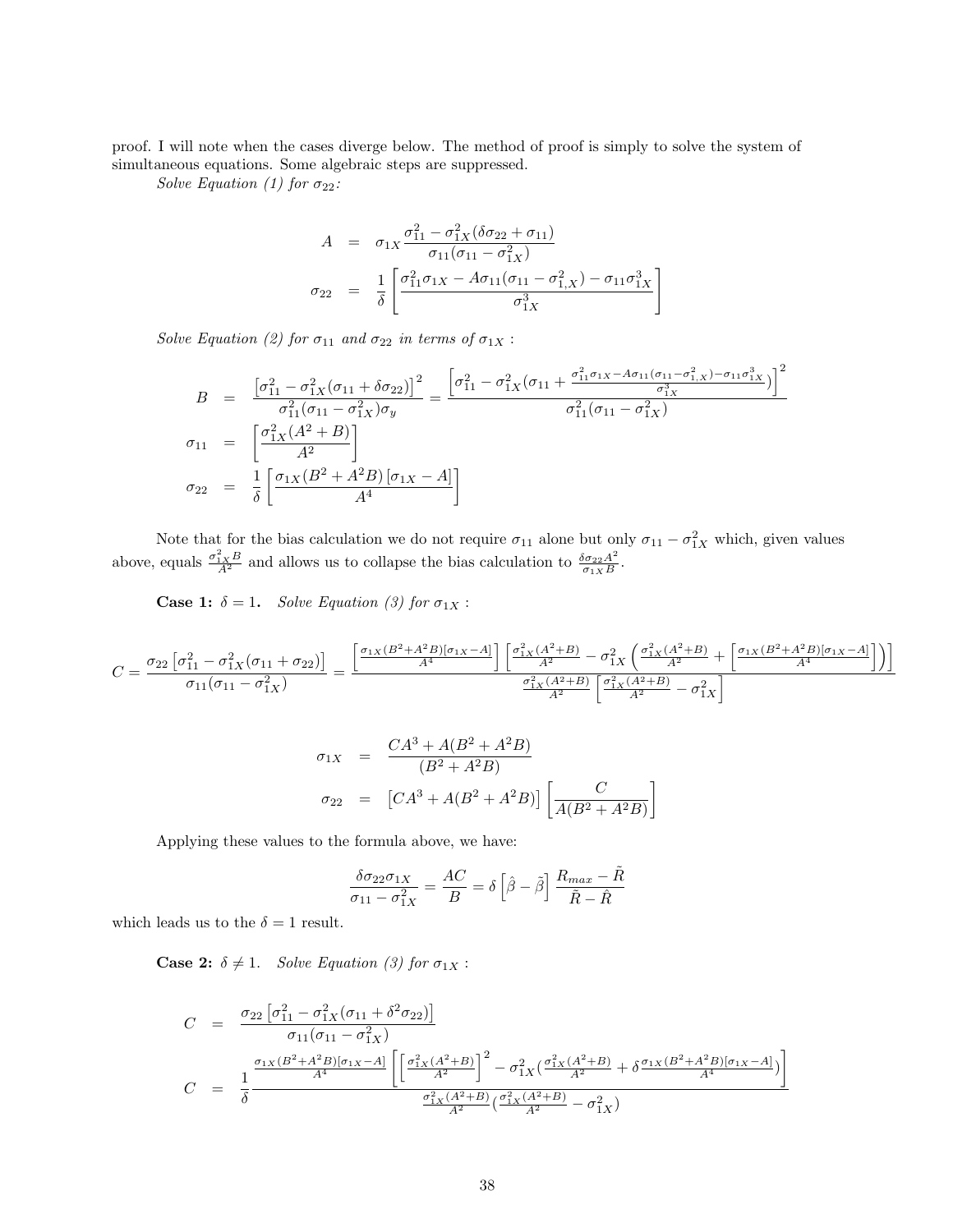This does not simplify to the extent that the  $\delta = 1$  case does, and solving for  $\sigma_{1X}$  requires the quadratic formula. Applying this, we find:

$$
\sigma_{1X} = \frac{(A(B^2 + A^2B)(1 - 2\delta)) \pm \sqrt{(A^2(B^2 + A^2B)^2 + 4(B^2 + A^2B)(1 - \delta)\delta CA^4)}}{2(B^2 + A^2B)(1 - \delta)}
$$

Note this has two roots. The positive root corresponds to the case where  $\sigma_{1X} \geq 0$ ; the negative root to the case where  $\sigma_{1X} < 0$ .

Given this and the resulting formula for  $\sigma_{22}$  we can complete the solution. If  $\sigma_{1X} \geq 0$ , we have:

$$
\frac{\delta \sigma_{22} A^2}{\sigma_{1X} B} = \left[ \frac{\left( -A(B^2 + A^2 B) + \sqrt{(A^2 (B^2 + A^2 B)) \left[ B^2 + A^2 B + 4 \delta (1 - \delta) C A^2 \right]} \right)}{2(1 - \delta) B A^2} \right]
$$

1

If  $\sigma_{1X}$  < 0 we have:

$$
\frac{\delta \sigma_{22} A^2}{\sigma_{1X} B} = \left[ \frac{\left( -A (B^2 + A^2 B) - \sqrt{(A^2 (B^2 + A^2 B) \left[B^2 + A^2 B + 4 \delta (1 - \delta) C A^2 \right]} \right)}{2 (1 - \delta) B A^2} \right]
$$

Substituting in the difference values for  $A$ ,  $B$  and  $C$  yields the result.

**Delta Value for**  $\beta = 0$  In implementation I argue that a valuable statistic to report is the value of  $\delta$ such that  $\beta = 0$ . The exact formula is:

$$
\hat{\delta} = \frac{\tilde{\beta}^2 \left[ (\tilde{R} - \mathring{R}) \right]^2 \left[ \dot{\tilde{\beta}} - \tilde{\beta} \right] + \tilde{\beta} \left[ (\tilde{R} - \mathring{R}) \right] \left[ \hat{\sigma}_{yy} \left[ (\tilde{R} - \mathring{R}) \right]^2 + \left[ \dot{\tilde{\beta}} - \tilde{\beta} \right]^2 \left[ (\tilde{R} - \mathring{R}) \right] \right]}{\tilde{\beta}^2 \left[ (\tilde{R} - \mathring{R}) \right]^2 \left[ \dot{\tilde{\beta}} - \tilde{\beta} \right] + \left[ R_{max} - \tilde{R} \right] \left[ \dot{\tilde{\beta}} - \tilde{\beta} \right] \left[ \hat{\sigma}_{yy} \left[ (\tilde{R} - \mathring{R}) \right]^2 + \left[ \dot{\tilde{\beta}} - \tilde{\beta} \right]^2 \left[ (\tilde{R} - \mathring{R}) \right] \right]}
$$

Note that this is invariant to the sign of  $\sigma_{1X}$ .

# Appendix B: Further Theoretical Results

This appendix discusses two additional issues related to the theory. Subsection A.1 below briefly contrasts the calculation of bias based on the coefficients to the calculation directly from the data suggested by Altonji, Elder and Taber (2005). Subsection A.2 discusses details of the case with m.

# A.1. Altonji, Elder and Taber (2005) Calculation

Recall the model:

$$
Y = \alpha + \beta X + W_1 + W_2 + \epsilon
$$

For simplicity, assume that  $\epsilon = 0$ ; and  $R_{max} = 1$ . Lemma 1 in the text demonstrates that, under the proportional selection relationship the bias on the intermediate regression coefficient  $\tilde{\beta}$  is  $\frac{\delta \sigma_{22} \sigma_{1X}}{\sigma_{11}-\sigma_{1X}^2}$ .

Altonji, Elder and Taber (2005) suggest that this bias might be calculated directly from the data. In particular, they propose:

- 1. Run the intermediate regression, which we will denote  $Y = \tilde{\beta}X + \Psi W_1 + \tilde{\epsilon}$ .
- 2. Calculate  $\Psi W_1$  and denote the variance of the residual  $V_{\tilde{\epsilon}} \text{ is } 1.01$
- 3. Regress X on  $\hat{\Psi}W_1$ . Denote the coefficient on  $\hat{\Psi}W_1$  as  $\Gamma$ , and the variance of the residual  $V_{\tilde{X}}$ .
- 4. Calculate the bias as  $\frac{\delta \Gamma V_{\tilde{\epsilon}}}{V_{\tilde{X}}}$

Recall that  $Var(X) = 1$ . Consider each of the elements of this in turn: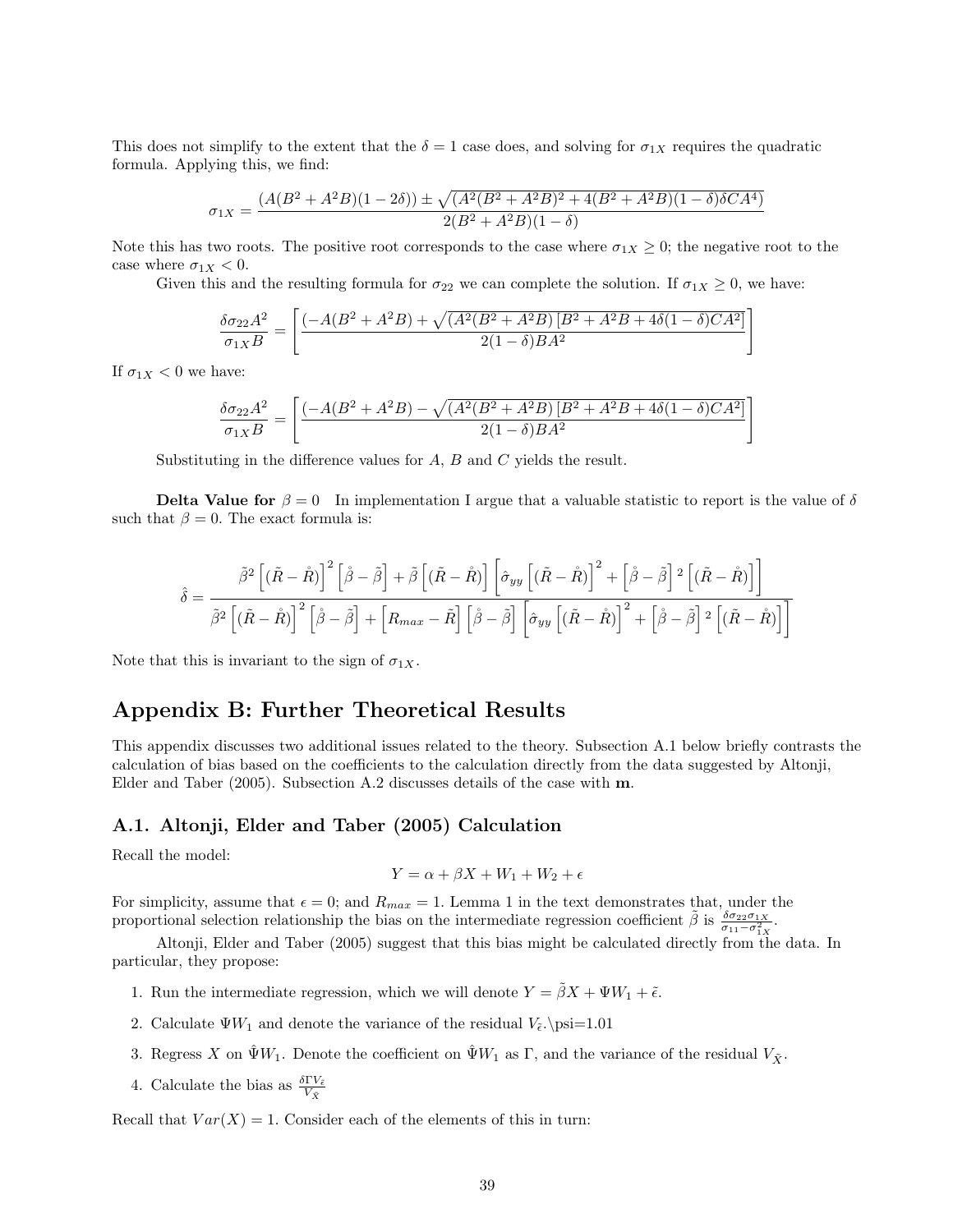1.  $V_{\tilde{X}}$ 

$$
V_{\tilde{X}} \stackrel{p}{\rightarrow} 1 - \frac{\sigma_{1X}^2}{\sigma_{11}}
$$

2. Γ. Note first that  $\hat{\Psi} \rightarrow^p 1 - \frac{\sigma_{1X}}{\sigma_{11}} \frac{\delta \sigma_{22} \sigma_{1X}}{\sigma_{11}(1 - \sigma_{1X}^2)}$ .

$$
\Gamma = \frac{Cov(\hat{\Psi}W_1, X)}{Var(\hat{\Psi}W_1)} = \frac{Cov(W_1, X)}{\hat{\Psi}Var(W_1)}
$$
\n
$$
\Gamma \stackrel{p}{\rightarrow} \frac{\sigma_{1X}}{\left[1 - \frac{\sigma_{1X}}{\sigma_{11}} \frac{\delta \sigma_{22} \sigma_{1X}}{\sigma_{11} - \sigma_{1X}^2}\right] \sigma_{11}} = \frac{\sigma_{1X}(\sigma_{11} - \sigma_{1X}^2)}{\sigma_{11}(\sigma_{11} - \sigma_{1X}^2) - \delta \sigma_{22} \sigma_{1X}^2}
$$

3.  $V_{\tilde{\epsilon}}$ .

$$
V_{\tilde{\epsilon}} \stackrel{p}{\rightarrow} \sigma_{22} - \frac{(\delta \sigma_{22} \sigma_{1X})^2}{\sigma_{11}(\sigma_{11} - \sigma_{1X}^2)}
$$

Combining these, we find:

$$
\frac{\delta \Gamma V_{\tilde{\epsilon}}}{V_{\tilde{X}}} \xrightarrow{\rho} \frac{\delta \sigma_{22} \sigma_{1X}}{\sigma_{11} - \sigma_{1X}^2} \left[ \frac{\sigma_{11}(\sigma_{11} - \sigma_{1X}^2) - \delta^2 \sigma_{22} \sigma_{1X}^2}{\sigma_{11}(\sigma_{11} - \sigma_{1X}^2) - \delta \sigma_{22} \sigma_{1X}^2} \right]
$$

If  $\delta = 1$  the second term cancels, but in cases where  $\delta \neq 1$  it does not and this calculation is a close approximation to the bias.

# A.2. Additional Category Controls

Section 3 discusses extending the model to a case where there is an additional, orthogonal, category of controls, so the true model is

$$
Y = \alpha + \beta X + W_1 + W_2 + \mathbf{m} + \epsilon
$$

I suggest in Section 3 that the appropriate procedure for recovering  $\beta$  if m is observed is to include m in both the short and intermediate regressions and preform the same procedure. It is trivial to see why this works. I have assumed that **m** is orthogonal to  $W_1$  and  $W_2$ . The only correlations are between **m** and X and Y. Consider regressing Y on  **and taking residuals and doing the same for X. We can then run our original** procedure on the residuals of X and Y to recover  $\beta$ . Including the m control in both regressions is equivalent to this exercise.

In the case were **m** is not observed, I suggest that it is still possible to use this procedure to recover  $\overline{\beta}$ from this regression:

$$
Y = \overline{\alpha} + \overline{\beta}X + \Psi W_1 + \Psi W_2 + \overline{\epsilon}
$$

Although this will not be the causal effect, since  **is omitted, it will be closer to the causal effect since it** adjusts for the influence of  $W_2$ . The procedure for recovering  $\overline{\beta}$  differs from the main text only in that  $\Psi \neq 1$ . <sup>[17](#page-40-0)</sup>

To prove this, we therefore work through a modified version of the proof in Section 2.

Short and intermediate regression coefficients are given below.

$$
\begin{array}{rcl}\n\dot{\beta} & = & \overline{\beta} + \hat{\Psi}\hat{\lambda}_{w_1|X} + \hat{\Psi}\hat{\lambda}_{W_2|X} \\
\tilde{\beta} & = & \overline{\beta} + \hat{\Psi}\hat{\lambda}_{W_2|X,W_1}\n\end{array}
$$

By the same logic as Lemma 1 in the text, and the observation that  $\hat{\Psi} \to^p \Psi$  we observe that

$$
\mathring{\beta} - \tilde{\beta} \xrightarrow{p} \Psi \sigma_{1X} \frac{\sigma_{11}^2 - \sigma_{1X}^2 (\delta \sigma_{22} + \sigma_{11})}{\sigma_{11}(\sigma_{11} - \sigma_{1X}^2)}
$$

Turning to the r-squared values, we observe  $\mathring{R} \stackrel{p}{\rightarrow} \frac{(\overline{\beta} + \frac{\Psi \sigma_{1X} (\delta \sigma_{22} + \sigma_{11})}{\sigma_{11}})^2}{\sigma_{11}}$  $\frac{\sigma_{11}}{\sigma_{yy}},$ 

<span id="page-40-0"></span><sup>&</sup>lt;sup>17</sup>As mentioned in the text this is because they are biased by the exclusion of **m** through the joint correlation with X.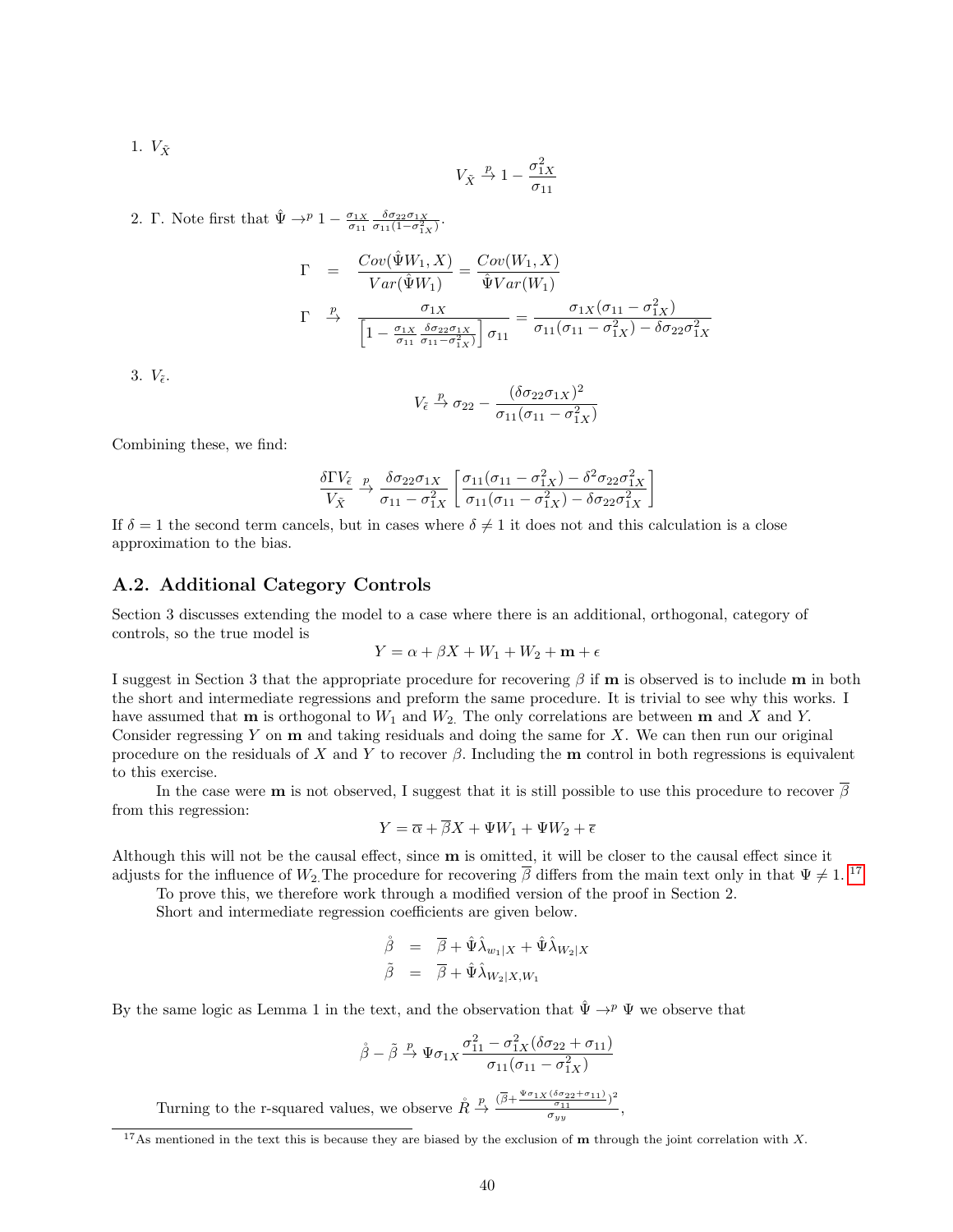$$
\tilde{R} \xrightarrow{\beta} \frac{(\overline{\beta} + \frac{\delta \sigma_{22} \sigma_{1X}}{\sigma_{11} - \sigma_{1X}^2})^2 + (\Psi - \frac{\sigma_{1X}}{\sigma_{11}} \frac{\delta \sigma_{22} \sigma_{1,X}}{\sigma_{11} - \sigma_{1X}^2})^2 \sigma_{11} + 2(\overline{\beta} + \frac{\delta \sigma_{22} \sigma_{1,X}}{\sigma_{11} - \sigma_{1X}^2}) (\Psi - \frac{\sigma_{1X}}{\sigma_{11}} \frac{\delta \sigma_{22} \sigma_{1X}}{\sigma_{11} - \sigma_{1X}^2}) \sigma_{1X}}{\sigma_{1Y}}
$$
 and  
\n
$$
R_{max} = \frac{\overline{\beta}^2 + \Psi^2 \sigma_{11} + \Psi^2 \sigma_{22} + 2\overline{\beta} \Psi \sigma_{1X} + 2\overline{\beta} \Psi \frac{\delta \sigma_{1X} \sigma_{22}}{\sigma_{11}}}{\sigma_{11}}}{\sigma_{yy}}
$$
. Algebraic simplification then yields:  
\n
$$
\left[\tilde{R} - \mathring{R}\right] \sigma_{yy} \xrightarrow{p} \Psi^2 \frac{\left[\sigma_{11}^2 - \sigma_{1X}^2 (\sigma_{11} + \delta \sigma_{22})\right]^2}{\sigma_{11}^2 (\sigma_{11} - \sigma_{1X}^2)}
$$
\n
$$
\left[R_{max} - \tilde{R}\right] \sigma_{yy} \xrightarrow{p} \Psi \frac{\sigma_{22} \left[\sigma_{11}^2 - \sigma_{1X}^2 (\sigma_{11} + \delta^2 \sigma_{22})\right]}{\sigma_{11} (\sigma_{11} - \sigma_{1X}^2)}
$$

Combining, we replicate the results from Section 2.